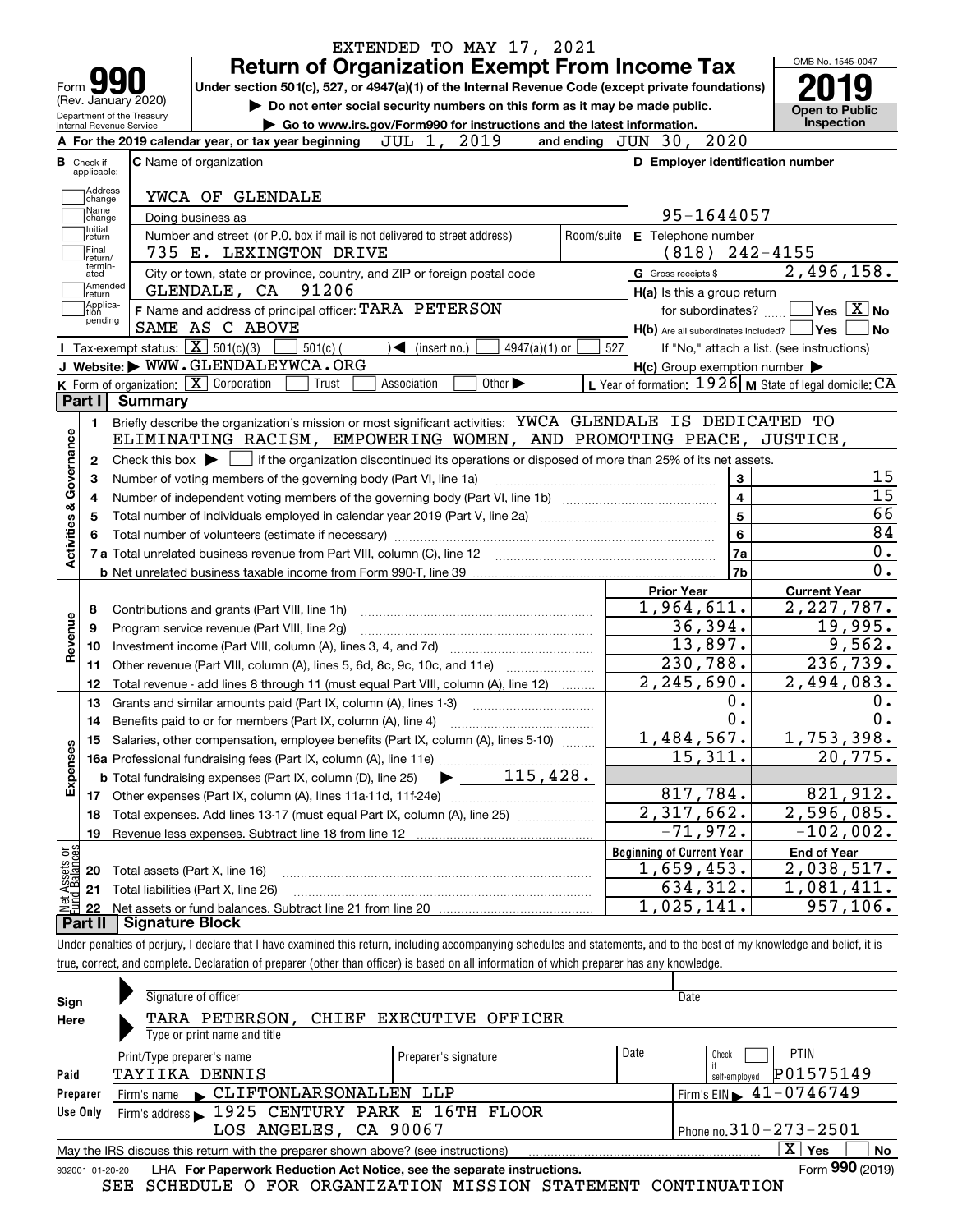|              | YWCA OF GLENDALE<br>Form 990 (2019)                                                                                                          | 95-1644057 | Page 2                              |
|--------------|----------------------------------------------------------------------------------------------------------------------------------------------|------------|-------------------------------------|
|              | <b>Statement of Program Service Accomplishments</b><br>Part III                                                                              |            |                                     |
|              |                                                                                                                                              |            | $\overline{\mathbf{X}}$             |
| 1            | Briefly describe the organization's mission:                                                                                                 |            |                                     |
|              | THE MISSION OF YWCA GLENDALE IS TO ELIMINATE RACISM, EMPOWER WOMEN AND                                                                       |            |                                     |
|              | PROMOTE PEACE, JUSTICE, FREEDOM, AND DIGNITY FOR ALL. OUR PURPOSE IS                                                                         |            |                                     |
|              | TO ENSURE THE HEALTH, SAFETY, AND ECONOMIC EMPOWERMENT OF WOMEN,<br>CHILDREN AND FAMILIES AND TO STRENGTHEN COMMUNITIES TO PREVENT AND       |            |                                     |
| $\mathbf{2}$ | Did the organization undertake any significant program services during the year which were not listed on the                                 |            |                                     |
|              | prior Form 990 or 990-EZ?                                                                                                                    |            | $\exists$ Yes $\boxed{\text{X}}$ No |
|              | If "Yes," describe these new services on Schedule O.                                                                                         |            |                                     |
| 3            | Did the organization cease conducting, or make significant changes in how it conducts, any program services?                                 |            | $\sqrt{}$ Yes $\sqrt{}$ No          |
|              | If "Yes," describe these changes on Schedule O.                                                                                              |            |                                     |
| 4            | Describe the organization's program service accomplishments for each of its three largest program services, as measured by expenses.         |            |                                     |
|              | Section 501(c)(3) and 501(c)(4) organizations are required to report the amount of grants and allocations to others, the total expenses, and |            |                                     |
|              | revenue, if any, for each program service reported.                                                                                          |            |                                     |
| 4a           | $1,945,081$ . including grants of \$<br>) (Expenses \$<br>) (Revenue \$<br>(Code:                                                            |            | 19,995.                             |
|              | ANNUALLY, YWCA GLENDALE SERVES OVER 2,500 SURVIVORS OF DOMESTIC                                                                              |            |                                     |
|              | WE PROVIDED 2,963 NIGHTS OF SAFE SHELTER TO 75 WOMEN AND<br>VIOLENCE.                                                                        |            |                                     |
|              | CHILDREN; PROVIDED 13,574 MEALS TO SURVIVORS, CONDUCTED 1,916 SUPPORT                                                                        |            |                                     |
|              | GROUP AND INDIVIDUAL COUNSELING SESSIONS FOR ADULT SURVIVORS; PROVIDED                                                                       |            |                                     |
|              | 1,124 HOURS OF TRAUMA INFORMED CHILDCARE AND COUNSELING SESSIONS FOR                                                                         |            |                                     |
|              | CHILDREN; PROVIDED 96 GIRLS WITH EMPOWERING SUMMER CAMP PROGRAMMING;                                                                         |            |                                     |
|              | ANSWERED 2,063 CALLS TO OUR 24/7 DOMESTIC VIOLENCE CRISIS HOTLINE;                                                                           |            |                                     |
|              | PROVIDED 147 PARTICIPANTS WITH COMPREHENSIVE LEGAL SERVICES; AND                                                                             |            |                                     |
|              | SUPPORTED 62 FAMILIES IN OBTAINING PERMANENT AND TRANSITIONAL HOUSING.                                                                       |            |                                     |
|              |                                                                                                                                              |            |                                     |
|              |                                                                                                                                              |            |                                     |
|              |                                                                                                                                              |            |                                     |
| 4b           | ) (Revenue \$                                                                                                                                |            |                                     |
|              |                                                                                                                                              |            |                                     |
|              |                                                                                                                                              |            |                                     |
|              |                                                                                                                                              |            |                                     |
|              |                                                                                                                                              |            |                                     |
|              |                                                                                                                                              |            |                                     |
|              |                                                                                                                                              |            |                                     |
|              |                                                                                                                                              |            |                                     |
|              |                                                                                                                                              |            |                                     |
|              |                                                                                                                                              |            |                                     |
|              |                                                                                                                                              |            |                                     |
|              |                                                                                                                                              |            |                                     |
| 4c           | (Code: ) (Expenses \$<br>including grants of \$<br>) (Revenue \$                                                                             |            |                                     |
|              |                                                                                                                                              |            |                                     |
|              |                                                                                                                                              |            |                                     |
|              |                                                                                                                                              |            |                                     |
|              |                                                                                                                                              |            |                                     |
|              |                                                                                                                                              |            |                                     |
|              |                                                                                                                                              |            |                                     |
|              |                                                                                                                                              |            |                                     |
|              |                                                                                                                                              |            |                                     |
|              |                                                                                                                                              |            |                                     |
|              |                                                                                                                                              |            |                                     |
|              |                                                                                                                                              |            |                                     |
| 4d           | Other program services (Describe on Schedule O.)                                                                                             |            |                                     |
|              | (Expenses \$<br>(Revenue \$<br>including grants of \$                                                                                        |            |                                     |
| 4e           | 1,945,081.<br>Total program service expenses                                                                                                 |            |                                     |
|              |                                                                                                                                              |            | Form 990 (2019)                     |
|              | 932002 01-20-20                                                                                                                              |            |                                     |
|              | 2                                                                                                                                            |            |                                     |

18581105 131839 215-250160-00 2019.04030 YWCA OF GLENDALE 215-2501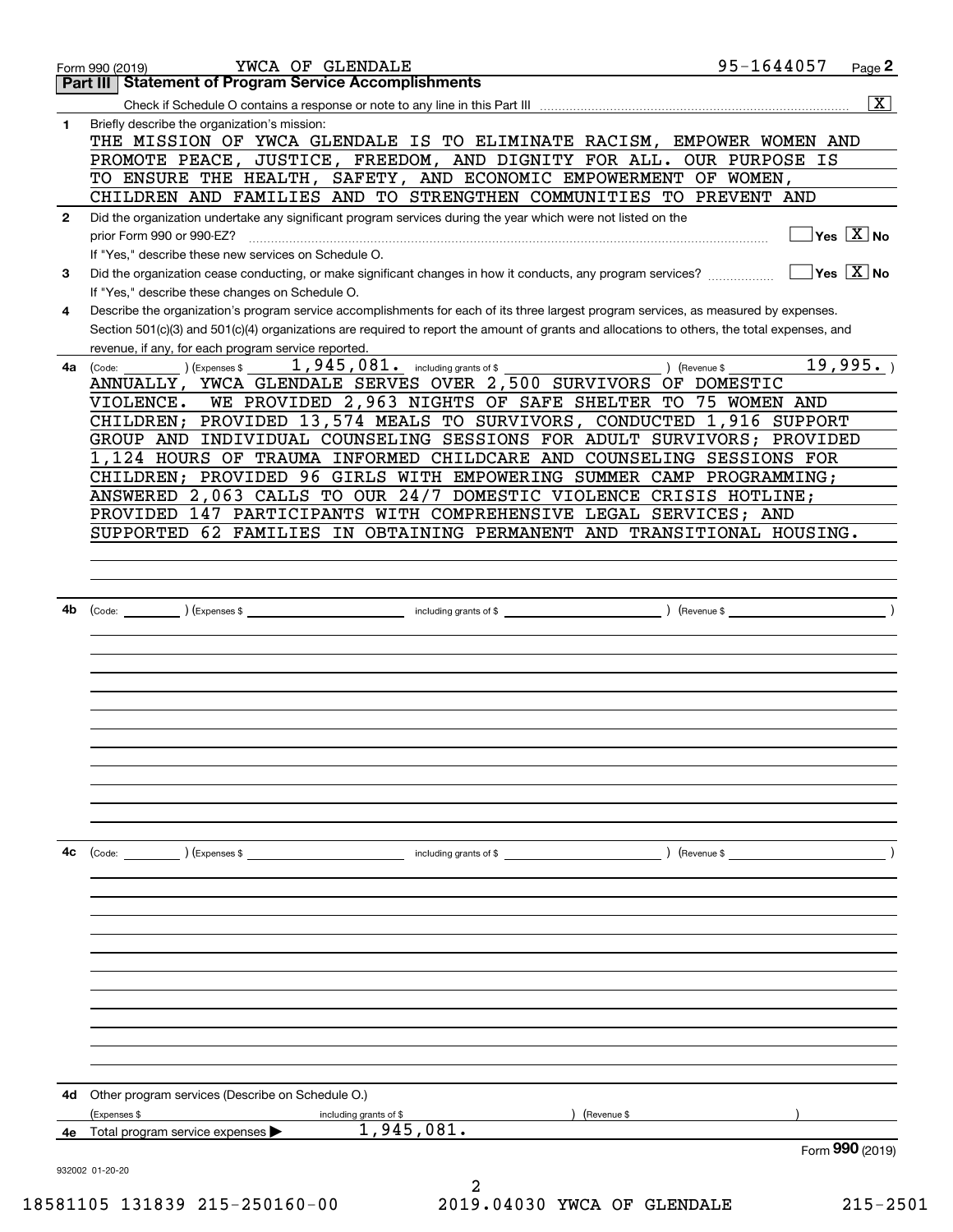| Form 990 (2019) |  |  |
|-----------------|--|--|

|     |                                                                                                                                       |                 | Yes | No              |
|-----|---------------------------------------------------------------------------------------------------------------------------------------|-----------------|-----|-----------------|
| 1   | Is the organization described in section $501(c)(3)$ or $4947(a)(1)$ (other than a private foundation)?                               |                 |     |                 |
|     |                                                                                                                                       | 1               | х   |                 |
| 2   |                                                                                                                                       | $\mathbf{2}$    | X   |                 |
| 3   | Did the organization engage in direct or indirect political campaign activities on behalf of or in opposition to candidates for       |                 |     |                 |
|     |                                                                                                                                       | 3               |     | x               |
| 4   | Section 501(c)(3) organizations. Did the organization engage in lobbying activities, or have a section 501(h) election in effect      |                 |     |                 |
|     |                                                                                                                                       | 4               | х   |                 |
| 5   | Is the organization a section 501(c)(4), 501(c)(5), or 501(c)(6) organization that receives membership dues, assessments, or          |                 |     |                 |
|     |                                                                                                                                       | 5               |     | х               |
| 6   | Did the organization maintain any donor advised funds or any similar funds or accounts for which donors have the right to             |                 |     |                 |
|     | provide advice on the distribution or investment of amounts in such funds or accounts? If "Yes," complete Schedule D, Part I          | 6               |     | х               |
| 7   | Did the organization receive or hold a conservation easement, including easements to preserve open space,                             |                 |     |                 |
|     |                                                                                                                                       | $\overline{7}$  |     | х               |
| 8   | Did the organization maintain collections of works of art, historical treasures, or other similar assets? If "Yes," complete          |                 |     |                 |
|     |                                                                                                                                       | 8               |     | х               |
| 9   | Did the organization report an amount in Part X, line 21, for escrow or custodial account liability, serve as a custodian for         |                 |     |                 |
|     | amounts not listed in Part X; or provide credit counseling, debt management, credit repair, or debt negotiation services?             |                 |     |                 |
|     |                                                                                                                                       | 9               |     | х               |
| 10  | Did the organization, directly or through a related organization, hold assets in donor-restricted endowments                          |                 |     |                 |
|     |                                                                                                                                       | 10              |     | х               |
|     |                                                                                                                                       |                 |     |                 |
| 11  | If the organization's answer to any of the following questions is "Yes," then complete Schedule D, Parts VI, VII, VIII, IX, or X      |                 |     |                 |
|     | as applicable.                                                                                                                        |                 |     |                 |
|     | a Did the organization report an amount for land, buildings, and equipment in Part X, line 10? If "Yes," complete Schedule D,         |                 |     |                 |
|     |                                                                                                                                       | 11a             | Х   |                 |
|     | <b>b</b> Did the organization report an amount for investments - other securities in Part X, line 12, that is 5% or more of its total |                 |     |                 |
|     |                                                                                                                                       | 11b             | Х   |                 |
|     | c Did the organization report an amount for investments - program related in Part X, line 13, that is 5% or more of its total         |                 |     |                 |
|     |                                                                                                                                       | 11c             |     | х               |
|     | d Did the organization report an amount for other assets in Part X, line 15, that is 5% or more of its total assets reported in       |                 |     |                 |
|     |                                                                                                                                       | 11d             |     | х               |
|     |                                                                                                                                       | 11e             | х   |                 |
|     | f Did the organization's separate or consolidated financial statements for the tax year include a footnote that addresses             |                 |     |                 |
|     | the organization's liability for uncertain tax positions under FIN 48 (ASC 740)? If "Yes," complete Schedule D, Part X                | 11f             | Х   |                 |
|     | 12a Did the organization obtain separate, independent audited financial statements for the tax year? If "Yes," complete               |                 |     |                 |
|     |                                                                                                                                       | 12a             | Х   |                 |
|     | <b>b</b> Was the organization included in consolidated, independent audited financial statements for the tax year?                    |                 |     |                 |
|     | If "Yes," and if the organization answered "No" to line 12a, then completing Schedule D, Parts XI and XII is optional metalliming     | 12 <sub>b</sub> |     | х               |
| 13  | Is the organization a school described in section $170(b)(1)(A)(ii)?$ If "Yes," complete Schedule E                                   | 13              |     | X               |
| 14a | Did the organization maintain an office, employees, or agents outside of the United States?                                           | 14a             |     | x               |
| b   | Did the organization have aggregate revenues or expenses of more than \$10,000 from grantmaking, fundraising, business,               |                 |     |                 |
|     | investment, and program service activities outside the United States, or aggregate foreign investments valued at \$100,000            |                 |     |                 |
|     |                                                                                                                                       | 14b             |     | X               |
| 15  | Did the organization report on Part IX, column (A), line 3, more than \$5,000 of grants or other assistance to or for any             |                 |     |                 |
|     |                                                                                                                                       | 15              |     | X               |
| 16  | Did the organization report on Part IX, column (A), line 3, more than \$5,000 of aggregate grants or other assistance to              |                 |     |                 |
|     |                                                                                                                                       | 16              |     | х               |
| 17  | Did the organization report a total of more than \$15,000 of expenses for professional fundraising services on Part IX,               |                 |     |                 |
|     |                                                                                                                                       | 17              | х   |                 |
| 18  | Did the organization report more than \$15,000 total of fundraising event gross income and contributions on Part VIII, lines          |                 |     |                 |
|     |                                                                                                                                       | 18              | х   |                 |
| 19  | Did the organization report more than \$15,000 of gross income from gaming activities on Part VIII, line 9a? If "Yes."                |                 |     |                 |
|     |                                                                                                                                       | 19              |     | x               |
| 20a |                                                                                                                                       | 20a             |     | х               |
| b   | If "Yes" to line 20a, did the organization attach a copy of its audited financial statements to this return?                          | 20 <sub>b</sub> |     |                 |
| 21  | Did the organization report more than \$5,000 of grants or other assistance to any domestic organization or                           |                 |     |                 |
|     |                                                                                                                                       | 21              |     | x               |
|     | 932003 01-20-20                                                                                                                       |                 |     | Form 990 (2019) |

18581105 131839 215-250160-00 2019.04030 YWCA OF GLENDALE 215-2501

3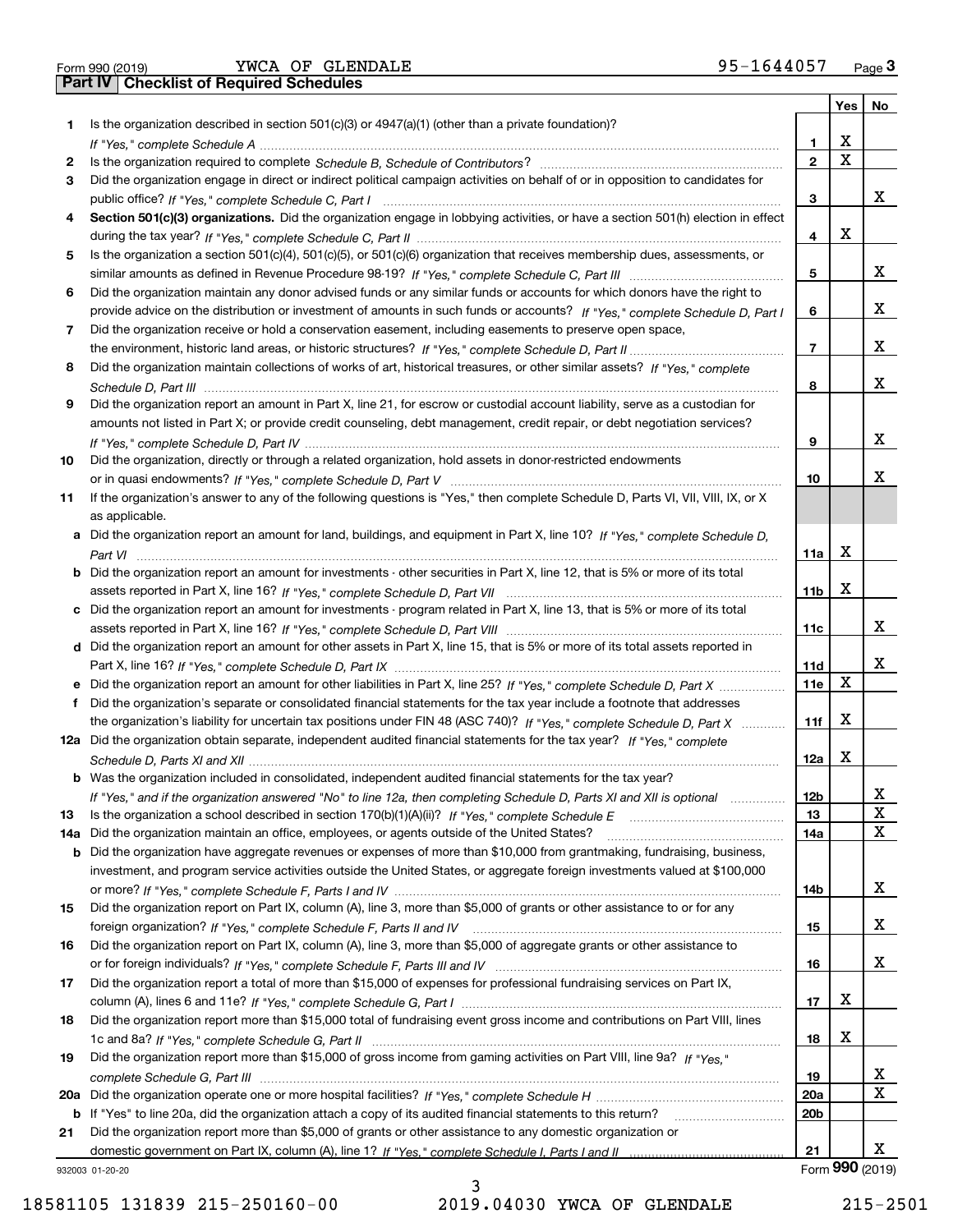|  | Form 990 (2019) |
|--|-----------------|

*(continued)*

|          |                                                                                                                              |                 | Yes | <b>No</b>       |
|----------|------------------------------------------------------------------------------------------------------------------------------|-----------------|-----|-----------------|
| 22       | Did the organization report more than \$5,000 of grants or other assistance to or for domestic individuals on                |                 |     |                 |
|          |                                                                                                                              | 22              |     | x               |
| 23       | Did the organization answer "Yes" to Part VII, Section A, line 3, 4, or 5 about compensation of the organization's current   |                 |     |                 |
|          | and former officers, directors, trustees, key employees, and highest compensated employees? If "Yes," complete               |                 |     |                 |
|          |                                                                                                                              | 23              |     | x               |
|          | 24a Did the organization have a tax-exempt bond issue with an outstanding principal amount of more than \$100,000 as of the  |                 |     |                 |
|          | last day of the year, that was issued after December 31, 2002? If "Yes," answer lines 24b through 24d and complete           |                 |     |                 |
|          |                                                                                                                              | 24a             |     | x               |
|          | b Did the organization invest any proceeds of tax-exempt bonds beyond a temporary period exception?                          | 24b             |     |                 |
|          | c Did the organization maintain an escrow account other than a refunding escrow at any time during the year to defease       |                 |     |                 |
|          |                                                                                                                              | 24c             |     |                 |
|          | d Did the organization act as an "on behalf of" issuer for bonds outstanding at any time during the year?                    | 24d             |     |                 |
|          | 25a Section 501(c)(3), 501(c)(4), and 501(c)(29) organizations. Did the organization engage in an excess benefit             |                 |     |                 |
|          |                                                                                                                              | 25a             |     | x               |
|          | b Is the organization aware that it engaged in an excess benefit transaction with a disqualified person in a prior year, and |                 |     |                 |
|          | that the transaction has not been reported on any of the organization's prior Forms 990 or 990-EZ? If "Yes," complete        |                 |     |                 |
|          | Schedule L. Part I                                                                                                           | 25b             |     | x               |
| 26       | Did the organization report any amount on Part X, line 5 or 22, for receivables from or payables to any current              |                 |     |                 |
|          | or former officer, director, trustee, key employee, creator or founder, substantial contributor, or 35%                      |                 |     |                 |
|          |                                                                                                                              | 26              |     | x               |
| 27       | Did the organization provide a grant or other assistance to any current or former officer, director, trustee, key employee,  |                 |     |                 |
|          | creator or founder, substantial contributor or employee thereof, a grant selection committee member, or to a 35% controlled  |                 |     |                 |
|          | entity (including an employee thereof) or family member of any of these persons? If "Yes," complete Schedule L, Part III     | 27              |     | x               |
| 28       | Was the organization a party to a business transaction with one of the following parties (see Schedule L, Part IV            |                 |     |                 |
|          | instructions, for applicable filing thresholds, conditions, and exceptions):                                                 |                 |     |                 |
|          | a A current or former officer, director, trustee, key employee, creator or founder, or substantial contributor? If           |                 |     |                 |
|          |                                                                                                                              | 28a             |     | х               |
|          |                                                                                                                              | 28 <sub>b</sub> |     | $\mathbf X$     |
|          | c A 35% controlled entity of one or more individuals and/or organizations described in lines 28a or 28b? If                  |                 |     |                 |
|          |                                                                                                                              | 28c             |     | x               |
| 29       |                                                                                                                              | 29              |     | $\mathbf X$     |
| 30       | Did the organization receive contributions of art, historical treasures, or other similar assets, or qualified conservation  |                 |     |                 |
|          |                                                                                                                              | 30              |     | x               |
| 31       | Did the organization liquidate, terminate, or dissolve and cease operations? If "Yes," complete Schedule N, Part I           | 31              |     | $\mathbf X$     |
| 32       | Did the organization sell, exchange, dispose of, or transfer more than 25% of its net assets? If "Yes," complete             |                 |     |                 |
|          |                                                                                                                              | 32              |     | х               |
| 33       | Did the organization own 100% of an entity disregarded as separate from the organization under Regulations                   |                 |     |                 |
|          |                                                                                                                              | 33              |     | х               |
| 34       | Was the organization related to any tax-exempt or taxable entity? If "Yes," complete Schedule R, Part II, III, or IV, and    |                 |     |                 |
|          |                                                                                                                              | 34              |     | х               |
|          | 35a Did the organization have a controlled entity within the meaning of section 512(b)(13)?                                  | 35a             |     | X               |
|          | b If "Yes" to line 35a, did the organization receive any payment from or engage in any transaction with a controlled entity  |                 |     |                 |
|          |                                                                                                                              | 35 <sub>b</sub> |     |                 |
| 36       | Section 501(c)(3) organizations. Did the organization make any transfers to an exempt non-charitable related organization?   |                 |     |                 |
|          |                                                                                                                              | 36              |     | x               |
| 37       | Did the organization conduct more than 5% of its activities through an entity that is not a related organization             |                 |     |                 |
|          |                                                                                                                              | 37              |     | x               |
| 38       | Did the organization complete Schedule O and provide explanations in Schedule O for Part VI, lines 11b and 19?               |                 |     |                 |
|          | Note: All Form 990 filers are required to complete Schedule O                                                                | 38              | X   |                 |
| ∣ Part V | <b>Statements Regarding Other IRS Filings and Tax Compliance</b>                                                             |                 |     |                 |
|          | Check if Schedule O contains a response or note to any line in this Part V                                                   |                 |     |                 |
|          |                                                                                                                              |                 | Yes | No              |
|          | 24<br>1a                                                                                                                     |                 |     |                 |
|          | 0<br><b>b</b> Enter the number of Forms W-2G included in line 1a. Enter -0- if not applicable<br>1b                          |                 |     |                 |
| c        | Did the organization comply with backup withholding rules for reportable payments to vendors and reportable gaming           |                 |     |                 |
|          | (gambling) winnings to prize winners?                                                                                        | 1c              | х   |                 |
|          | 932004 01-20-20                                                                                                              |                 |     | Form 990 (2019) |
|          |                                                                                                                              |                 |     |                 |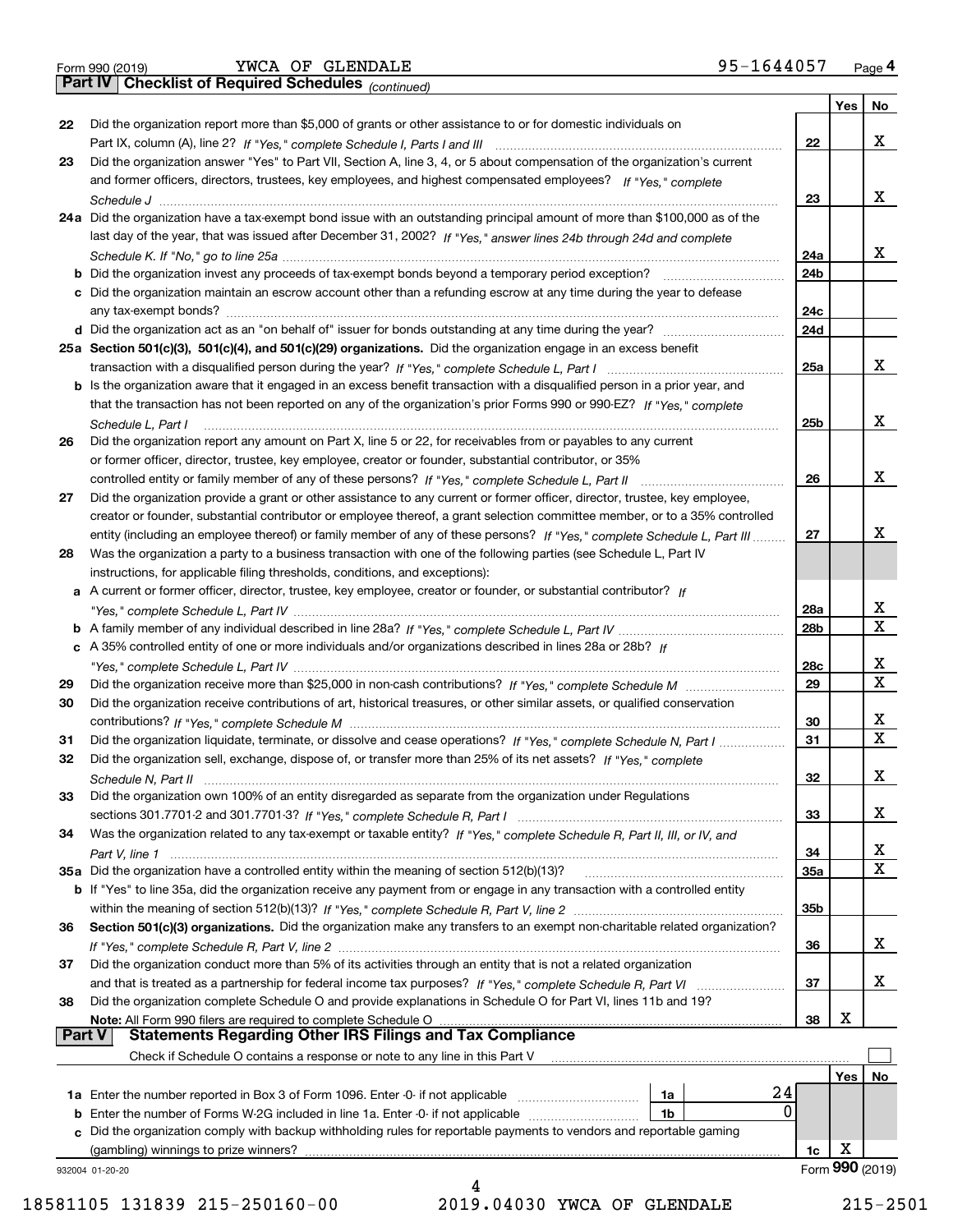|        | 95-1644057<br>YWCA OF GLENDALE<br>Form 990 (2019)                                                                                                                                         |                |   | <u>Page</u> 5 |
|--------|-------------------------------------------------------------------------------------------------------------------------------------------------------------------------------------------|----------------|---|---------------|
| Part V | Statements Regarding Other IRS Filings and Tax Compliance (continued)                                                                                                                     |                |   |               |
|        |                                                                                                                                                                                           |                |   | Yes   No      |
|        | 2a Enter the number of employees reported on Form W-3, Transmittal of Wage and Tax Statements,                                                                                            |                |   |               |
|        | 66<br>filed for the calendar year ending with or within the year covered by this return [11] [11] filed for the calendar year ending with or within the year covered by this return<br>2a |                |   |               |
|        |                                                                                                                                                                                           | 2 <sub>b</sub> | X |               |
|        | Note: If the sum of lines 1a and 2a is greater than 250, you may be required to $e$ -file (see instructions) <i></i>                                                                      |                |   |               |
|        | 3a Did the organization have unrelated business gross income of \$1,000 or more during the year?                                                                                          | 3a             |   | х             |
|        |                                                                                                                                                                                           | 3 <sub>b</sub> |   |               |
|        | 4a At any time during the calendar year, did the organization have an interest in, or a signature or other authority over, a                                                              |                |   |               |
|        |                                                                                                                                                                                           | 4a             |   | x             |
|        | <b>b</b> If "Yes," enter the name of the foreign country                                                                                                                                  |                |   |               |
|        | See instructions for filing requirements for FinCEN Form 114, Report of Foreign Bank and Financial Accounts (FBAR).                                                                       |                |   |               |
|        | 5a Was the organization a party to a prohibited tax shelter transaction at any time during the tax year?                                                                                  | 5a             |   | х             |
|        |                                                                                                                                                                                           | 5 <sub>b</sub> |   | x             |
| c      |                                                                                                                                                                                           | 5c             |   |               |
|        | 6a Does the organization have annual gross receipts that are normally greater than \$100,000, and did the organization solicit                                                            |                |   |               |
|        | any contributions that were not tax deductible as charitable contributions?                                                                                                               | 6a             |   | x             |
|        | b If "Yes," did the organization include with every solicitation an express statement that such contributions or gifts                                                                    |                |   |               |
|        | were not tax deductible?                                                                                                                                                                  | 6b             |   |               |
| 7      | Organizations that may receive deductible contributions under section 170(c).                                                                                                             |                |   |               |
| a      | Did the organization receive a payment in excess of \$75 made partly as a contribution and partly for goods and services provided to the payor?                                           | 7a             | х |               |
| b      | If "Yes," did the organization notify the donor of the value of the goods or services provided?                                                                                           | 7b             | X |               |
|        | c Did the organization sell, exchange, or otherwise dispose of tangible personal property for which it was required                                                                       |                |   |               |
|        |                                                                                                                                                                                           | 7c             |   | x             |
|        | 7d<br>d If "Yes," indicate the number of Forms 8282 filed during the year manufactured in the second of the New York                                                                      |                |   |               |
| е      | Did the organization receive any funds, directly or indirectly, to pay premiums on a personal benefit contract?                                                                           | 7e             |   | х             |
| Ť      | Did the organization, during the year, pay premiums, directly or indirectly, on a personal benefit contract?                                                                              | 7f             |   | X             |
| g      | If the organization received a contribution of qualified intellectual property, did the organization file Form 8899 as required?                                                          | 7g             |   | X             |
| h.     | If the organization received a contribution of cars, boats, airplanes, or other vehicles, did the organization file a Form 1098-C?                                                        | 7h             |   | Х             |
| 8      | Sponsoring organizations maintaining donor advised funds. Did a donor advised fund maintained by the                                                                                      |                |   |               |
|        | sponsoring organization have excess business holdings at any time during the year?                                                                                                        | 8              |   |               |
| 9      | Sponsoring organizations maintaining donor advised funds.                                                                                                                                 |                |   |               |
| а      | Did the sponsoring organization make any taxable distributions under section 4966?                                                                                                        | 9а             |   |               |
| b      | Did the sponsoring organization make a distribution to a donor, donor advisor, or related person?                                                                                         | 9b             |   |               |
| 10     | Section 501(c)(7) organizations. Enter:                                                                                                                                                   |                |   |               |
|        | 10a                                                                                                                                                                                       |                |   |               |
| b      | Gross receipts, included on Form 990, Part VIII, line 12, for public use of club facilities<br>10b                                                                                        |                |   |               |
| 11     | Section 501(c)(12) organizations. Enter:                                                                                                                                                  |                |   |               |
| а      | 11a                                                                                                                                                                                       |                |   |               |
| b      | Gross income from other sources (Do not net amounts due or paid to other sources against                                                                                                  |                |   |               |
|        | amounts due or received from them.)<br>11b                                                                                                                                                |                |   |               |
|        | 12a Section 4947(a)(1) non-exempt charitable trusts. Is the organization filing Form 990 in lieu of Form 1041?                                                                            | 12a            |   |               |
|        | 12b<br><b>b</b> If "Yes," enter the amount of tax-exempt interest received or accrued during the year                                                                                     |                |   |               |
| 13     | Section 501(c)(29) qualified nonprofit health insurance issuers.                                                                                                                          |                |   |               |
|        | <b>a</b> Is the organization licensed to issue qualified health plans in more than one state?                                                                                             | 13а            |   |               |
|        | Note: See the instructions for additional information the organization must report on Schedule O.                                                                                         |                |   |               |
|        | <b>b</b> Enter the amount of reserves the organization is required to maintain by the states in which the                                                                                 |                |   |               |
|        | 13 <sub>b</sub>                                                                                                                                                                           |                |   |               |
| c      | 13с                                                                                                                                                                                       |                |   |               |
|        | 14a Did the organization receive any payments for indoor tanning services during the tax year?                                                                                            | 14a            |   | х             |
|        |                                                                                                                                                                                           | 14b            |   |               |
| 15     | Is the organization subject to the section 4960 tax on payment(s) of more than \$1,000,000 in remuneration or                                                                             |                |   |               |
|        |                                                                                                                                                                                           | 15             |   | х             |
|        | If "Yes," see instructions and file Form 4720, Schedule N.                                                                                                                                |                |   |               |
| 16     | Is the organization an educational institution subject to the section 4968 excise tax on net investment income?<br>.                                                                      | 16             |   | х             |
|        | If "Yes," complete Form 4720, Schedule O.                                                                                                                                                 |                |   |               |

Form (2019) **990**

932005 01-20-20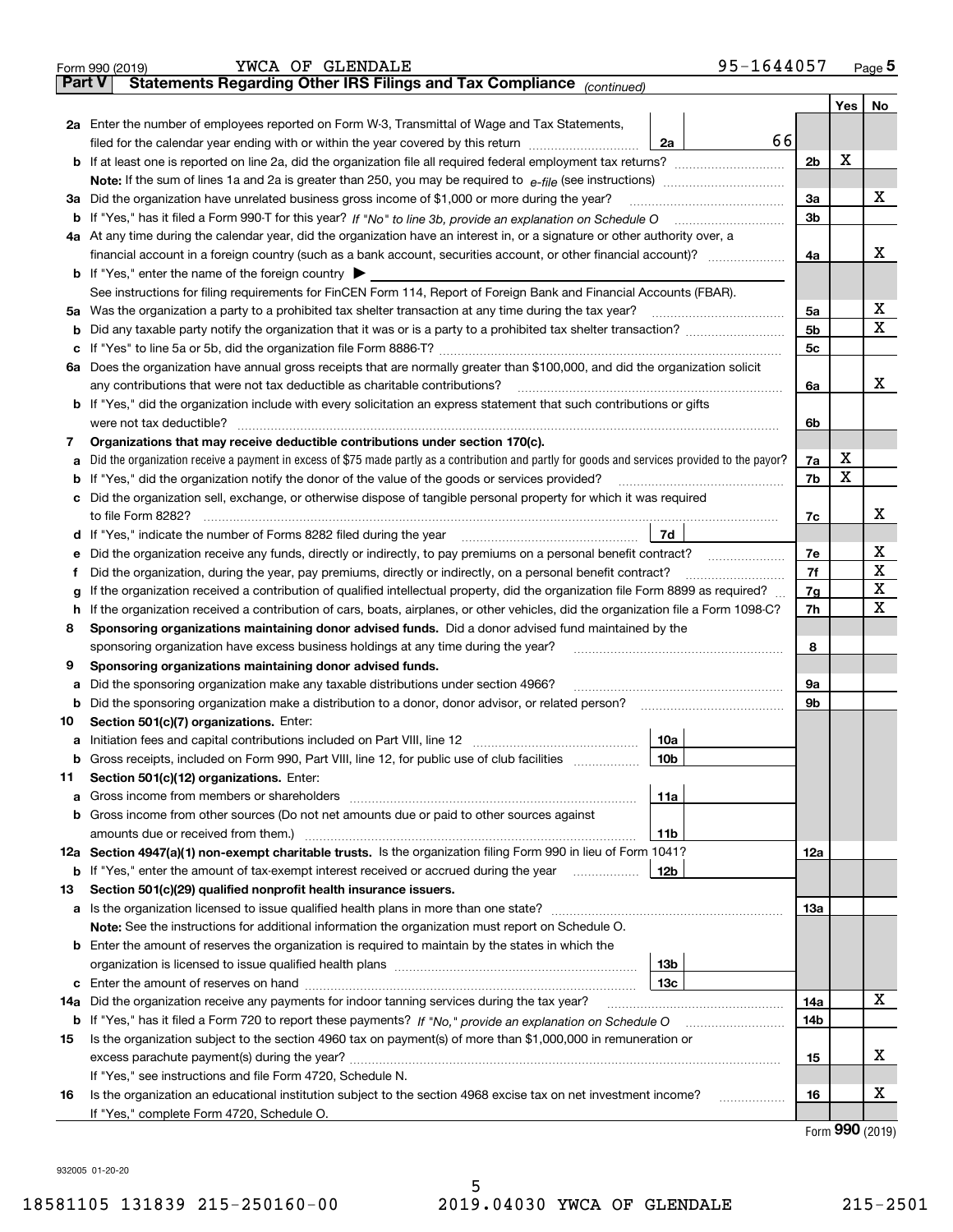|    | <b>Section A. Governing Body and Management</b>                                                                                                                                 |                 |                 | $\overline{\mathbf{x}}$                             |
|----|---------------------------------------------------------------------------------------------------------------------------------------------------------------------------------|-----------------|-----------------|-----------------------------------------------------|
|    |                                                                                                                                                                                 |                 |                 |                                                     |
|    | 15<br>1a                                                                                                                                                                        |                 | Yes             | No.                                                 |
|    | 1a Enter the number of voting members of the governing body at the end of the tax year                                                                                          |                 |                 |                                                     |
|    | If there are material differences in voting rights among members of the governing body, or if the governing                                                                     |                 |                 |                                                     |
|    | body delegated broad authority to an executive committee or similar committee, explain on Schedule O.<br>15                                                                     |                 |                 |                                                     |
|    | <b>b</b> Enter the number of voting members included on line 1a, above, who are independent <i></i><br>1b                                                                       |                 |                 |                                                     |
| 2  | Did any officer, director, trustee, or key employee have a family relationship or a business relationship with any other                                                        |                 |                 |                                                     |
|    | officer, director, trustee, or key employee?                                                                                                                                    | $\mathbf{2}$    |                 | Х                                                   |
| з  | Did the organization delegate control over management duties customarily performed by or under the direct supervision                                                           |                 |                 |                                                     |
|    | of officers, directors, trustees, or key employees to a management company or other person?                                                                                     | 3               |                 | $\underline{\mathbf{X}}$<br>$\overline{\mathbf{x}}$ |
| 4  | Did the organization make any significant changes to its governing documents since the prior Form 990 was filed?                                                                | 4               |                 | $\overline{\mathbf{x}}$                             |
| 5  |                                                                                                                                                                                 | 5               |                 | $\overline{\mathbf{x}}$                             |
| 6  | Did the organization have members or stockholders?                                                                                                                              | 6               |                 |                                                     |
| 7a | Did the organization have members, stockholders, or other persons who had the power to elect or appoint one or                                                                  |                 |                 |                                                     |
|    | more members of the governing body?                                                                                                                                             | 7a              |                 | x                                                   |
|    | b Are any governance decisions of the organization reserved to (or subject to approval by) members, stockholders, or                                                            |                 |                 |                                                     |
|    | persons other than the governing body?                                                                                                                                          | 7b              |                 | х                                                   |
| 8  | Did the organization contemporaneously document the meetings held or written actions undertaken during the year by the following:                                               |                 |                 |                                                     |
| а  |                                                                                                                                                                                 | 8а              | х               |                                                     |
|    | Each committee with authority to act on behalf of the governing body?                                                                                                           | 8b              | X               |                                                     |
| 9  | Is there any officer, director, trustee, or key employee listed in Part VII, Section A, who cannot be reached at the                                                            |                 |                 |                                                     |
|    |                                                                                                                                                                                 | 9               |                 | x                                                   |
|    | Section B. Policies (This Section B requests information about policies not required by the Internal Revenue Code.)                                                             |                 |                 |                                                     |
|    |                                                                                                                                                                                 |                 | Yes             | No                                                  |
|    |                                                                                                                                                                                 | 10a             |                 | X                                                   |
|    | <b>b</b> If "Yes," did the organization have written policies and procedures governing the activities of such chapters, affiliates,                                             |                 |                 |                                                     |
|    |                                                                                                                                                                                 | 10b             |                 |                                                     |
|    | 11a Has the organization provided a complete copy of this Form 990 to all members of its governing body before filing the form?                                                 | 11a             | x               |                                                     |
|    | <b>b</b> Describe in Schedule O the process, if any, used by the organization to review this Form 990.                                                                          |                 |                 |                                                     |
|    |                                                                                                                                                                                 | 12a             | x               |                                                     |
|    | <b>b</b> Were officers, directors, or trustees, and key employees required to disclose annually interests that could give rise to conflicts?                                    | 12 <sub>b</sub> | X               |                                                     |
|    | c Did the organization regularly and consistently monitor and enforce compliance with the policy? If "Yes." describe                                                            |                 |                 |                                                     |
|    | in Schedule O how this was done manufactured and continuum control of the state of the state of the state of t                                                                  | 12c             | Х               |                                                     |
| 13 |                                                                                                                                                                                 | 13              | X               |                                                     |
| 14 | Did the organization have a written document retention and destruction policy?                                                                                                  | 14              | $\mathbf x$     |                                                     |
| 15 | Did the process for determining compensation of the following persons include a review and approval by independent                                                              |                 |                 |                                                     |
|    | persons, comparability data, and contemporaneous substantiation of the deliberation and decision?                                                                               |                 |                 |                                                     |
|    | a The organization's CEO, Executive Director, or top management official manufactured content content of the organization's CEO, Executive Director, or top management official | 15a             | x               |                                                     |
|    |                                                                                                                                                                                 | 15b             |                 | $\mathbf{X}$                                        |
|    | If "Yes" to line 15a or 15b, describe the process in Schedule O (see instructions).                                                                                             |                 |                 |                                                     |
|    | 16a Did the organization invest in, contribute assets to, or participate in a joint venture or similar arrangement with a                                                       |                 |                 |                                                     |
|    | taxable entity during the year?                                                                                                                                                 | 16a             |                 | х                                                   |
|    | b If "Yes," did the organization follow a written policy or procedure requiring the organization to evaluate its participation                                                  |                 |                 |                                                     |
|    | in joint venture arrangements under applicable federal tax law, and take steps to safeguard the organization's                                                                  |                 |                 |                                                     |
|    |                                                                                                                                                                                 | 16b             |                 |                                                     |
|    | <b>Section C. Disclosure</b>                                                                                                                                                    |                 |                 |                                                     |
| 17 | List the states with which a copy of this Form 990 is required to be filed $\blacktriangleright$ CA                                                                             |                 |                 |                                                     |
| 18 | Section 6104 requires an organization to make its Forms 1023 (1024 or 1024-A, if applicable), 990, and 990-T (Section 501(c)(3)s only) available                                |                 |                 |                                                     |
|    | for public inspection. Indicate how you made these available. Check all that apply.                                                                                             |                 |                 |                                                     |
|    | $\boxed{\mathbf{X}}$ Other (explain on Schedule O)<br>Upon request<br>Own website<br>Another's website                                                                          |                 |                 |                                                     |
| 19 | Describe on Schedule O whether (and if so, how) the organization made its governing documents, conflict of interest policy, and financial                                       |                 |                 |                                                     |
|    | statements available to the public during the tax year.                                                                                                                         |                 |                 |                                                     |
| 20 | State the name, address, and telephone number of the person who possesses the organization's books and records                                                                  |                 |                 |                                                     |
|    | TARA PETERSON - (818) 242-4155                                                                                                                                                  |                 |                 |                                                     |
|    | 91206<br>735 E. LEXINGTON DRIVE, GLENDALE,<br>CA                                                                                                                                |                 |                 |                                                     |
|    |                                                                                                                                                                                 |                 | Form 990 (2019) |                                                     |

Form 990 (2019) **Page 6**<br>**Part VI** | Governance, Management, and Disclosure *For each "Yes" response to lines 2 through 7b below, and for a "No" response*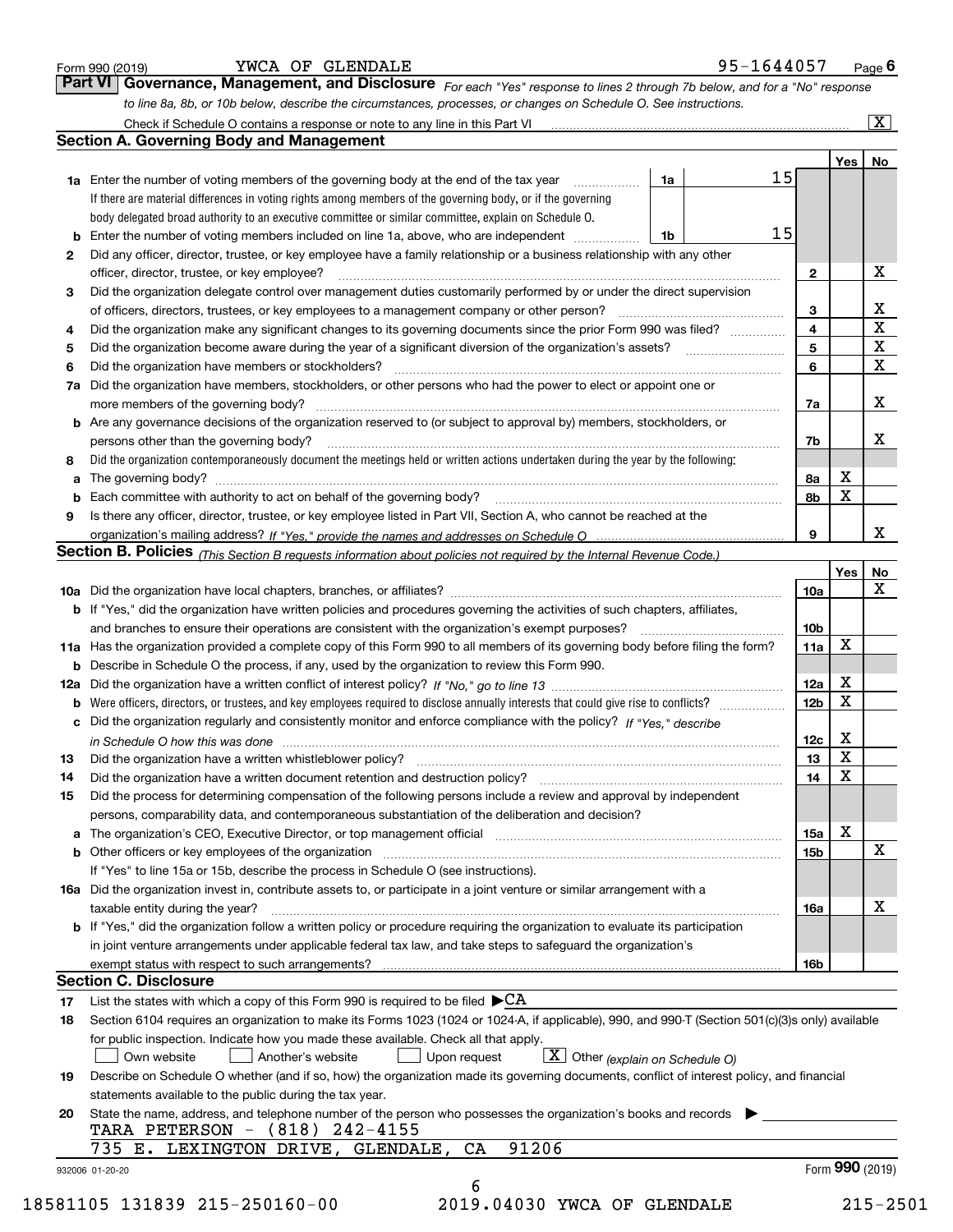| Form 990 (2019) |  |  |
|-----------------|--|--|
|                 |  |  |

 $\mathcal{L}^{\text{max}}$ 

## **7Part VII Compensation of Officers, Directors, Trustees, Key Employees, Highest Compensated Employees, and Independent Contractors**

Check if Schedule O contains a response or note to any line in this Part VII

**Section A. Officers, Directors, Trustees, Key Employees, and Highest Compensated Employees**

**1a**  Complete this table for all persons required to be listed. Report compensation for the calendar year ending with or within the organization's tax year. **•** List all of the organization's current officers, directors, trustees (whether individuals or organizations), regardless of amount of compensation.

Enter -0- in columns (D), (E), and (F) if no compensation was paid.

 $\bullet$  List all of the organization's  $\,$ current key employees, if any. See instructions for definition of "key employee."

**•** List the organization's five current highest compensated employees (other than an officer, director, trustee, or key employee) who received reportable compensation (Box 5 of Form W-2 and/or Box 7 of Form 1099-MISC) of more than \$100,000 from the organization and any related organizations.

**•** List all of the organization's former officers, key employees, and highest compensated employees who received more than \$100,000 of reportable compensation from the organization and any related organizations.

**former directors or trustees**  ¥ List all of the organization's that received, in the capacity as a former director or trustee of the organization, more than \$10,000 of reportable compensation from the organization and any related organizations.

See instructions for the order in which to list the persons above.

Check this box if neither the organization nor any related organization compensated any current officer, director, or trustee.  $\mathcal{L}^{\text{max}}$ 

| (A)                                    | (B)                                                | (C)                           |                      |                         |              |                                                                  |        | (D)                             | (E)             | (F)                      |
|----------------------------------------|----------------------------------------------------|-------------------------------|----------------------|-------------------------|--------------|------------------------------------------------------------------|--------|---------------------------------|-----------------|--------------------------|
| Name and title                         | Position<br>Average<br>(do not check more than one |                               |                      |                         |              |                                                                  |        | Reportable                      | Reportable      | Estimated                |
|                                        | hours per                                          |                               |                      |                         |              | box, unless person is both an<br>officer and a director/trustee) |        | compensation                    | compensation    | amount of                |
|                                        | week                                               |                               |                      |                         |              |                                                                  |        | from                            | from related    | other                    |
|                                        | (list any<br>hours for                             |                               |                      |                         |              |                                                                  |        | the                             | organizations   | compensation<br>from the |
|                                        | related                                            |                               |                      |                         |              |                                                                  |        | organization<br>(W-2/1099-MISC) | (W-2/1099-MISC) | organization             |
|                                        | organizations                                      | ndividual trustee or director | nstitutional trustee |                         |              |                                                                  |        |                                 |                 | and related              |
|                                        | below                                              |                               |                      |                         | Key employee |                                                                  |        |                                 |                 | organizations            |
|                                        | line)                                              |                               |                      | Officer                 |              | Highest compensated<br> employee                                 | Former |                                 |                 |                          |
| VALERIE MERRITT<br>(1)                 | $\overline{2.00}$                                  |                               |                      |                         |              |                                                                  |        |                                 |                 |                          |
| PRESIDENT                              |                                                    | $\mathbf x$                   |                      | $\overline{\text{X}}$   |              |                                                                  |        | 0.                              | $\mathbf 0$ .   | $\mathbf 0$ .            |
| ARMINE PETROSYAN<br>(2)                | 2.00                                               |                               |                      |                         |              |                                                                  |        |                                 |                 |                          |
| TREASURER/VP OF INTERNAL<br>AFFAIRS CO |                                                    | $\mathbf X$                   |                      | $\overline{\text{X}}$   |              |                                                                  |        | 0.                              | $\mathbf 0$ .   | $0\,.$                   |
| <b>JESSICA FIRST</b><br>(3)            | 1.50                                               |                               |                      |                         |              |                                                                  |        |                                 |                 |                          |
| VP OF EXTERNAL AFFAIRS COMMITTEE       |                                                    | $\mathbf X$                   |                      | $\overline{\textbf{X}}$ |              |                                                                  |        | $\mathbf 0$ .                   | $\mathbf 0$ .   | $\mathbf 0$ .            |
| AYANA ROSE<br>(4)                      | 1.50                                               |                               |                      |                         |              |                                                                  |        |                                 |                 |                          |
| VP OF GOVERNANCE COMMITTEE             |                                                    | X                             |                      | $\overline{\textbf{X}}$ |              |                                                                  |        | 0.                              | $\mathbf 0$ .   | $0_{.}$                  |
| ANI ADJEMIAN<br>(5)                    | 1.00                                               |                               |                      |                         |              |                                                                  |        |                                 |                 |                          |
| VP OF GOVERNANCE COMMITTEE             |                                                    | $\rm X$                       |                      |                         |              |                                                                  |        | 0.                              | $\mathbf 0$ .   | $0_{.}$                  |
| RICHARD BENNETT<br>(6)                 | 1.00                                               |                               |                      |                         |              |                                                                  |        |                                 |                 |                          |
| <b>SECRETARY</b>                       |                                                    | X                             |                      |                         |              |                                                                  |        | $\mathbf 0$ .                   | $\mathbf 0$ .   | $\mathbf 0$ .            |
| <b>JEROME FRENCH</b><br>(7)            | 1.00                                               |                               |                      |                         |              |                                                                  |        |                                 |                 |                          |
| <b>BOARD MEMBER</b>                    |                                                    | $\mathbf X$                   |                      |                         |              |                                                                  |        | $\mathbf 0$ .                   | $\mathbf 0$ .   | 0.                       |
| T.C. KIM<br>(8)                        | 1.00                                               |                               |                      |                         |              |                                                                  |        |                                 |                 |                          |
| <b>BOARD MEMBER</b>                    |                                                    | X                             |                      |                         |              |                                                                  |        | $\mathbf 0$ .                   | $\mathbf 0$ .   | $\mathbf 0$ .            |
| SEDA KHOJAYAN<br>(9)                   | 1.00                                               |                               |                      |                         |              |                                                                  |        |                                 |                 |                          |
| <b>BOARD MEMBER</b>                    |                                                    | $\mathbf X$                   |                      |                         |              |                                                                  |        | 0.                              | $\mathbf 0$ .   | $0_{.}$                  |
| (10) PRISCILLA MUSCHAMP                | 1.00                                               |                               |                      |                         |              |                                                                  |        |                                 |                 |                          |
| <b>BOARD MEMBER</b>                    |                                                    | X                             |                      |                         |              |                                                                  |        | 0.                              | $\mathbf 0$ .   | $\mathbf 0$ .            |
| (11) TALINE SAAD                       | 1.00                                               |                               |                      |                         |              |                                                                  |        |                                 |                 |                          |
| <b>BOARD MEMBER</b>                    |                                                    | $\mathbf X$                   |                      |                         |              |                                                                  |        | 0.                              | $\mathbf 0$ .   | $0$ .                    |
| (12) SILVANA ARZENO TOLEDO             | 1.00                                               |                               |                      |                         |              |                                                                  |        |                                 |                 |                          |
| <b>BOARD MEMBER</b>                    |                                                    | X                             |                      |                         |              |                                                                  |        | 0.                              | $\mathbf 0$ .   | $\mathbf 0$ .            |
| (13) ROSIE TER-MATEVOSYAN              | 1.00                                               |                               |                      |                         |              |                                                                  |        |                                 |                 |                          |
| <b>BOARD MEMBER</b>                    |                                                    | $\mathbf X$                   |                      |                         |              |                                                                  |        | 0.                              | $\mathbf 0$ .   | $\mathbf 0$ .            |
| (14) SHUSHAN BARSEGYAN                 | 1.00                                               |                               |                      |                         |              |                                                                  |        |                                 |                 |                          |
| <b>BOARD MEMBER</b>                    |                                                    | X                             |                      |                         |              |                                                                  |        | 0.                              | 0.              | $\mathbf 0$ .            |
| (15) TARA PETERSON                     | 40.00                                              |                               |                      |                         |              |                                                                  |        |                                 |                 |                          |
| CHIEF EXECUTIVE OFFICER                |                                                    |                               |                      | X                       |              |                                                                  |        | 123,201.                        | 0.              | 4,329.                   |
|                                        |                                                    |                               |                      |                         |              |                                                                  |        |                                 |                 |                          |
|                                        |                                                    |                               |                      |                         |              |                                                                  |        |                                 |                 |                          |
|                                        |                                                    |                               |                      |                         |              |                                                                  |        |                                 |                 |                          |
|                                        |                                                    |                               |                      |                         |              |                                                                  |        |                                 |                 |                          |

7

932007 01-20-20

Form (2019) **990**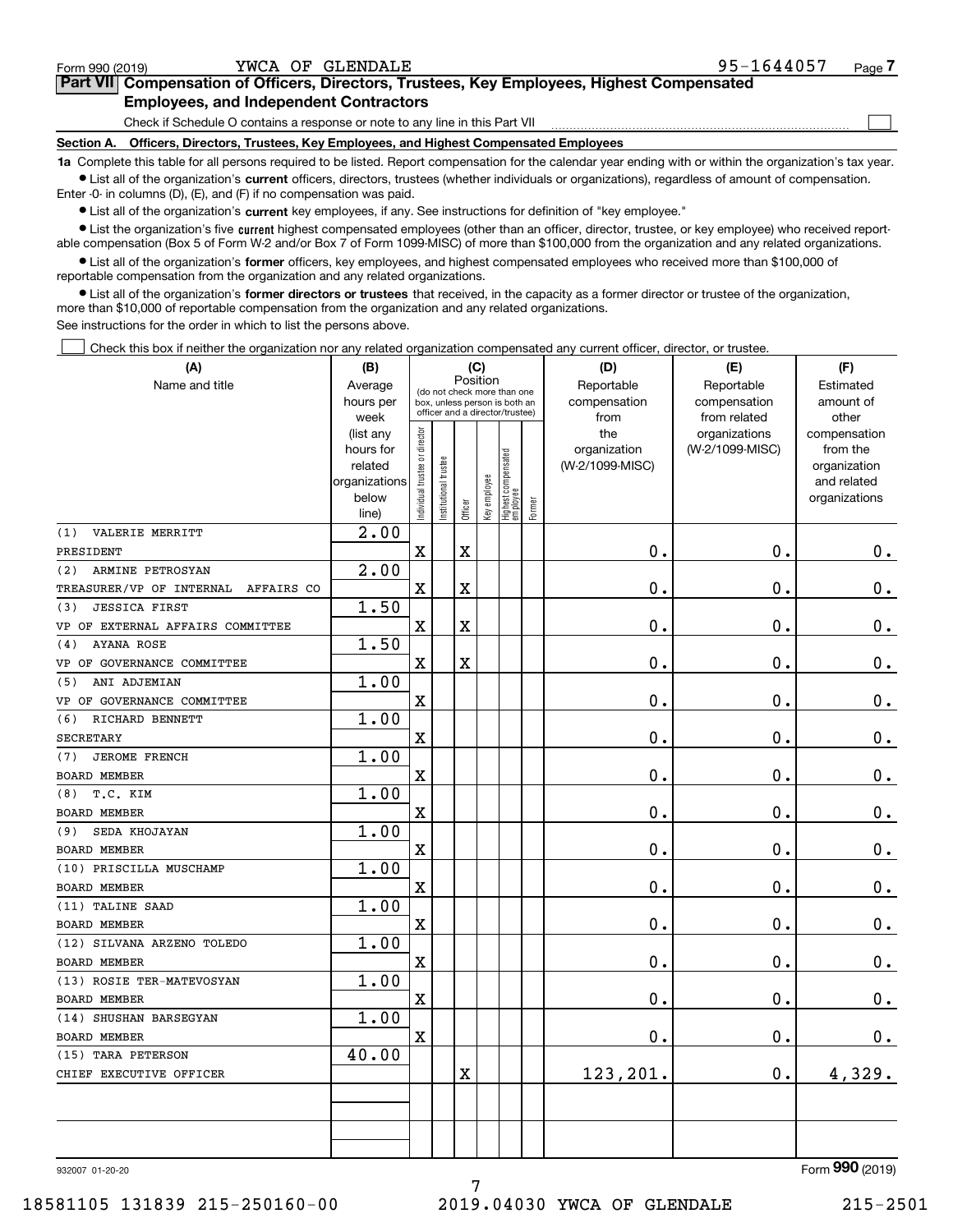|    | YWCA OF GLENDALE<br>Form 990 (2019)                                                                                                                                                                                                                                      |                                                                                                                                                                                                        |                                |                       |         |              |                                  |        |                                                  | 95-1644057                                        |                   |                                                          | Page 8                 |
|----|--------------------------------------------------------------------------------------------------------------------------------------------------------------------------------------------------------------------------------------------------------------------------|--------------------------------------------------------------------------------------------------------------------------------------------------------------------------------------------------------|--------------------------------|-----------------------|---------|--------------|----------------------------------|--------|--------------------------------------------------|---------------------------------------------------|-------------------|----------------------------------------------------------|------------------------|
|    | <b>Part VII</b><br>Section A. Officers, Directors, Trustees, Key Employees, and Highest Compensated Employees (continued)                                                                                                                                                |                                                                                                                                                                                                        |                                |                       |         |              |                                  |        |                                                  |                                                   |                   |                                                          |                        |
|    | (A)<br>Name and title                                                                                                                                                                                                                                                    | (B)<br>(C)<br>(D)<br>Position<br>Average<br>Reportable<br>(do not check more than one<br>hours per<br>compensation<br>box, unless person is both an<br>officer and a director/trustee)<br>week<br>from |                                |                       |         |              |                                  |        |                                                  | (E)<br>Reportable<br>compensation<br>from related |                   | (F)<br>Estimated<br>amount of<br>other                   |                        |
|    |                                                                                                                                                                                                                                                                          | (list any<br>hours for<br>related<br>organizations<br>below<br>line)                                                                                                                                   | Individual trustee or director | Institutional trustee | Officer | key employee | Highest compensated<br> employee | Former | the<br>organization<br>(W-2/1099-MISC)           | organizations<br>(W-2/1099-MISC)                  |                   | from the<br>organization<br>and related<br>organizations | compensation           |
|    |                                                                                                                                                                                                                                                                          |                                                                                                                                                                                                        |                                |                       |         |              |                                  |        |                                                  |                                                   |                   |                                                          |                        |
|    |                                                                                                                                                                                                                                                                          |                                                                                                                                                                                                        |                                |                       |         |              |                                  |        |                                                  |                                                   |                   |                                                          |                        |
|    |                                                                                                                                                                                                                                                                          |                                                                                                                                                                                                        |                                |                       |         |              |                                  |        |                                                  |                                                   |                   |                                                          |                        |
|    |                                                                                                                                                                                                                                                                          |                                                                                                                                                                                                        |                                |                       |         |              |                                  |        |                                                  |                                                   |                   |                                                          |                        |
|    |                                                                                                                                                                                                                                                                          |                                                                                                                                                                                                        |                                |                       |         |              |                                  |        |                                                  |                                                   |                   |                                                          |                        |
|    | 1b Subtotal<br>c Total from continuation sheets to Part VII, Section A manufactured by                                                                                                                                                                                   |                                                                                                                                                                                                        |                                |                       |         |              |                                  |        | 123,201.<br>0.<br>123, 201.                      |                                                   | 0.<br>$0$ .<br>0. |                                                          | 4,329.<br>0.<br>4,329. |
| 2  | Total number of individuals (including but not limited to those listed above) who received more than \$100,000 of reportable<br>compensation from the organization                                                                                                       |                                                                                                                                                                                                        |                                |                       |         |              |                                  |        |                                                  |                                                   |                   |                                                          | 1                      |
|    |                                                                                                                                                                                                                                                                          |                                                                                                                                                                                                        |                                |                       |         |              |                                  |        |                                                  |                                                   |                   | Yes                                                      | No                     |
| 3  | Did the organization list any former officer, director, trustee, key employee, or highest compensated employee on<br>line 1a? If "Yes," complete Schedule J for such individual manumanamental communities and the 1a? If "Yes," complete Schedule J for such individual |                                                                                                                                                                                                        |                                |                       |         |              |                                  |        |                                                  |                                                   |                   | 3                                                        | x                      |
|    | For any individual listed on line 1a, is the sum of reportable compensation and other compensation from the organization                                                                                                                                                 |                                                                                                                                                                                                        |                                |                       |         |              |                                  |        |                                                  |                                                   |                   | 4                                                        | х                      |
| 5  | Did any person listed on line 1a receive or accrue compensation from any unrelated organization or individual for services                                                                                                                                               |                                                                                                                                                                                                        |                                |                       |         |              |                                  |        |                                                  |                                                   |                   | 5                                                        | х                      |
|    | <b>Section B. Independent Contractors</b>                                                                                                                                                                                                                                |                                                                                                                                                                                                        |                                |                       |         |              |                                  |        |                                                  |                                                   |                   |                                                          |                        |
| 1. | Complete this table for your five highest compensated independent contractors that received more than \$100,000 of compensation from<br>the organization. Report compensation for the calendar year ending with or within the organization's tax year.                   |                                                                                                                                                                                                        |                                |                       |         |              |                                  |        |                                                  |                                                   |                   |                                                          |                        |
|    | (A)<br>Name and business address                                                                                                                                                                                                                                         |                                                                                                                                                                                                        |                                |                       |         |              |                                  |        | (B)<br>Description of services                   |                                                   |                   | (C)<br>Compensation                                      |                        |
|    | GONZALEZ CONSTRUCTION<br>207 N. AVENUE 51, LOS ANGELES, CA 90042                                                                                                                                                                                                         |                                                                                                                                                                                                        |                                |                       |         |              |                                  |        | FACILITY IMPROVEMENT\$<br>FACILITY IMPROVEMENT\$ |                                                   |                   |                                                          | 285, 394.              |
|    |                                                                                                                                                                                                                                                                          |                                                                                                                                                                                                        |                                |                       |         |              |                                  |        |                                                  |                                                   |                   |                                                          |                        |
| 2  | Total number of independent contractors (including but not limited to those listed above) who received more than<br>\$100,000 of compensation from the organization                                                                                                      |                                                                                                                                                                                                        |                                |                       |         | 1            |                                  |        |                                                  |                                                   |                   |                                                          |                        |
|    |                                                                                                                                                                                                                                                                          |                                                                                                                                                                                                        |                                |                       |         |              |                                  |        |                                                  |                                                   |                   |                                                          | Form 990 (2019)        |

932008 01-20-20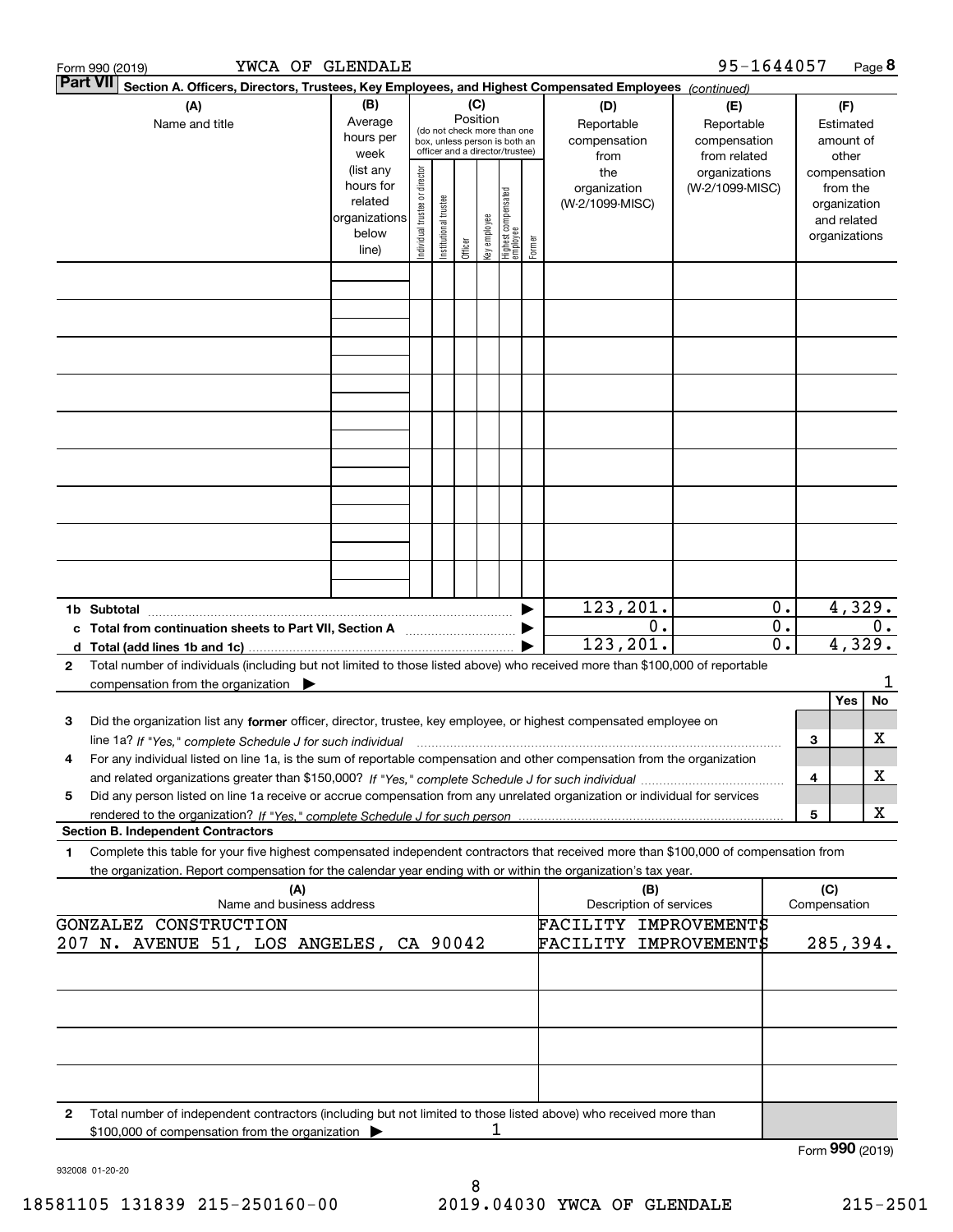|                                                           | <b>Part VIII</b>            | <b>Statement of Revenue</b>                                                                                                                                                                                                                                                                                                                             |                                                           |                      |                                                           |                                                 |                                                                 |
|-----------------------------------------------------------|-----------------------------|---------------------------------------------------------------------------------------------------------------------------------------------------------------------------------------------------------------------------------------------------------------------------------------------------------------------------------------------------------|-----------------------------------------------------------|----------------------|-----------------------------------------------------------|-------------------------------------------------|-----------------------------------------------------------------|
|                                                           |                             | Check if Schedule O contains a response or note to any line in this Part VIII                                                                                                                                                                                                                                                                           |                                                           |                      |                                                           |                                                 |                                                                 |
|                                                           |                             |                                                                                                                                                                                                                                                                                                                                                         |                                                           | (A)<br>Total revenue | $\overline{(B)}$<br>Related or exempt<br>function revenue | $\overline{C}$<br>Unrelated<br>business revenue | (D)<br>Revenue excluded<br>from tax under<br>sections 512 - 514 |
| Contributions, Gifts, Grants<br>and Other Similar Amounts | b<br>с<br>d<br>f<br>h.      | 1a<br>1 a Federated campaigns<br>1 <sub>b</sub><br>Membership dues<br>1 <sub>c</sub><br>Fundraising events<br>1 <sub>d</sub><br>Related organizations<br>1e<br>Government grants (contributions)<br>All other contributions, gifts, grants, and<br>1f<br>similar amounts not included above<br>$1g$ \$<br>Noncash contributions included in lines 1a-1f | 20,002.<br>1,770,963.<br>436,822.<br><b>Business Code</b> | 2,227,787.           |                                                           |                                                 |                                                                 |
| Program Service<br>Revenue                                | 2a<br>b<br>c<br>d<br>е<br>f | 40 HOUR DV TRAINING AN<br>the control of the control of the control of the control of the control of<br>the contract of the contract of the contract of the contract of the contract of<br>the contract of the contract of the contract of the contract of the contract of<br>All other program service revenue                                         | 900099                                                    | 19,995.              | 19,995.                                                   |                                                 |                                                                 |
|                                                           |                             |                                                                                                                                                                                                                                                                                                                                                         | $\blacktriangleright$                                     | 19,995.              |                                                           |                                                 |                                                                 |
|                                                           | 3<br>4                      | Investment income (including dividends, interest, and<br>Income from investment of tax-exempt bond proceeds                                                                                                                                                                                                                                             |                                                           | 9,562.               |                                                           |                                                 | 9,562.                                                          |
|                                                           | 5<br>6а<br>b<br>c           | (i) Real<br>$6a$ 229,864.<br>Gross rents<br>0.<br>6b<br>Less: rental expenses<br>$6c$ 229, 864.<br>Rental income or (loss)                                                                                                                                                                                                                              | (ii) Personal                                             |                      |                                                           |                                                 |                                                                 |
|                                                           | d                           | Net rental income or (loss)<br>(i) Securities<br>7 a Gross amount from sales of<br>assets other than inventory<br>7a<br><b>b</b> Less: cost or other basis<br>7b<br>and sales expenses                                                                                                                                                                  | (ii) Other                                                | 229,864.             |                                                           |                                                 | 229,864.                                                        |
| Revenue                                                   |                             | <b>7c</b><br>c Gain or (loss)                                                                                                                                                                                                                                                                                                                           |                                                           |                      |                                                           |                                                 |                                                                 |
| <b>Other</b>                                              |                             | 8 a Gross income from fundraising events (not<br>$20,002.$ of<br>including $$$<br>contributions reported on line 1c). See<br>  8a<br>8b<br><b>b</b> Less: direct expenses                                                                                                                                                                               | ▶<br>8,950.<br>2,075.                                     |                      |                                                           |                                                 |                                                                 |
|                                                           |                             | c Net income or (loss) from fundraising events<br>9 a Gross income from gaming activities. See<br>  9a                                                                                                                                                                                                                                                  |                                                           | 6,875.               |                                                           |                                                 | 6,875.                                                          |
|                                                           |                             | 9 <sub>b</sub><br><b>b</b> Less: direct expenses <b>manually</b>                                                                                                                                                                                                                                                                                        |                                                           |                      |                                                           |                                                 |                                                                 |
|                                                           |                             | c Net income or (loss) from gaming activities<br>10 a Gross sales of inventory, less returns<br> 10a<br>10b<br><b>b</b> Less: cost of goods sold                                                                                                                                                                                                        | .                                                         |                      |                                                           |                                                 |                                                                 |
|                                                           |                             | c Net income or (loss) from sales of inventory                                                                                                                                                                                                                                                                                                          | <b>Business Code</b>                                      |                      |                                                           |                                                 |                                                                 |
| Miscellaneous<br>Revenue                                  | 11 a<br>b<br>c              | <u> 1989 - Johann Barbara, martin amerikan basar dan berasal dalam basar dalam basar dalam basar dalam basar dala</u>                                                                                                                                                                                                                                   |                                                           |                      |                                                           |                                                 |                                                                 |
|                                                           |                             | the control of the control of the control of the control of the control of                                                                                                                                                                                                                                                                              |                                                           |                      |                                                           |                                                 |                                                                 |
|                                                           |                             |                                                                                                                                                                                                                                                                                                                                                         | ▶                                                         |                      |                                                           |                                                 |                                                                 |
|                                                           | 12                          |                                                                                                                                                                                                                                                                                                                                                         |                                                           | 2,494,083.           | 19,995.                                                   | 0.1                                             | 246,301.                                                        |
|                                                           | 932009 01-20-20             |                                                                                                                                                                                                                                                                                                                                                         |                                                           |                      |                                                           |                                                 | Form 990 (2019)                                                 |

932009 01-20-20

9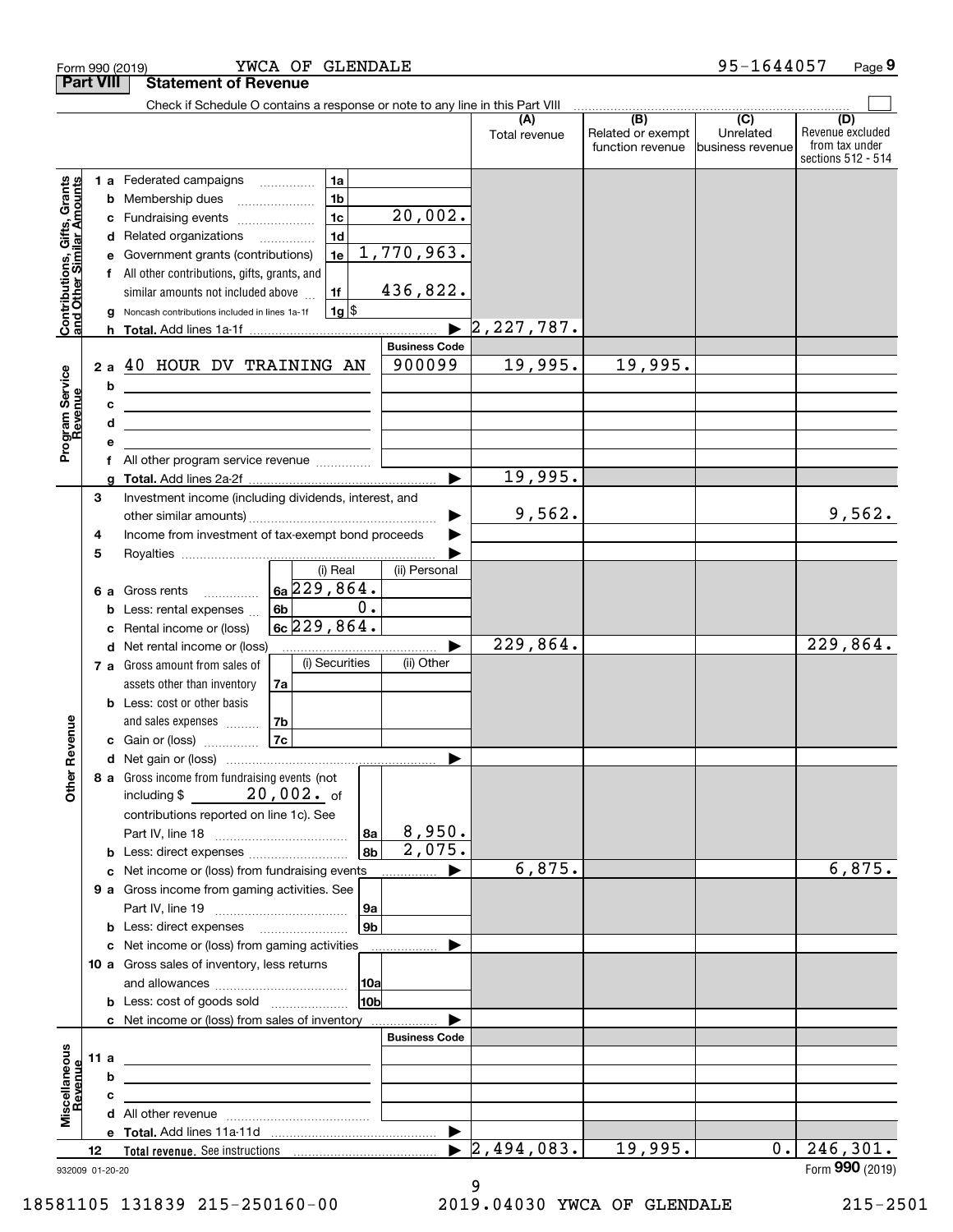Form 990 (2019) Page YWCA OF GLENDALE 95-1644057

**Part IX Statement of Functional Expenses**

|              | Section 501(c)(3) and 501(c)(4) organizations must complete all columns. All other organizations must complete column (A).                                                                                 |                       |                                    |                                           |                                |
|--------------|------------------------------------------------------------------------------------------------------------------------------------------------------------------------------------------------------------|-----------------------|------------------------------------|-------------------------------------------|--------------------------------|
|              | Check if Schedule O contains a response or note to any line in this Part IX                                                                                                                                |                       |                                    |                                           |                                |
|              | Do not include amounts reported on lines 6b,<br>7b, 8b, 9b, and 10b of Part VIII.                                                                                                                          | (A)<br>Total expenses | (B)<br>Program service<br>expenses | (C)<br>Management and<br>general expenses | (D)<br>Fundraising<br>expenses |
| 1            | Grants and other assistance to domestic organizations                                                                                                                                                      |                       |                                    |                                           |                                |
|              | and domestic governments. See Part IV, line 21                                                                                                                                                             |                       |                                    |                                           |                                |
| $\mathbf{2}$ | Grants and other assistance to domestic                                                                                                                                                                    |                       |                                    |                                           |                                |
|              | individuals. See Part IV, line 22                                                                                                                                                                          |                       |                                    |                                           |                                |
| 3            | Grants and other assistance to foreign                                                                                                                                                                     |                       |                                    |                                           |                                |
|              | organizations, foreign governments, and foreign                                                                                                                                                            |                       |                                    |                                           |                                |
|              | individuals. See Part IV, lines 15 and 16                                                                                                                                                                  |                       |                                    |                                           |                                |
| 4            | Benefits paid to or for members                                                                                                                                                                            |                       |                                    |                                           |                                |
| 5            | Compensation of current officers, directors,                                                                                                                                                               |                       |                                    |                                           |                                |
|              |                                                                                                                                                                                                            | 148,919.              | 98,286.                            | 13,403.                                   | 37,230.                        |
| 6            | Compensation not included above to disqualified                                                                                                                                                            |                       |                                    |                                           |                                |
|              | persons (as defined under section 4958(f)(1)) and                                                                                                                                                          |                       |                                    |                                           |                                |
|              | persons described in section 4958(c)(3)(B)                                                                                                                                                                 |                       |                                    |                                           |                                |
| 7            |                                                                                                                                                                                                            | 1,359,539.            | 1,078,263.                         | 267,526.                                  | 13,750.                        |
| 8            | Pension plan accruals and contributions (include                                                                                                                                                           |                       |                                    |                                           |                                |
|              | section 401(k) and 403(b) employer contributions)                                                                                                                                                          |                       |                                    |                                           |                                |
| 9            |                                                                                                                                                                                                            | 111,843.              | 90, 131.                           | 20, 226.                                  | $\frac{1,486}{3,351}$ .        |
| 10           |                                                                                                                                                                                                            | 133,097.              | 105, 552.                          | $\overline{24,194}$ .                     |                                |
| 11           | Fees for services (nonemployees):                                                                                                                                                                          |                       |                                    |                                           |                                |
| a            |                                                                                                                                                                                                            |                       |                                    |                                           |                                |
| b            |                                                                                                                                                                                                            | 8,929.<br>26,800.     |                                    | 8,929.<br>26,800.                         |                                |
| c            |                                                                                                                                                                                                            |                       |                                    |                                           |                                |
| d            |                                                                                                                                                                                                            | 20,775.               |                                    |                                           | 20,775.                        |
| е            | Professional fundraising services. See Part IV, line 17                                                                                                                                                    |                       |                                    |                                           |                                |
| f            | Investment management fees                                                                                                                                                                                 |                       |                                    |                                           |                                |
| g            | Other. (If line 11g amount exceeds 10% of line 25,<br>column (A) amount, list line 11g expenses on Sch O.)                                                                                                 | 141,321.              | 48,353.                            | 69,024.                                   | <u>23,944.</u>                 |
| 12           |                                                                                                                                                                                                            | 22, 569.              | 10,002.                            | 10,753.                                   | 1,814.                         |
| 13           |                                                                                                                                                                                                            | 89,988.               | 60,100.                            | $\overline{21,331}$ .                     | 8,557.                         |
| 14           |                                                                                                                                                                                                            |                       |                                    |                                           |                                |
| 15           |                                                                                                                                                                                                            |                       |                                    |                                           |                                |
| 16           |                                                                                                                                                                                                            | 129,831.              | 112,073.                           | 15,875.                                   | 1,883.                         |
| 17           |                                                                                                                                                                                                            | 30,499.               | 27,753.                            | 2,306.                                    | $\overline{440}$ .             |
| 18           | Payments of travel or entertainment expenses                                                                                                                                                               |                       |                                    |                                           |                                |
|              | for any federal, state, or local public officials                                                                                                                                                          |                       |                                    |                                           |                                |
| 19           | Conferences, conventions, and meetings                                                                                                                                                                     |                       |                                    |                                           |                                |
| 20           | Interest                                                                                                                                                                                                   | 15,251.               | 9,746.                             | 5,444.                                    | 61.                            |
| 21           |                                                                                                                                                                                                            |                       |                                    |                                           |                                |
| 22           | Depreciation, depletion, and amortization                                                                                                                                                                  | 104, 862.             | 82,841.                            | 20,972.                                   | 1,049.                         |
| 23           | Insurance                                                                                                                                                                                                  | 36, 299.              | 11,797.                            | 23,595.                                   | 907.                           |
| 24           | Other expenses. Itemize expenses not covered<br>above (List miscellaneous expenses on line 24e. If<br>line 24e amount exceeds 10% of line 25, column (A)<br>amount, list line 24e expenses on Schedule O.) |                       |                                    |                                           |                                |
|              | a PROGRAM EXPENSE                                                                                                                                                                                          | 197,925.              | 197,925.                           |                                           |                                |
| b            | OFFICE EQUIPMENT                                                                                                                                                                                           | 17,638.               | $\overline{12, 259}$ .             | 5,198.                                    | $\overline{181}$ .             |
| c            |                                                                                                                                                                                                            |                       |                                    |                                           |                                |
| d            |                                                                                                                                                                                                            |                       |                                    |                                           |                                |
|              | e All other expenses                                                                                                                                                                                       |                       |                                    |                                           |                                |
| 25           | Total functional expenses. Add lines 1 through 24e                                                                                                                                                         | 2,596,085.            | 1,945,081.                         | 535,576.                                  | 115,428.                       |
| 26           | Joint costs. Complete this line only if the organization                                                                                                                                                   |                       |                                    |                                           |                                |
|              | reported in column (B) joint costs from a combined                                                                                                                                                         |                       |                                    |                                           |                                |
|              | educational campaign and fundraising solicitation.                                                                                                                                                         |                       |                                    |                                           |                                |
|              | Check here $\blacktriangleright$<br>if following SOP 98-2 (ASC 958-720)                                                                                                                                    |                       |                                    |                                           |                                |

932010 01-20-20

10

Form (2019) **990**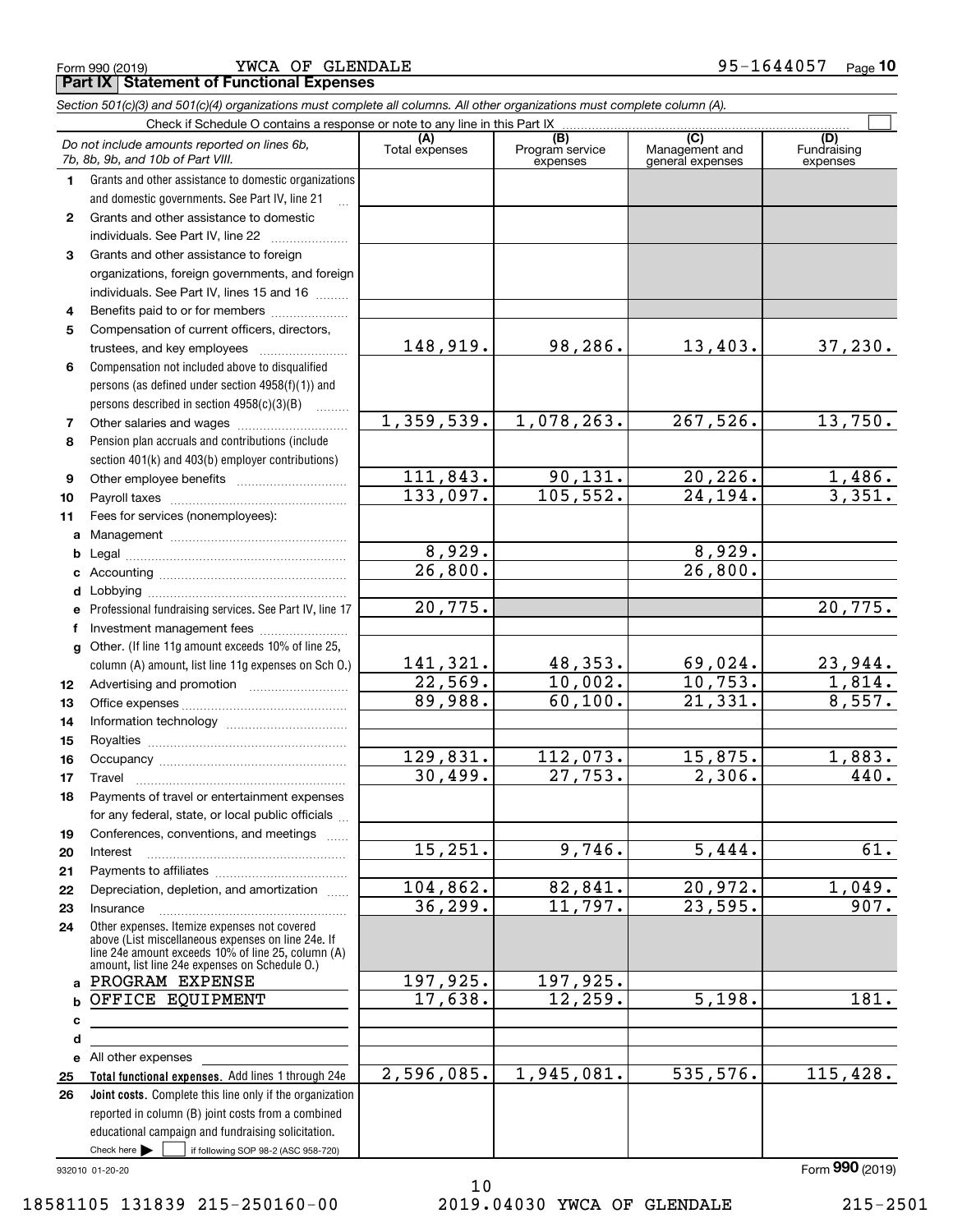|                             | Form 990 (2019) | YWCA OF GLENDALE                                                                                                                                                                                                              |            |                   |                          |                         | 95-1644057<br>$Page$ 11             |  |
|-----------------------------|-----------------|-------------------------------------------------------------------------------------------------------------------------------------------------------------------------------------------------------------------------------|------------|-------------------|--------------------------|-------------------------|-------------------------------------|--|
|                             | Part X          | <b>Balance Sheet</b>                                                                                                                                                                                                          |            |                   |                          |                         |                                     |  |
|                             |                 |                                                                                                                                                                                                                               |            |                   |                          |                         |                                     |  |
|                             |                 |                                                                                                                                                                                                                               |            |                   | (A)<br>Beginning of year |                         | (B)<br>End of year                  |  |
|                             | 1               |                                                                                                                                                                                                                               |            |                   | 128,856.                 | $\mathbf{1}$            | $\overline{461,}$ 124.              |  |
|                             | 2               |                                                                                                                                                                                                                               | 1,870.     | $\mathbf{2}$      | 135,267.                 |                         |                                     |  |
|                             | з               |                                                                                                                                                                                                                               |            | 3                 |                          |                         |                                     |  |
|                             | 4               |                                                                                                                                                                                                                               |            |                   | 399,395.                 | $\overline{\mathbf{4}}$ | 215, 190.                           |  |
|                             | 5               | Loans and other receivables from any current or former officer, director,                                                                                                                                                     |            |                   |                          |                         |                                     |  |
|                             |                 | trustee, key employee, creator or founder, substantial contributor, or 35%                                                                                                                                                    |            |                   |                          |                         |                                     |  |
|                             |                 | controlled entity or family member of any of these persons                                                                                                                                                                    |            |                   |                          | 5                       |                                     |  |
|                             | 6               | Loans and other receivables from other disqualified persons (as defined                                                                                                                                                       |            |                   |                          |                         |                                     |  |
|                             |                 | under section 4958(f)(1)), and persons described in section 4958(c)(3)(B)                                                                                                                                                     |            |                   |                          | 6                       |                                     |  |
|                             | 7               |                                                                                                                                                                                                                               |            | $\ldots$          |                          | $\overline{7}$          |                                     |  |
| Assets                      | 8               |                                                                                                                                                                                                                               |            |                   |                          | 8                       |                                     |  |
|                             | 9               | Prepaid expenses and deferred charges                                                                                                                                                                                         |            |                   | $\overline{29,372}$ .    | 9                       | 34, 267.                            |  |
|                             |                 | <b>10a</b> Land, buildings, and equipment: cost or other                                                                                                                                                                      |            |                   |                          |                         |                                     |  |
|                             |                 |                                                                                                                                                                                                                               |            |                   |                          |                         |                                     |  |
|                             |                 | <b>b</b> Less: accumulated depreciation                                                                                                                                                                                       |            |                   | 787,122.                 | 10 <sub>c</sub>         | 1,015,048.                          |  |
|                             | 11              |                                                                                                                                                                                                                               |            |                   |                          | 11                      |                                     |  |
|                             | 12              |                                                                                                                                                                                                                               |            |                   | 312,838.                 | 12                      | 177,621.                            |  |
|                             | 13              | Investments - program-related. See Part IV, line 11                                                                                                                                                                           |            |                   |                          | 13                      |                                     |  |
|                             | 14              |                                                                                                                                                                                                                               |            |                   |                          | 14                      |                                     |  |
|                             | 15              |                                                                                                                                                                                                                               |            |                   |                          | 15                      |                                     |  |
|                             | 16              |                                                                                                                                                                                                                               | 1,659,453. | 16                | 2,038,517.               |                         |                                     |  |
|                             | 17              |                                                                                                                                                                                                                               |            |                   | 99,902.                  | 17                      | 101,014.                            |  |
|                             | 18              |                                                                                                                                                                                                                               |            |                   |                          | 18                      |                                     |  |
|                             | 19              | Deferred revenue manual contracts and contracts are all the manual contracts and contracts are all the contracts of the contracts of the contracts of the contracts of the contracts of the contracts of the contracts of the |            |                   |                          | 19                      |                                     |  |
|                             | 20              |                                                                                                                                                                                                                               |            |                   |                          | 20                      |                                     |  |
|                             | 21              | Escrow or custodial account liability. Complete Part IV of Schedule D                                                                                                                                                         |            | .                 |                          | 21                      |                                     |  |
|                             | 22              | Loans and other payables to any current or former officer, director,                                                                                                                                                          |            |                   |                          |                         |                                     |  |
| Liabilities                 |                 | trustee, key employee, creator or founder, substantial contributor, or 35%                                                                                                                                                    |            |                   |                          |                         |                                     |  |
|                             |                 | controlled entity or family member of any of these persons                                                                                                                                                                    |            |                   |                          | 22                      |                                     |  |
|                             | 23              | Secured mortgages and notes payable to unrelated third parties                                                                                                                                                                |            | .                 | $\overline{238, 433}$ .  | 23                      | 434,226.                            |  |
|                             | 24              |                                                                                                                                                                                                                               |            |                   | $\overline{295,977}$ .   | 24                      | 235, 361.                           |  |
|                             | 25              | Other liabilities (including federal income tax, payables to related third                                                                                                                                                    |            |                   |                          |                         |                                     |  |
|                             |                 | parties, and other liabilities not included on lines 17-24). Complete Part X                                                                                                                                                  |            |                   |                          |                         |                                     |  |
|                             |                 | of Schedule D                                                                                                                                                                                                                 |            |                   | 0.                       | 25                      | $\frac{310,810.}{1,081,411.}$       |  |
|                             | 26              |                                                                                                                                                                                                                               |            |                   | 634,312.                 | 26                      |                                     |  |
|                             |                 | Organizations that follow FASB ASC 958, check here $\blacktriangleright \boxed{X}$                                                                                                                                            |            |                   |                          |                         |                                     |  |
|                             |                 | and complete lines 27, 28, 32, and 33.                                                                                                                                                                                        |            |                   | 875,924.                 |                         |                                     |  |
|                             | 27              | Net assets without donor restrictions                                                                                                                                                                                         |            |                   | 149, 217.                | 27<br>28                | <u>811,306.</u><br>145,800.         |  |
|                             | 28              | Organizations that do not follow FASB ASC 958, check here $\blacktriangleright$                                                                                                                                               |            |                   |                          |                         |                                     |  |
|                             |                 | and complete lines 29 through 33.                                                                                                                                                                                             |            |                   |                          |                         |                                     |  |
|                             | 29              |                                                                                                                                                                                                                               |            |                   |                          | 29                      |                                     |  |
|                             | 30              | Paid-in or capital surplus, or land, building, or equipment fund                                                                                                                                                              |            |                   |                          | 30                      |                                     |  |
|                             | 31              | Retained earnings, endowment, accumulated income, or other funds                                                                                                                                                              |            | 1.1.1.1.1.1.1.1.1 |                          | 31                      |                                     |  |
| Net Assets or Fund Balances | 32              |                                                                                                                                                                                                                               |            |                   | 1,025,141.               | 32                      | 957, 106.                           |  |
|                             | 33              |                                                                                                                                                                                                                               |            |                   | 1,659,453.               | 33                      | 2,038,517.                          |  |
|                             |                 |                                                                                                                                                                                                                               |            |                   |                          |                         | $T_{\text{c}} = 990 \text{ (2010)}$ |  |

Form (2019) **990**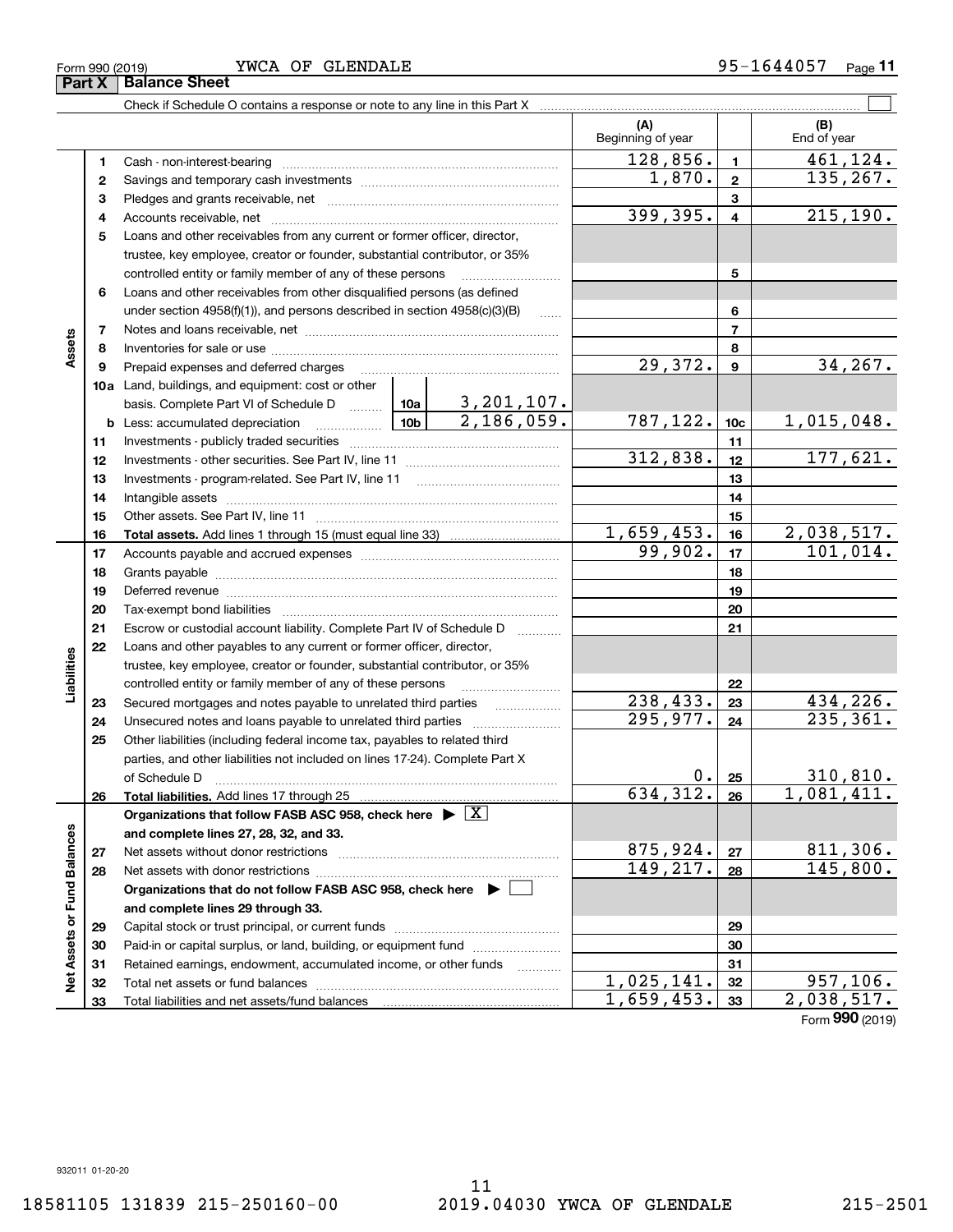|    | YWCA OF GLENDALE<br>Form 990 (2019)                                                                                                                                                                                                                                                                                                                                                                                                                                        |                         | 95-1644057     |          | $Page$ 12               |
|----|----------------------------------------------------------------------------------------------------------------------------------------------------------------------------------------------------------------------------------------------------------------------------------------------------------------------------------------------------------------------------------------------------------------------------------------------------------------------------|-------------------------|----------------|----------|-------------------------|
|    | Part XI<br><b>Reconciliation of Net Assets</b>                                                                                                                                                                                                                                                                                                                                                                                                                             |                         |                |          |                         |
|    |                                                                                                                                                                                                                                                                                                                                                                                                                                                                            |                         |                |          | $ \mathbf{X} $          |
|    |                                                                                                                                                                                                                                                                                                                                                                                                                                                                            |                         |                |          |                         |
| 1  | Total revenue (must equal Part VIII, column (A), line 12)                                                                                                                                                                                                                                                                                                                                                                                                                  | 1.                      | 2,494,083.     |          |                         |
| 2  | Total expenses (must equal Part IX, column (A), line 25)                                                                                                                                                                                                                                                                                                                                                                                                                   | $\mathbf{2}$            | 2,596,085.     |          |                         |
| 3  | Revenue less expenses. Subtract line 2 from line 1                                                                                                                                                                                                                                                                                                                                                                                                                         | 3                       | $-102,002.$    |          |                         |
| 4  |                                                                                                                                                                                                                                                                                                                                                                                                                                                                            | $\overline{\mathbf{4}}$ | 1,025,141.     |          |                         |
| 5  | Net unrealized gains (losses) on investments<br>$\overline{a_1, \ldots, a_n, \ldots, a_n, \ldots, a_n, \ldots, a_n, \ldots, a_n, \ldots, a_n, \ldots, a_n, \ldots, a_n, \ldots, a_n, \ldots, a_n, \ldots, a_n, \ldots, a_n, \ldots, a_n, \ldots, a_n, \ldots, a_n, \ldots, a_n, \ldots, a_n, \ldots, a_n, \ldots, a_n, \ldots, a_n, \ldots, a_n, \ldots, a_n, \ldots, a_n, \ldots, a_n, \ldots, a_n, \ldots, a_n, \ldots, a_n, \ldots, a_n, \ldots, a_n, \ldots, a_n, \ld$ | 5                       |                |          | 5,347.                  |
| 6  |                                                                                                                                                                                                                                                                                                                                                                                                                                                                            | 6                       |                |          |                         |
| 7  | Investment expenses                                                                                                                                                                                                                                                                                                                                                                                                                                                        | $\overline{7}$          |                |          |                         |
| 8  | Prior period adjustments                                                                                                                                                                                                                                                                                                                                                                                                                                                   | 8                       |                |          |                         |
| 9  | Other changes in net assets or fund balances (explain on Schedule O)                                                                                                                                                                                                                                                                                                                                                                                                       | 9                       |                |          | 28,620.                 |
| 10 | Net assets or fund balances at end of year. Combine lines 3 through 9 (must equal Part X, line 32,                                                                                                                                                                                                                                                                                                                                                                         |                         |                |          |                         |
|    | column (B))                                                                                                                                                                                                                                                                                                                                                                                                                                                                | 10                      |                |          | 957, 106.               |
|    | Part XII Financial Statements and Reporting                                                                                                                                                                                                                                                                                                                                                                                                                                |                         |                |          |                         |
|    |                                                                                                                                                                                                                                                                                                                                                                                                                                                                            |                         |                |          | $\overline{\mathbf{X}}$ |
|    |                                                                                                                                                                                                                                                                                                                                                                                                                                                                            |                         |                | Yes      | No                      |
| 1  | $\boxed{\text{X}}$ Accrual<br>Accounting method used to prepare the Form 990: <u>June</u> Cash<br>Other                                                                                                                                                                                                                                                                                                                                                                    |                         |                |          |                         |
|    | If the organization changed its method of accounting from a prior year or checked "Other," explain in Schedule O.                                                                                                                                                                                                                                                                                                                                                          |                         |                |          |                         |
|    | 2a Were the organization's financial statements compiled or reviewed by an independent accountant?                                                                                                                                                                                                                                                                                                                                                                         |                         | 2a             |          | х                       |
|    | If "Yes," check a box below to indicate whether the financial statements for the year were compiled or reviewed on a                                                                                                                                                                                                                                                                                                                                                       |                         |                |          |                         |
|    | separate basis, consolidated basis, or both:                                                                                                                                                                                                                                                                                                                                                                                                                               |                         |                |          |                         |
|    | Separate basis<br>Consolidated basis<br>Both consolidated and separate basis                                                                                                                                                                                                                                                                                                                                                                                               |                         |                |          |                         |
|    | <b>b</b> Were the organization's financial statements audited by an independent accountant?                                                                                                                                                                                                                                                                                                                                                                                |                         | 2 <sub>b</sub> | X        |                         |
|    | If "Yes," check a box below to indicate whether the financial statements for the year were audited on a separate basis,                                                                                                                                                                                                                                                                                                                                                    |                         |                |          |                         |
|    | consolidated basis, or both:                                                                                                                                                                                                                                                                                                                                                                                                                                               |                         |                |          |                         |
|    | $ \mathbf{X} $ Separate basis<br><b>Consolidated basis</b><br>Both consolidated and separate basis                                                                                                                                                                                                                                                                                                                                                                         |                         |                |          |                         |
|    | c If "Yes" to line 2a or 2b, does the organization have a committee that assumes responsibility for oversight of the audit,                                                                                                                                                                                                                                                                                                                                                |                         |                |          |                         |
|    | review, or compilation of its financial statements and selection of an independent accountant?                                                                                                                                                                                                                                                                                                                                                                             |                         | 2c             | х        |                         |
|    | If the organization changed either its oversight process or selection process during the tax year, explain on Schedule O.                                                                                                                                                                                                                                                                                                                                                  |                         |                |          |                         |
|    | 3a As a result of a federal award, was the organization required to undergo an audit or audits as set forth in the Single Audit                                                                                                                                                                                                                                                                                                                                            |                         |                |          |                         |
|    |                                                                                                                                                                                                                                                                                                                                                                                                                                                                            |                         | За             | Χ        |                         |
|    | b If "Yes," did the organization undergo the required audit or audits? If the organization did not undergo the required audit                                                                                                                                                                                                                                                                                                                                              |                         |                |          |                         |
|    |                                                                                                                                                                                                                                                                                                                                                                                                                                                                            |                         | 3b             | х<br>nnn |                         |

Form (2019) **990**

932012 01-20-20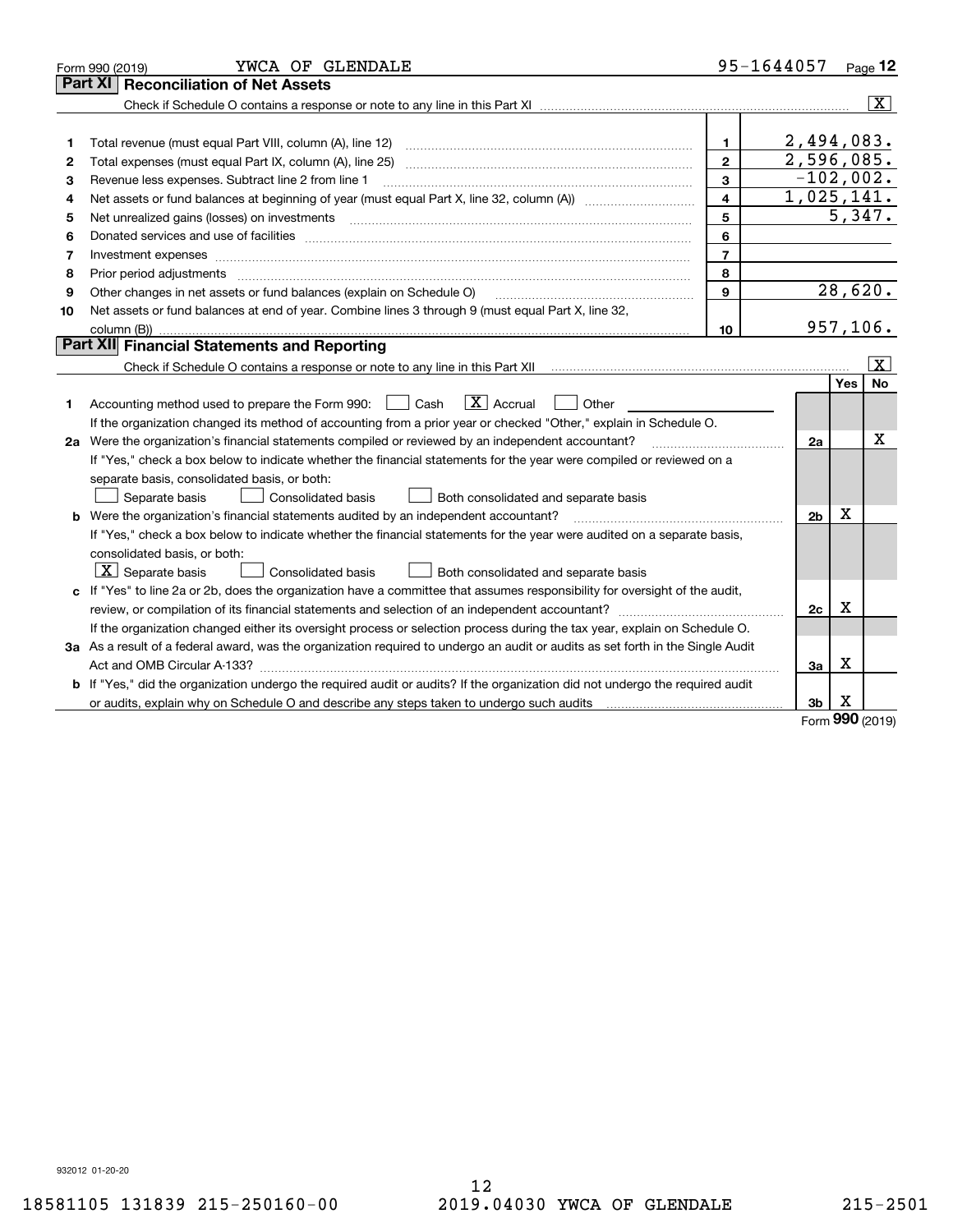| <b>SCHEDULE A</b> |  |
|-------------------|--|
|-------------------|--|

| (Form 990 or 990-EZ) |  |  |  |  |
|----------------------|--|--|--|--|
|----------------------|--|--|--|--|

## **Public Charity Status and Public Support**

**Complete if the organization is a section 501(c)(3) organization or a section 4947(a)(1) nonexempt charitable trust. | Attach to Form 990 or Form 990-EZ.** 

| OMB No. 1545-0047                 |
|-----------------------------------|
| 2019                              |
| <b>Open to Public</b><br>cnootion |

| Department of the Treasury<br>Internal Revenue Service |                                                                                                                                            |                                                      |  |                                                                        | Attach to Form 990 or Form 990-EZ.<br>$\blacktriangleright$ Go to www.irs.gov/Form990 for instructions and the latest information.                                                                                              |     |                                                                      |                            |  | <b>Open to Public</b><br>Inspection   |  |
|--------------------------------------------------------|--------------------------------------------------------------------------------------------------------------------------------------------|------------------------------------------------------|--|------------------------------------------------------------------------|---------------------------------------------------------------------------------------------------------------------------------------------------------------------------------------------------------------------------------|-----|----------------------------------------------------------------------|----------------------------|--|---------------------------------------|--|
|                                                        |                                                                                                                                            | Name of the organization                             |  |                                                                        |                                                                                                                                                                                                                                 |     |                                                                      |                            |  | <b>Employer identification number</b> |  |
|                                                        |                                                                                                                                            |                                                      |  | YWCA OF GLENDALE                                                       |                                                                                                                                                                                                                                 |     |                                                                      |                            |  | 95-1644057                            |  |
|                                                        | Part I                                                                                                                                     |                                                      |  |                                                                        | Reason for Public Charity Status (All organizations must complete this part.) See instructions.                                                                                                                                 |     |                                                                      |                            |  |                                       |  |
|                                                        | The organization is not a private foundation because it is: (For lines 1 through 12, check only one box.)                                  |                                                      |  |                                                                        |                                                                                                                                                                                                                                 |     |                                                                      |                            |  |                                       |  |
| 1                                                      |                                                                                                                                            |                                                      |  |                                                                        | A church, convention of churches, or association of churches described in section 170(b)(1)(A)(i).                                                                                                                              |     |                                                                      |                            |  |                                       |  |
| 2                                                      |                                                                                                                                            |                                                      |  |                                                                        | A school described in section 170(b)(1)(A)(ii). (Attach Schedule E (Form 990 or 990-EZ).)                                                                                                                                       |     |                                                                      |                            |  |                                       |  |
| 3                                                      |                                                                                                                                            |                                                      |  |                                                                        | A hospital or a cooperative hospital service organization described in section 170(b)(1)(A)(iii).                                                                                                                               |     |                                                                      |                            |  |                                       |  |
| 4                                                      | A medical research organization operated in conjunction with a hospital described in section 170(b)(1)(A)(iii). Enter the hospital's name, |                                                      |  |                                                                        |                                                                                                                                                                                                                                 |     |                                                                      |                            |  |                                       |  |
|                                                        | city, and state:                                                                                                                           |                                                      |  |                                                                        |                                                                                                                                                                                                                                 |     |                                                                      |                            |  |                                       |  |
| 5                                                      | An organization operated for the benefit of a college or university owned or operated by a governmental unit described in                  |                                                      |  |                                                                        |                                                                                                                                                                                                                                 |     |                                                                      |                            |  |                                       |  |
|                                                        | section 170(b)(1)(A)(iv). (Complete Part II.)                                                                                              |                                                      |  |                                                                        |                                                                                                                                                                                                                                 |     |                                                                      |                            |  |                                       |  |
| 6                                                      |                                                                                                                                            |                                                      |  |                                                                        | A federal, state, or local government or governmental unit described in section 170(b)(1)(A)(v).                                                                                                                                |     |                                                                      |                            |  |                                       |  |
| $\overline{7}$                                         | $\lfloor x \rfloor$                                                                                                                        |                                                      |  |                                                                        | An organization that normally receives a substantial part of its support from a governmental unit or from the general public described in                                                                                       |     |                                                                      |                            |  |                                       |  |
|                                                        |                                                                                                                                            |                                                      |  | section 170(b)(1)(A)(vi). (Complete Part II.)                          |                                                                                                                                                                                                                                 |     |                                                                      |                            |  |                                       |  |
| 8                                                      |                                                                                                                                            |                                                      |  |                                                                        | A community trust described in section 170(b)(1)(A)(vi). (Complete Part II.)                                                                                                                                                    |     |                                                                      |                            |  |                                       |  |
| 9                                                      |                                                                                                                                            |                                                      |  |                                                                        | An agricultural research organization described in section 170(b)(1)(A)(ix) operated in conjunction with a land-grant college                                                                                                   |     |                                                                      |                            |  |                                       |  |
|                                                        |                                                                                                                                            |                                                      |  |                                                                        | or university or a non-land-grant college of agriculture (see instructions). Enter the name, city, and state of the college or                                                                                                  |     |                                                                      |                            |  |                                       |  |
|                                                        |                                                                                                                                            | university:                                          |  |                                                                        |                                                                                                                                                                                                                                 |     |                                                                      |                            |  |                                       |  |
| 10                                                     |                                                                                                                                            |                                                      |  |                                                                        | An organization that normally receives: (1) more than 33 1/3% of its support from contributions, membership fees, and gross receipts from                                                                                       |     |                                                                      |                            |  |                                       |  |
|                                                        |                                                                                                                                            |                                                      |  |                                                                        | activities related to its exempt functions - subject to certain exceptions, and (2) no more than 33 1/3% of its support from gross investment                                                                                   |     |                                                                      |                            |  |                                       |  |
|                                                        |                                                                                                                                            |                                                      |  |                                                                        | income and unrelated business taxable income (less section 511 tax) from businesses acquired by the organization after June 30, 1975.                                                                                           |     |                                                                      |                            |  |                                       |  |
|                                                        |                                                                                                                                            |                                                      |  | See section 509(a)(2). (Complete Part III.)                            |                                                                                                                                                                                                                                 |     |                                                                      |                            |  |                                       |  |
| 11                                                     |                                                                                                                                            |                                                      |  |                                                                        | An organization organized and operated exclusively to test for public safety. See section 509(a)(4).                                                                                                                            |     |                                                                      |                            |  |                                       |  |
| 12                                                     |                                                                                                                                            |                                                      |  |                                                                        | An organization organized and operated exclusively for the benefit of, to perform the functions of, or to carry out the purposes of one or                                                                                      |     |                                                                      |                            |  |                                       |  |
|                                                        |                                                                                                                                            |                                                      |  |                                                                        | more publicly supported organizations described in section 509(a)(1) or section 509(a)(2). See section 509(a)(3). Check the box in                                                                                              |     |                                                                      |                            |  |                                       |  |
|                                                        |                                                                                                                                            |                                                      |  |                                                                        | lines 12a through 12d that describes the type of supporting organization and complete lines 12e, 12f, and 12g.                                                                                                                  |     |                                                                      |                            |  |                                       |  |
| а                                                      |                                                                                                                                            |                                                      |  |                                                                        | Type I. A supporting organization operated, supervised, or controlled by its supported organization(s), typically by giving                                                                                                     |     |                                                                      |                            |  |                                       |  |
|                                                        |                                                                                                                                            |                                                      |  |                                                                        | the supported organization(s) the power to regularly appoint or elect a majority of the directors or trustees of the supporting                                                                                                 |     |                                                                      |                            |  |                                       |  |
|                                                        |                                                                                                                                            |                                                      |  | organization. You must complete Part IV, Sections A and B.             |                                                                                                                                                                                                                                 |     |                                                                      |                            |  |                                       |  |
| b                                                      |                                                                                                                                            |                                                      |  |                                                                        | Type II. A supporting organization supervised or controlled in connection with its supported organization(s), by having                                                                                                         |     |                                                                      |                            |  |                                       |  |
|                                                        |                                                                                                                                            |                                                      |  |                                                                        | control or management of the supporting organization vested in the same persons that control or manage the supported                                                                                                            |     |                                                                      |                            |  |                                       |  |
|                                                        |                                                                                                                                            |                                                      |  | organization(s). You must complete Part IV, Sections A and C.          |                                                                                                                                                                                                                                 |     |                                                                      |                            |  |                                       |  |
| с                                                      |                                                                                                                                            |                                                      |  |                                                                        | Type III functionally integrated. A supporting organization operated in connection with, and functionally integrated with,                                                                                                      |     |                                                                      |                            |  |                                       |  |
| d                                                      |                                                                                                                                            |                                                      |  |                                                                        | its supported organization(s) (see instructions). You must complete Part IV, Sections A, D, and E.<br>Type III non-functionally integrated. A supporting organization operated in connection with its supported organization(s) |     |                                                                      |                            |  |                                       |  |
|                                                        |                                                                                                                                            |                                                      |  |                                                                        | that is not functionally integrated. The organization generally must satisfy a distribution requirement and an attentiveness                                                                                                    |     |                                                                      |                            |  |                                       |  |
|                                                        |                                                                                                                                            |                                                      |  |                                                                        | requirement (see instructions). You must complete Part IV, Sections A and D, and Part V.                                                                                                                                        |     |                                                                      |                            |  |                                       |  |
| е                                                      |                                                                                                                                            |                                                      |  |                                                                        | Check this box if the organization received a written determination from the IRS that it is a Type I, Type II, Type III                                                                                                         |     |                                                                      |                            |  |                                       |  |
|                                                        |                                                                                                                                            |                                                      |  |                                                                        | functionally integrated, or Type III non-functionally integrated supporting organization.                                                                                                                                       |     |                                                                      |                            |  |                                       |  |
|                                                        |                                                                                                                                            | <b>f</b> Enter the number of supported organizations |  |                                                                        |                                                                                                                                                                                                                                 |     |                                                                      |                            |  |                                       |  |
| a                                                      |                                                                                                                                            |                                                      |  | Provide the following information about the supported organization(s). |                                                                                                                                                                                                                                 |     |                                                                      |                            |  |                                       |  |
|                                                        |                                                                                                                                            | (i) Name of supported                                |  | (ii) EIN                                                               | (iii) Type of organization                                                                                                                                                                                                      |     | (iv) Is the organization listed<br><u>n your governing document?</u> | (v) Amount of monetary     |  | (vi) Amount of other                  |  |
|                                                        |                                                                                                                                            | organization                                         |  |                                                                        | (described on lines 1-10<br>above (see instructions))                                                                                                                                                                           | Yes | No                                                                   | support (see instructions) |  | support (see instructions)            |  |
|                                                        |                                                                                                                                            |                                                      |  |                                                                        |                                                                                                                                                                                                                                 |     |                                                                      |                            |  |                                       |  |
|                                                        |                                                                                                                                            |                                                      |  |                                                                        |                                                                                                                                                                                                                                 |     |                                                                      |                            |  |                                       |  |
|                                                        |                                                                                                                                            |                                                      |  |                                                                        |                                                                                                                                                                                                                                 |     |                                                                      |                            |  |                                       |  |
|                                                        |                                                                                                                                            |                                                      |  |                                                                        |                                                                                                                                                                                                                                 |     |                                                                      |                            |  |                                       |  |
|                                                        |                                                                                                                                            |                                                      |  |                                                                        |                                                                                                                                                                                                                                 |     |                                                                      |                            |  |                                       |  |
|                                                        |                                                                                                                                            |                                                      |  |                                                                        |                                                                                                                                                                                                                                 |     |                                                                      |                            |  |                                       |  |
|                                                        |                                                                                                                                            |                                                      |  |                                                                        |                                                                                                                                                                                                                                 |     |                                                                      |                            |  |                                       |  |
|                                                        |                                                                                                                                            |                                                      |  |                                                                        |                                                                                                                                                                                                                                 |     |                                                                      |                            |  |                                       |  |
|                                                        |                                                                                                                                            |                                                      |  |                                                                        |                                                                                                                                                                                                                                 |     |                                                                      |                            |  |                                       |  |
|                                                        |                                                                                                                                            |                                                      |  |                                                                        |                                                                                                                                                                                                                                 |     |                                                                      |                            |  |                                       |  |

**Total**

LHA For Paperwork Reduction Act Notice, see the Instructions for Form 990 or 990-EZ. 932021 09-25-19 Schedule A (Form 990 or 990-EZ) 2019 13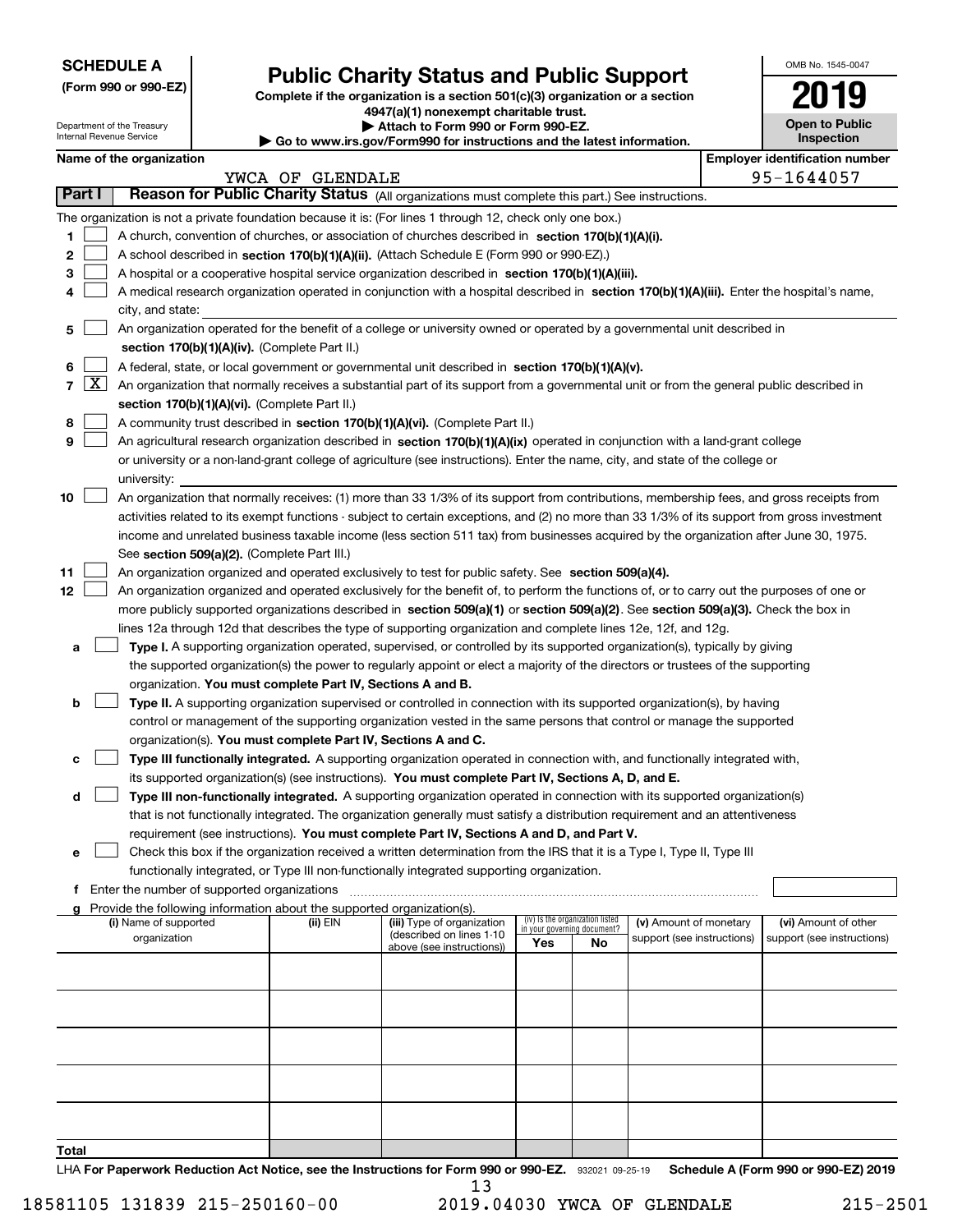### Schedule A (Form 990 or 990-EZ) 2019 Page YWCA OF GLENDALE 95-1644057

95-1644057 Page 2

**Part II Support Schedule for Organizations Described in Sections 170(b)(1)(A)(iv) and 170(b)(1)(A)(vi)** 

(Complete only if you checked the box on line 5, 7, or 8 of Part I or if the organization failed to qualify under Part III. If the organization fails to qualify under the tests listed below, please complete Part III.)

| <b>Section A. Public Support</b>                                                                                                                                                                                               |           |           |            |            |                                      |                                          |
|--------------------------------------------------------------------------------------------------------------------------------------------------------------------------------------------------------------------------------|-----------|-----------|------------|------------|--------------------------------------|------------------------------------------|
| Calendar year (or fiscal year beginning in)                                                                                                                                                                                    | (a) 2015  | (b) 2016  | $(c)$ 2017 | $(d)$ 2018 | (e) 2019                             | (f) Total                                |
| 1 Gifts, grants, contributions, and                                                                                                                                                                                            |           |           |            |            |                                      |                                          |
| membership fees received. (Do not                                                                                                                                                                                              |           |           |            |            |                                      |                                          |
| include any "unusual grants.")                                                                                                                                                                                                 | 1191395.  | 1495008.  | 1778050.   | 1954244.   | 2212787.                             | 8631484.                                 |
| 2 Tax revenues levied for the organ-                                                                                                                                                                                           |           |           |            |            |                                      |                                          |
| ization's benefit and either paid to                                                                                                                                                                                           |           |           |            |            |                                      |                                          |
| or expended on its behalf                                                                                                                                                                                                      |           |           |            |            |                                      |                                          |
| 3 The value of services or facilities                                                                                                                                                                                          |           |           |            |            |                                      |                                          |
| furnished by a governmental unit to                                                                                                                                                                                            |           |           |            |            |                                      |                                          |
| the organization without charge                                                                                                                                                                                                |           |           |            |            |                                      |                                          |
| 4 Total. Add lines 1 through 3                                                                                                                                                                                                 | 1191395.  | 1495008.  | 1778050.   | 1954244.   | 2212787.                             | 8631484.                                 |
| 5 The portion of total contributions                                                                                                                                                                                           |           |           |            |            |                                      |                                          |
| by each person (other than a                                                                                                                                                                                                   |           |           |            |            |                                      |                                          |
| governmental unit or publicly                                                                                                                                                                                                  |           |           |            |            |                                      |                                          |
| supported organization) included                                                                                                                                                                                               |           |           |            |            |                                      |                                          |
| on line 1 that exceeds 2% of the                                                                                                                                                                                               |           |           |            |            |                                      |                                          |
| amount shown on line 11,                                                                                                                                                                                                       |           |           |            |            |                                      |                                          |
| column (f)                                                                                                                                                                                                                     |           |           |            |            |                                      | 23,885.                                  |
| 6 Public support. Subtract line 5 from line 4.                                                                                                                                                                                 |           |           |            |            |                                      | 8607599.                                 |
| <b>Section B. Total Support</b>                                                                                                                                                                                                |           |           |            |            |                                      |                                          |
| Calendar year (or fiscal year beginning in)                                                                                                                                                                                    | (a) 2015  | (b) 2016  | $(c)$ 2017 | $(d)$ 2018 | (e) 2019                             | (f) Total                                |
| <b>7</b> Amounts from line 4                                                                                                                                                                                                   | 1191395.  | 1495008.  | 1778050.   | 1954244.   | 2212787.                             | 8631484.                                 |
| 8 Gross income from interest,                                                                                                                                                                                                  |           |           |            |            |                                      |                                          |
|                                                                                                                                                                                                                                |           |           |            |            |                                      |                                          |
| dividends, payments received on                                                                                                                                                                                                |           |           |            |            |                                      |                                          |
| securities loans, rents, royalties,                                                                                                                                                                                            | 310, 538. |           | 283,865.   | 258,523.   | 241,977.                             | 1418636.                                 |
| and income from similar sources                                                                                                                                                                                                |           | 323, 733. |            |            |                                      |                                          |
| <b>9</b> Net income from unrelated business                                                                                                                                                                                    |           |           |            |            |                                      |                                          |
| activities, whether or not the                                                                                                                                                                                                 |           |           |            |            |                                      |                                          |
| business is regularly carried on                                                                                                                                                                                               |           |           |            |            |                                      |                                          |
| <b>10</b> Other income. Do not include gain                                                                                                                                                                                    |           |           |            |            |                                      |                                          |
| or loss from the sale of capital                                                                                                                                                                                               |           |           |            |            |                                      |                                          |
| assets (Explain in Part VI.) <b>Constant</b>                                                                                                                                                                                   | 5,613.    |           |            |            |                                      | 5,613.                                   |
| 11 Total support. Add lines 7 through 10                                                                                                                                                                                       |           |           |            |            |                                      | 10055733.                                |
| 12 Gross receipts from related activities, etc. (see instructions)                                                                                                                                                             |           |           |            |            | 12                                   | 250,518.                                 |
| 13 First five years. If the Form 990 is for the organization's first, second, third, fourth, or fifth tax year as a section 501(c)(3)                                                                                          |           |           |            |            |                                      |                                          |
| organization, check this box and stop here                                                                                                                                                                                     |           |           |            |            |                                      |                                          |
| Section C. Computation of Public Support Percentage                                                                                                                                                                            |           |           |            |            |                                      |                                          |
| 14 Public support percentage for 2019 (line 6, column (f) divided by line 11, column (f) <i>mummumumum</i>                                                                                                                     |           |           |            |            | 14                                   | 85.60<br>%                               |
| 15 Public support percentage from 2018 Schedule A, Part II, line 14 [11] [11] manument continuum manument of Public support percentage from 2018 Schedule A, Part II, line 14 [11] manument continuum manument of Public suppo |           |           |            |            | 15                                   | 82.06<br>$\%$                            |
| 16a 33 1/3% support test - 2019. If the organization did not check the box on line 13, and line 14 is 33 1/3% or more, check this box and                                                                                      |           |           |            |            |                                      |                                          |
| stop here. The organization qualifies as a publicly supported organization                                                                                                                                                     |           |           |            |            |                                      | $\blacktriangleright$ $\boxed{\text{X}}$ |
| b 33 1/3% support test - 2018. If the organization did not check a box on line 13 or 16a, and line 15 is 33 1/3% or more, check this box                                                                                       |           |           |            |            |                                      |                                          |
| and stop here. The organization qualifies as a publicly supported organization                                                                                                                                                 |           |           |            |            |                                      |                                          |
| 17a 10% -facts-and-circumstances test - 2019. If the organization did not check a box on line 13, 16a, or 16b, and line 14 is 10% or more,                                                                                     |           |           |            |            |                                      |                                          |
| and if the organization meets the "facts-and-circumstances" test, check this box and stop here. Explain in Part VI how the organization                                                                                        |           |           |            |            |                                      |                                          |
| meets the "facts-and-circumstances" test. The organization qualifies as a publicly supported organization <i>marroummumumum</i>                                                                                                |           |           |            |            |                                      |                                          |
| <b>b 10% -facts-and-circumstances test - 2018.</b> If the organization did not check a box on line 13, 16a, 16b, or 17a, and line 15 is 10% or                                                                                 |           |           |            |            |                                      |                                          |
| more, and if the organization meets the "facts-and-circumstances" test, check this box and stop here. Explain in Part VI how the                                                                                               |           |           |            |            |                                      |                                          |
| organization meets the "facts-and-circumstances" test. The organization qualifies as a publicly supported organization                                                                                                         |           |           |            |            |                                      |                                          |
| 18 Private foundation. If the organization did not check a box on line 13, 16a, 16b, 17a, or 17b, check this box and see instructions                                                                                          |           |           |            |            |                                      |                                          |
|                                                                                                                                                                                                                                |           |           |            |            | Schedule A (Form 990 or 990-F7) 2019 |                                          |

**Schedule A (Form 990 or 990-EZ) 2019**

932022 09-25-19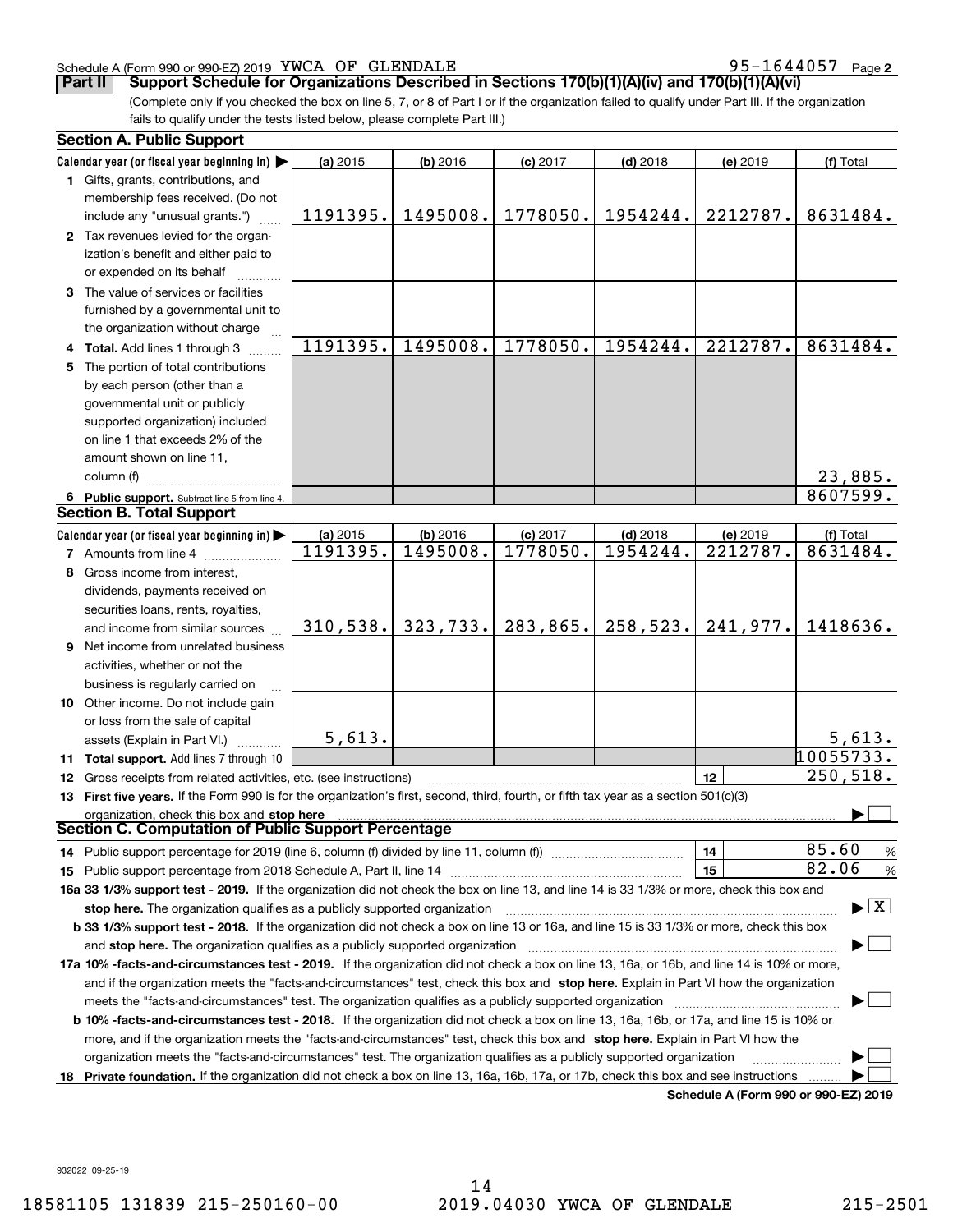### Schedule A (Form 990 or 990-EZ) 2019 Page YWCA OF GLENDALE 95-1644057

## **Part III Support Schedule for Organizations Described in Section 509(a)(2)**

**3**

(Complete only if you checked the box on line 10 of Part I or if the organization failed to qualify under Part II. If the organization fails to qualify under the tests listed below, please complete Part II.)

| <b>Section A. Public Support</b>                                                                                                                                                         |            |          |            |            |          |                                      |
|------------------------------------------------------------------------------------------------------------------------------------------------------------------------------------------|------------|----------|------------|------------|----------|--------------------------------------|
| Calendar year (or fiscal year beginning in) $\blacktriangleright$                                                                                                                        | (a) 2015   | (b) 2016 | $(c)$ 2017 | $(d)$ 2018 | (e) 2019 | (f) Total                            |
| 1 Gifts, grants, contributions, and                                                                                                                                                      |            |          |            |            |          |                                      |
| membership fees received. (Do not                                                                                                                                                        |            |          |            |            |          |                                      |
| include any "unusual grants.")                                                                                                                                                           |            |          |            |            |          |                                      |
| 2 Gross receipts from admissions,<br>merchandise sold or services per-<br>formed, or facilities furnished in<br>any activity that is related to the<br>organization's tax-exempt purpose |            |          |            |            |          |                                      |
| 3 Gross receipts from activities that<br>are not an unrelated trade or bus-                                                                                                              |            |          |            |            |          |                                      |
| iness under section 513                                                                                                                                                                  |            |          |            |            |          |                                      |
| 4 Tax revenues levied for the organ-<br>ization's benefit and either paid to<br>or expended on its behalf<br>.                                                                           |            |          |            |            |          |                                      |
| 5 The value of services or facilities<br>furnished by a governmental unit to<br>the organization without charge                                                                          |            |          |            |            |          |                                      |
|                                                                                                                                                                                          |            |          |            |            |          |                                      |
| <b>6 Total.</b> Add lines 1 through 5<br>7a Amounts included on lines 1, 2, and<br>3 received from disqualified persons                                                                  |            |          |            |            |          |                                      |
| <b>b</b> Amounts included on lines 2 and 3 received<br>from other than disqualified persons that<br>exceed the greater of \$5,000 or 1% of the<br>amount on line 13 for the year         |            |          |            |            |          |                                      |
| c Add lines 7a and 7b                                                                                                                                                                    |            |          |            |            |          |                                      |
| 8 Public support. (Subtract line 7c from line 6.)                                                                                                                                        |            |          |            |            |          |                                      |
| <b>Section B. Total Support</b>                                                                                                                                                          |            |          |            |            |          |                                      |
| Calendar year (or fiscal year beginning in) $\blacktriangleright$                                                                                                                        | (a) $2015$ | (b) 2016 | $(c)$ 2017 | $(d)$ 2018 | (e) 2019 | (f) Total                            |
| 9 Amounts from line 6                                                                                                                                                                    |            |          |            |            |          |                                      |
| 10a Gross income from interest,<br>dividends, payments received on<br>securities loans, rents, royalties,<br>and income from similar sources                                             |            |          |            |            |          |                                      |
| <b>b</b> Unrelated business taxable income<br>(less section 511 taxes) from businesses<br>acquired after June 30, 1975<br>1.1.1.1.1.1.1.1.1.1                                            |            |          |            |            |          |                                      |
| c Add lines 10a and 10b                                                                                                                                                                  |            |          |            |            |          |                                      |
| <b>11</b> Net income from unrelated business<br>activities not included in line 10b,<br>whether or not the business is<br>regularly carried on                                           |            |          |            |            |          |                                      |
| <b>12</b> Other income. Do not include gain<br>or loss from the sale of capital<br>assets (Explain in Part VI.)                                                                          |            |          |            |            |          |                                      |
| <b>13</b> Total support. (Add lines 9, 10c, 11, and 12.)                                                                                                                                 |            |          |            |            |          |                                      |
| 14 First five years. If the Form 990 is for the organization's first, second, third, fourth, or fifth tax year as a section 501(c)(3) organization,                                      |            |          |            |            |          |                                      |
|                                                                                                                                                                                          |            |          |            |            |          |                                      |
| <b>Section C. Computation of Public Support Percentage</b>                                                                                                                               |            |          |            |            |          |                                      |
| 15 Public support percentage for 2019 (line 8, column (f), divided by line 13, column (f))                                                                                               |            |          |            |            | 15       | %                                    |
| 16 Public support percentage from 2018 Schedule A, Part III, line 15                                                                                                                     |            |          |            |            | 16       | %                                    |
| <b>Section D. Computation of Investment Income Percentage</b>                                                                                                                            |            |          |            |            |          |                                      |
| 17 Investment income percentage for 2019 (line 10c, column (f), divided by line 13, column (f))                                                                                          |            |          |            |            | 17       | %                                    |
| 18 Investment income percentage from 2018 Schedule A, Part III, line 17                                                                                                                  |            |          |            |            | 18       | %                                    |
| 19a 33 1/3% support tests - 2019. If the organization did not check the box on line 14, and line 15 is more than 33 1/3%, and line 17 is not                                             |            |          |            |            |          |                                      |
| more than 33 1/3%, check this box and stop here. The organization qualifies as a publicly supported organization                                                                         |            |          |            |            |          |                                      |
| b 33 1/3% support tests - 2018. If the organization did not check a box on line 14 or line 19a, and line 16 is more than 33 1/3%, and                                                    |            |          |            |            |          |                                      |
| line 18 is not more than 33 1/3%, check this box and stop here. The organization qualifies as a publicly supported organization                                                          |            |          |            |            |          |                                      |
| 20 Private foundation. If the organization did not check a box on line 14, 19a, or 19b, check this box and see instructions                                                              |            |          |            |            |          | .                                    |
| 932023 09-25-19                                                                                                                                                                          |            | 15       |            |            |          | Schedule A (Form 990 or 990-EZ) 2019 |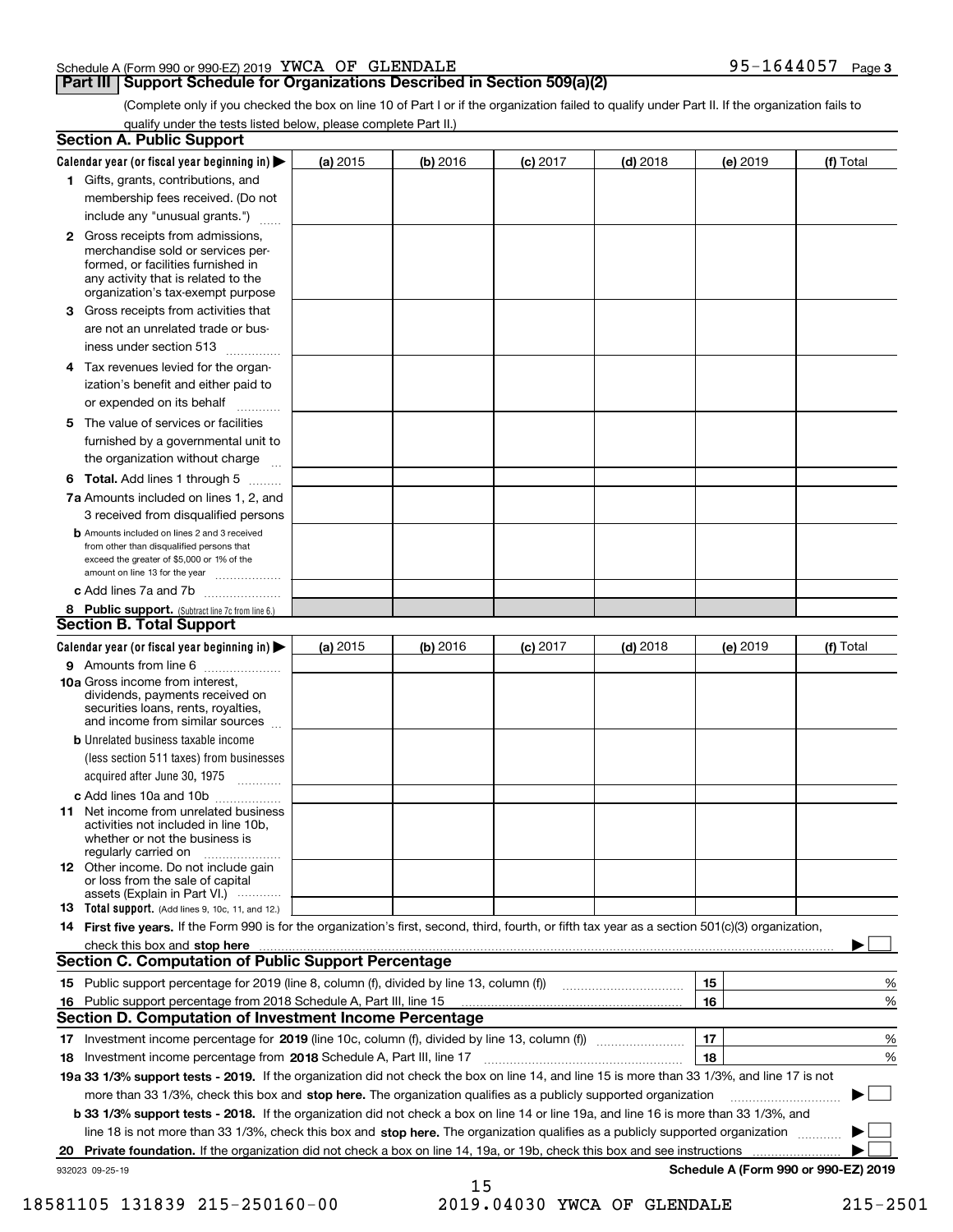**1**

**2**

**3a**

**YesNo**

## **Part IV Supporting Organizations**

(Complete only if you checked a box in line 12 on Part I. If you checked 12a of Part I, complete Sections A and B. If you checked 12b of Part I, complete Sections A and C. If you checked 12c of Part I, complete Sections A, D, and E. If you checked 12d of Part I, complete Sections A and D, and complete Part V.)

## **Section A. All Supporting Organizations**

- **1** Are all of the organization's supported organizations listed by name in the organization's governing documents? If "No," describe in **Part VI** how the supported organizations are designated. If designated by *class or purpose, describe the designation. If historic and continuing relationship, explain.*
- **2** Did the organization have any supported organization that does not have an IRS determination of status under section 509(a)(1) or (2)? If "Yes," explain in Part VI how the organization determined that the supported *organization was described in section 509(a)(1) or (2).*
- **3a** Did the organization have a supported organization described in section 501(c)(4), (5), or (6)? If "Yes," answer *(b) and (c) below.*
- **b** Did the organization confirm that each supported organization qualified under section 501(c)(4), (5), or (6) and satisfied the public support tests under section 509(a)(2)? If "Yes," describe in **Part VI** when and how the *organization made the determination.*
- **c**Did the organization ensure that all support to such organizations was used exclusively for section 170(c)(2)(B) purposes? If "Yes," explain in **Part VI** what controls the organization put in place to ensure such use.
- **4a***If* Was any supported organization not organized in the United States ("foreign supported organization")? *"Yes," and if you checked 12a or 12b in Part I, answer (b) and (c) below.*
- **b** Did the organization have ultimate control and discretion in deciding whether to make grants to the foreign supported organization? If "Yes," describe in **Part VI** how the organization had such control and discretion *despite being controlled or supervised by or in connection with its supported organizations.*
- **c** Did the organization support any foreign supported organization that does not have an IRS determination under sections 501(c)(3) and 509(a)(1) or (2)? If "Yes," explain in **Part VI** what controls the organization used *to ensure that all support to the foreign supported organization was used exclusively for section 170(c)(2)(B) purposes.*
- **5a** Did the organization add, substitute, or remove any supported organizations during the tax year? If "Yes," answer (b) and (c) below (if applicable). Also, provide detail in **Part VI,** including (i) the names and EIN *numbers of the supported organizations added, substituted, or removed; (ii) the reasons for each such action; (iii) the authority under the organization's organizing document authorizing such action; and (iv) how the action was accomplished (such as by amendment to the organizing document).*
- **b** Type I or Type II only. Was any added or substituted supported organization part of a class already designated in the organization's organizing document?
- **cSubstitutions only.**  Was the substitution the result of an event beyond the organization's control?
- **6** Did the organization provide support (whether in the form of grants or the provision of services or facilities) to **Part VI.** *If "Yes," provide detail in* support or benefit one or more of the filing organization's supported organizations? anyone other than (i) its supported organizations, (ii) individuals that are part of the charitable class benefited by one or more of its supported organizations, or (iii) other supporting organizations that also
- **7**Did the organization provide a grant, loan, compensation, or other similar payment to a substantial contributor *If "Yes," complete Part I of Schedule L (Form 990 or 990-EZ).* regard to a substantial contributor? (as defined in section 4958(c)(3)(C)), a family member of a substantial contributor, or a 35% controlled entity with
- **8** Did the organization make a loan to a disqualified person (as defined in section 4958) not described in line 7? *If "Yes," complete Part I of Schedule L (Form 990 or 990-EZ).*
- **9a** Was the organization controlled directly or indirectly at any time during the tax year by one or more in section 509(a)(1) or (2))? If "Yes," *provide detail in* <code>Part VI.</code> disqualified persons as defined in section 4946 (other than foundation managers and organizations described
- **b** Did one or more disqualified persons (as defined in line 9a) hold a controlling interest in any entity in which the supporting organization had an interest? If "Yes," provide detail in P**art VI**.
- **c**Did a disqualified person (as defined in line 9a) have an ownership interest in, or derive any personal benefit from, assets in which the supporting organization also had an interest? If "Yes," provide detail in P**art VI.**
- **10a** Was the organization subject to the excess business holdings rules of section 4943 because of section supporting organizations)? If "Yes," answer 10b below. 4943(f) (regarding certain Type II supporting organizations, and all Type III non-functionally integrated
- **b** Did the organization have any excess business holdings in the tax year? (Use Schedule C, Form 4720, to *determine whether the organization had excess business holdings.)*

932024 09-25-19

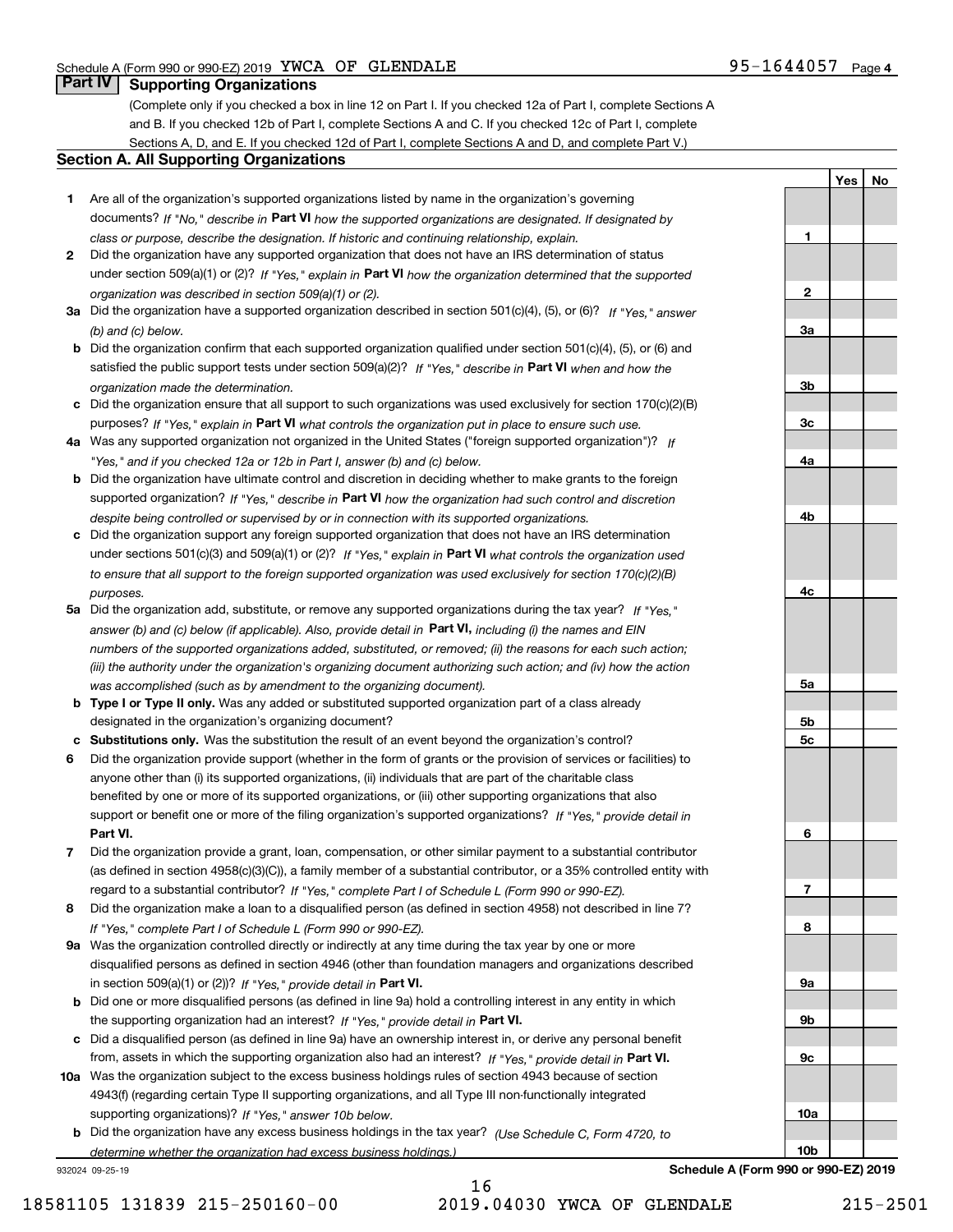|    |                                                                                                                                   |                 | Yes | No |
|----|-----------------------------------------------------------------------------------------------------------------------------------|-----------------|-----|----|
| 11 | Has the organization accepted a gift or contribution from any of the following persons?                                           |                 |     |    |
|    | a A person who directly or indirectly controls, either alone or together with persons described in (b) and (c)                    |                 |     |    |
|    | below, the governing body of a supported organization?                                                                            | 11a             |     |    |
|    | <b>b</b> A family member of a person described in (a) above?                                                                      | 11 <sub>b</sub> |     |    |
|    | c A 35% controlled entity of a person described in (a) or (b) above? If "Yes" to a, b, or c, provide detail in Part VI.           | 11c             |     |    |
|    | <b>Section B. Type I Supporting Organizations</b>                                                                                 |                 |     |    |
|    |                                                                                                                                   |                 | Yes | No |
| 1  | Did the directors, trustees, or membership of one or more supported organizations have the power to                               |                 |     |    |
|    | regularly appoint or elect at least a majority of the organization's directors or trustees at all times during the                |                 |     |    |
|    | tax year? If "No," describe in Part VI how the supported organization(s) effectively operated, supervised, or                     |                 |     |    |
|    | controlled the organization's activities. If the organization had more than one supported organization,                           |                 |     |    |
|    | describe how the powers to appoint and/or remove directors or trustees were allocated among the supported                         |                 |     |    |
|    | organizations and what conditions or restrictions, if any, applied to such powers during the tax year.                            | 1               |     |    |
| 2  | Did the organization operate for the benefit of any supported organization other than the supported                               |                 |     |    |
|    | organization(s) that operated, supervised, or controlled the supporting organization? If "Yes," explain in                        |                 |     |    |
|    | Part VI how providing such benefit carried out the purposes of the supported organization(s) that operated,                       |                 |     |    |
|    | supervised, or controlled the supporting organization.                                                                            | $\mathbf{2}$    |     |    |
|    | <b>Section C. Type II Supporting Organizations</b>                                                                                |                 |     |    |
|    |                                                                                                                                   |                 | Yes | No |
| 1. | Were a majority of the organization's directors or trustees during the tax year also a majority of the directors                  |                 |     |    |
|    | or trustees of each of the organization's supported organization(s)? If "No," describe in Part VI how control                     |                 |     |    |
|    | or management of the supporting organization was vested in the same persons that controlled or managed                            |                 |     |    |
|    | the supported organization(s).<br><b>Section D. All Type III Supporting Organizations</b>                                         | 1               |     |    |
|    |                                                                                                                                   |                 | Yes | No |
| 1  | Did the organization provide to each of its supported organizations, by the last day of the fifth month of the                    |                 |     |    |
|    | organization's tax year, (i) a written notice describing the type and amount of support provided during the prior tax             |                 |     |    |
|    | year, (ii) a copy of the Form 990 that was most recently filed as of the date of notification, and (iii) copies of the            |                 |     |    |
|    | organization's governing documents in effect on the date of notification, to the extent not previously provided?                  | 1               |     |    |
| 2  | Were any of the organization's officers, directors, or trustees either (i) appointed or elected by the supported                  |                 |     |    |
|    | organization(s) or (ii) serving on the governing body of a supported organization? If "No," explain in Part VI how                |                 |     |    |
|    | the organization maintained a close and continuous working relationship with the supported organization(s).                       | $\mathbf{2}$    |     |    |
| 3  | By reason of the relationship described in (2), did the organization's supported organizations have a                             |                 |     |    |
|    | significant voice in the organization's investment policies and in directing the use of the organization's                        |                 |     |    |
|    | income or assets at all times during the tax year? If "Yes," describe in Part VI the role the organization's                      |                 |     |    |
|    | supported organizations played in this regard.                                                                                    | 3               |     |    |
|    | Section E. Type III Functionally Integrated Supporting Organizations                                                              |                 |     |    |
| 1  | Check the box next to the method that the organization used to satisfy the Integral Part Test during the year (see instructions). |                 |     |    |
| а  | The organization satisfied the Activities Test. Complete line 2 below.                                                            |                 |     |    |
| b  | The organization is the parent of each of its supported organizations. Complete line 3 below.                                     |                 |     |    |
| c  | The organization supported a governmental entity. Describe in Part VI how you supported a government entity (see instructions),   |                 |     |    |
| 2  | Activities Test. Answer (a) and (b) below.                                                                                        |                 | Yes | No |
| а  | Did substantially all of the organization's activities during the tax year directly further the exempt purposes of                |                 |     |    |
|    | the supported organization(s) to which the organization was responsive? If "Yes," then in Part VI identify                        |                 |     |    |
|    | those supported organizations and explain how these activities directly furthered their exempt purposes,                          |                 |     |    |
|    | how the organization was responsive to those supported organizations, and how the organization determined                         |                 |     |    |
|    | that these activities constituted substantially all of its activities.                                                            | 2a              |     |    |
| b  | Did the activities described in (a) constitute activities that, but for the organization's involvement, one or more               |                 |     |    |
|    | of the organization's supported organization(s) would have been engaged in? If "Yes," explain in Part VI the                      |                 |     |    |
|    | reasons for the organization's position that its supported organization(s) would have engaged in these                            | 2b              |     |    |
| 3  | activities but for the organization's involvement.<br>Parent of Supported Organizations. Answer (a) and (b) below.                |                 |     |    |
|    | Did the organization have the power to regularly appoint or elect a majority of the officers, directors, or                       |                 |     |    |
| а  | trustees of each of the supported organizations? Provide details in Part VI.                                                      | За              |     |    |
|    | <b>b</b> Did the organization exercise a substantial degree of direction over the policies, programs, and activities of each      |                 |     |    |
|    | of its supported organizations? If "Yes," describe in Part VI the role played by the organization in this regard.                 | 3b              |     |    |
|    | Schedule A (Form 990 or 990-EZ) 2019<br>932025 09-25-19                                                                           |                 |     |    |
|    |                                                                                                                                   |                 |     |    |

18581105 131839 215-250160-00 2019.04030 YWCA OF GLENDALE 215-2501

17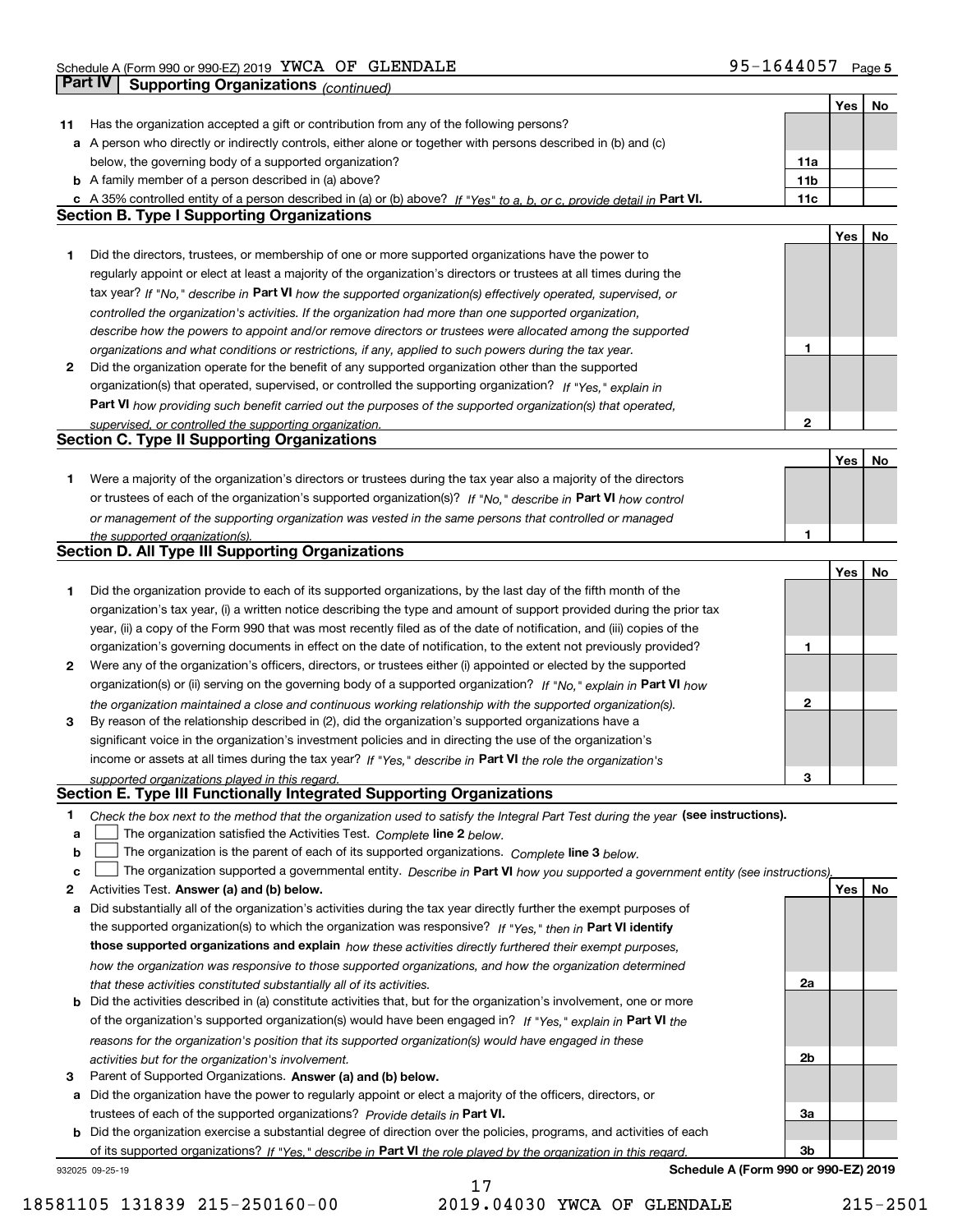## Schedule A (Form 990 or 990-EZ) 2019 Page YWCA OF GLENDALE 95-1644057 **Part V Type III Non-Functionally Integrated 509(a)(3) Supporting Organizations**

**1**

1 Check here if the organization satisfied the Integral Part Test as a qualifying trust on Nov. 20, 1970 (explain in Part VI). See instructions. All other Type III non-functionally integrated supporting organizations must complete Sections A through E.

|    | Section A - Adjusted Net Income                                              |                | (A) Prior Year | (B) Current Year<br>(optional) |
|----|------------------------------------------------------------------------------|----------------|----------------|--------------------------------|
| 1. | Net short-term capital gain                                                  | 1              |                |                                |
| 2  | Recoveries of prior-year distributions                                       | $\overline{2}$ |                |                                |
| 3  | Other gross income (see instructions)                                        | 3              |                |                                |
| 4  | Add lines 1 through 3.                                                       | 4              |                |                                |
| 5  | Depreciation and depletion                                                   | 5              |                |                                |
| 6  | Portion of operating expenses paid or incurred for production or             |                |                |                                |
|    | collection of gross income or for management, conservation, or               |                |                |                                |
|    | maintenance of property held for production of income (see instructions)     | 6              |                |                                |
| 7  | Other expenses (see instructions)                                            | 7              |                |                                |
| 8  | Adjusted Net Income (subtract lines 5, 6, and 7 from line 4)                 | 8              |                |                                |
|    | <b>Section B - Minimum Asset Amount</b>                                      |                | (A) Prior Year | (B) Current Year<br>(optional) |
| 1  | Aggregate fair market value of all non-exempt-use assets (see                |                |                |                                |
|    | instructions for short tax year or assets held for part of year):            |                |                |                                |
|    | <b>a</b> Average monthly value of securities                                 | 1a             |                |                                |
|    | <b>b</b> Average monthly cash balances                                       | 1b             |                |                                |
|    | c Fair market value of other non-exempt-use assets                           | 1c             |                |                                |
|    | <b>d</b> Total (add lines 1a, 1b, and 1c)                                    | 1d             |                |                                |
|    | e Discount claimed for blockage or other                                     |                |                |                                |
|    | factors (explain in detail in Part VI):                                      |                |                |                                |
| 2  | Acquisition indebtedness applicable to non-exempt-use assets                 | $\mathbf{2}$   |                |                                |
| З  | Subtract line 2 from line 1d.                                                | 3              |                |                                |
| 4  | Cash deemed held for exempt use. Enter 1-1/2% of line 3 (for greater amount, |                |                |                                |
|    | see instructions).                                                           | 4              |                |                                |
| 5  | Net value of non-exempt-use assets (subtract line 4 from line 3)             | 5              |                |                                |
| 6  | Multiply line 5 by .035.                                                     | 6              |                |                                |
| 7  | Recoveries of prior-year distributions                                       | $\overline{7}$ |                |                                |
| 8  | Minimum Asset Amount (add line 7 to line 6)                                  | 8              |                |                                |
|    | <b>Section C - Distributable Amount</b>                                      |                |                | <b>Current Year</b>            |
| 1  | Adjusted net income for prior year (from Section A, line 8, Column A)        | 1              |                |                                |
| 2  | Enter 85% of line 1.                                                         | $\overline{2}$ |                |                                |
| 3  | Minimum asset amount for prior year (from Section B, line 8, Column A)       | 3              |                |                                |
| 4  | Enter greater of line 2 or line 3.                                           | 4              |                |                                |
| 5  | Income tax imposed in prior year                                             | 5              |                |                                |
| 6  | <b>Distributable Amount.</b> Subtract line 5 from line 4, unless subject to  |                |                |                                |
|    | emergency temporary reduction (see instructions).                            | 6              |                |                                |
|    |                                                                              |                |                |                                |

**7** Check here if the current year is the organization's first as a non-functionally integrated Type III supporting organization (see instructions).

**Schedule A (Form 990 or 990-EZ) 2019**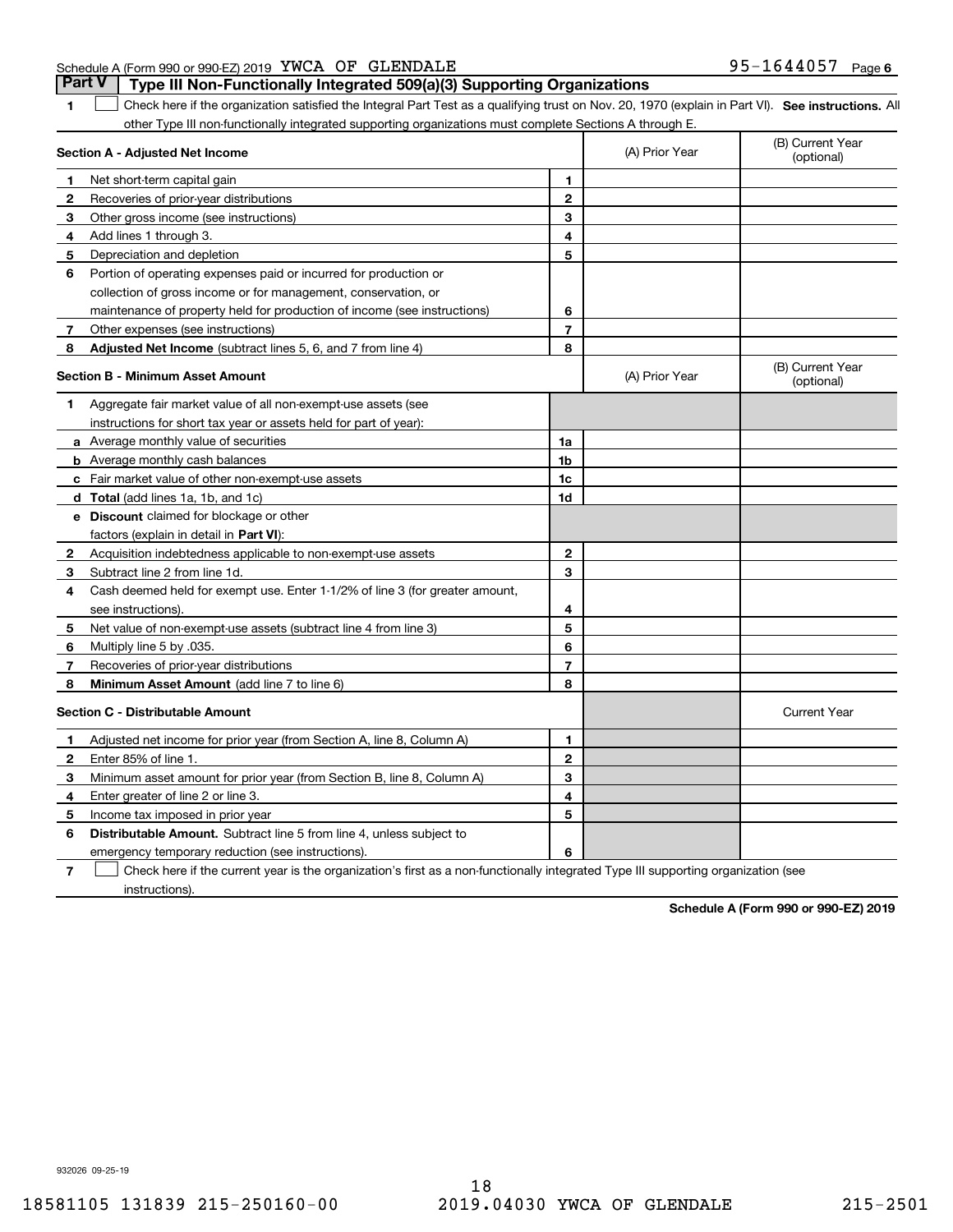| Part V | Type III Non-Functionally Integrated 509(a)(3) Supporting Organizations                    |                             | (continued)                           |                                         |
|--------|--------------------------------------------------------------------------------------------|-----------------------------|---------------------------------------|-----------------------------------------|
|        | <b>Section D - Distributions</b>                                                           |                             |                                       | <b>Current Year</b>                     |
| 1      | Amounts paid to supported organizations to accomplish exempt purposes                      |                             |                                       |                                         |
| 2      | Amounts paid to perform activity that directly furthers exempt purposes of supported       |                             |                                       |                                         |
|        | organizations, in excess of income from activity                                           |                             |                                       |                                         |
| 3      | Administrative expenses paid to accomplish exempt purposes of supported organizations      |                             |                                       |                                         |
| 4      | Amounts paid to acquire exempt-use assets                                                  |                             |                                       |                                         |
| 5      | Qualified set-aside amounts (prior IRS approval required)                                  |                             |                                       |                                         |
| 6      | Other distributions (describe in Part VI). See instructions.                               |                             |                                       |                                         |
| 7      | <b>Total annual distributions.</b> Add lines 1 through 6.                                  |                             |                                       |                                         |
| 8      | Distributions to attentive supported organizations to which the organization is responsive |                             |                                       |                                         |
|        | (provide details in Part VI). See instructions.                                            |                             |                                       |                                         |
| 9      | Distributable amount for 2019 from Section C, line 6                                       |                             |                                       |                                         |
| 10     | Line 8 amount divided by line 9 amount                                                     |                             |                                       |                                         |
|        |                                                                                            | (i)                         | (ii)                                  | (iii)                                   |
|        | <b>Section E - Distribution Allocations</b> (see instructions)                             | <b>Excess Distributions</b> | <b>Underdistributions</b><br>Pre-2019 | <b>Distributable</b><br>Amount for 2019 |
| 1      | Distributable amount for 2019 from Section C, line 6                                       |                             |                                       |                                         |
| 2      | Underdistributions, if any, for years prior to 2019 (reason-                               |                             |                                       |                                         |
|        | able cause required- explain in Part VI). See instructions.                                |                             |                                       |                                         |
| З      | Excess distributions carryover, if any, to 2019                                            |                             |                                       |                                         |
|        | <b>a</b> From 2014                                                                         |                             |                                       |                                         |
|        | <b>b</b> From 2015                                                                         |                             |                                       |                                         |
|        | $c$ From 2016                                                                              |                             |                                       |                                         |
|        | d From 2017                                                                                |                             |                                       |                                         |
|        | e From 2018                                                                                |                             |                                       |                                         |
|        | <b>Total</b> of lines 3a through e                                                         |                             |                                       |                                         |
| g      | Applied to underdistributions of prior years                                               |                             |                                       |                                         |
|        | <b>h</b> Applied to 2019 distributable amount                                              |                             |                                       |                                         |
|        | Carryover from 2014 not applied (see instructions)                                         |                             |                                       |                                         |
|        | Remainder. Subtract lines 3g, 3h, and 3i from 3f.                                          |                             |                                       |                                         |
| 4      | Distributions for 2019 from Section D,                                                     |                             |                                       |                                         |
|        | line $7:$                                                                                  |                             |                                       |                                         |
|        | <b>a</b> Applied to underdistributions of prior years                                      |                             |                                       |                                         |
|        | <b>b</b> Applied to 2019 distributable amount                                              |                             |                                       |                                         |
|        | c Remainder. Subtract lines 4a and 4b from 4.                                              |                             |                                       |                                         |
| 5      | Remaining underdistributions for years prior to 2019, if                                   |                             |                                       |                                         |
|        | any. Subtract lines 3g and 4a from line 2. For result greater                              |                             |                                       |                                         |
|        | than zero, explain in Part VI. See instructions.                                           |                             |                                       |                                         |
| 6      | Remaining underdistributions for 2019. Subtract lines 3h                                   |                             |                                       |                                         |
|        | and 4b from line 1. For result greater than zero, explain in                               |                             |                                       |                                         |
|        | Part VI. See instructions.                                                                 |                             |                                       |                                         |
| 7      | Excess distributions carryover to 2020. Add lines 3j                                       |                             |                                       |                                         |
|        | and 4c.                                                                                    |                             |                                       |                                         |
| 8      | Breakdown of line 7:                                                                       |                             |                                       |                                         |
|        | a Excess from 2015                                                                         |                             |                                       |                                         |
|        | <b>b</b> Excess from 2016                                                                  |                             |                                       |                                         |
|        | c Excess from 2017                                                                         |                             |                                       |                                         |
|        | d Excess from 2018                                                                         |                             |                                       |                                         |
|        | e Excess from 2019                                                                         |                             |                                       |                                         |

**Schedule A (Form 990 or 990-EZ) 2019**

932027 09-25-19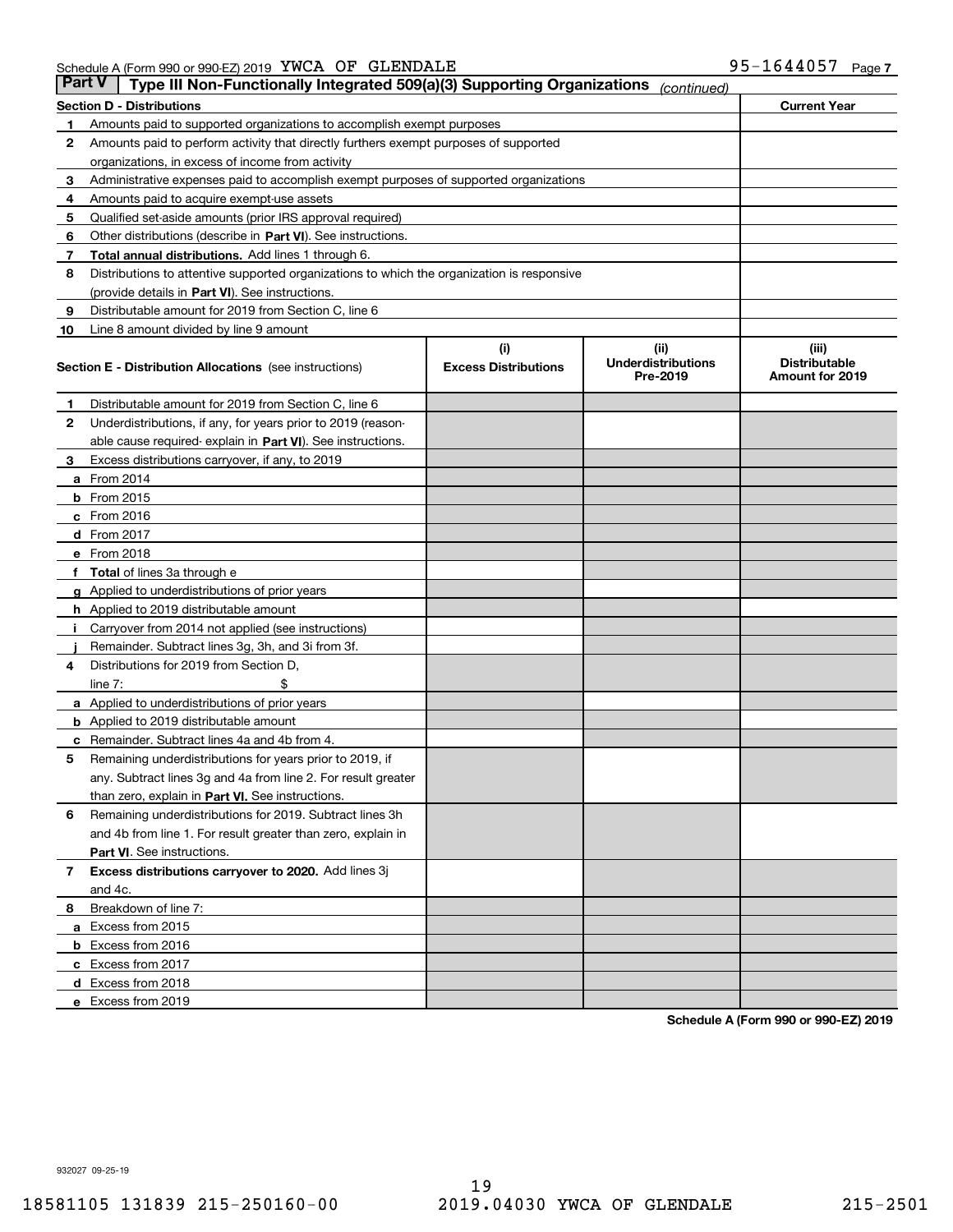### Schedule A (Form 990 or 990-EZ) 2019 **Y WCA OF GLENDALLE 9** 5-I 6 4 4 U 5 7 Page YWCA OF GLENDALE 95-1644057

| <b>Part VI</b>  | Supplemental Information. Provide the explanations required by Part II, line 10; Part II, line 17a or 17b; Part III, line 12;<br>Part IV, Section A, lines 1, 2, 3b, 3c, 4b, 4c, 5a, 6, 9a, 9b, 9c, 11a, 11b, and 11c; Part IV, Section B, lines 1 and 2; Part IV, Section C,<br>line 1; Part IV, Section D, lines 2 and 3; Part IV, Section E, lines 1c, 2a, 2b, 3a, and 3b; Part V, line 1; Part V, Section B, line 1e; Part V,<br>Section D, lines 5, 6, and 8; and Part V, Section E, lines 2, 5, and 6. Also complete this part for any additional information.<br>(See instructions.) |
|-----------------|---------------------------------------------------------------------------------------------------------------------------------------------------------------------------------------------------------------------------------------------------------------------------------------------------------------------------------------------------------------------------------------------------------------------------------------------------------------------------------------------------------------------------------------------------------------------------------------------|
|                 |                                                                                                                                                                                                                                                                                                                                                                                                                                                                                                                                                                                             |
|                 |                                                                                                                                                                                                                                                                                                                                                                                                                                                                                                                                                                                             |
|                 |                                                                                                                                                                                                                                                                                                                                                                                                                                                                                                                                                                                             |
|                 |                                                                                                                                                                                                                                                                                                                                                                                                                                                                                                                                                                                             |
|                 |                                                                                                                                                                                                                                                                                                                                                                                                                                                                                                                                                                                             |
|                 |                                                                                                                                                                                                                                                                                                                                                                                                                                                                                                                                                                                             |
|                 |                                                                                                                                                                                                                                                                                                                                                                                                                                                                                                                                                                                             |
|                 |                                                                                                                                                                                                                                                                                                                                                                                                                                                                                                                                                                                             |
|                 |                                                                                                                                                                                                                                                                                                                                                                                                                                                                                                                                                                                             |
|                 |                                                                                                                                                                                                                                                                                                                                                                                                                                                                                                                                                                                             |
|                 |                                                                                                                                                                                                                                                                                                                                                                                                                                                                                                                                                                                             |
|                 |                                                                                                                                                                                                                                                                                                                                                                                                                                                                                                                                                                                             |
|                 |                                                                                                                                                                                                                                                                                                                                                                                                                                                                                                                                                                                             |
|                 |                                                                                                                                                                                                                                                                                                                                                                                                                                                                                                                                                                                             |
|                 |                                                                                                                                                                                                                                                                                                                                                                                                                                                                                                                                                                                             |
|                 |                                                                                                                                                                                                                                                                                                                                                                                                                                                                                                                                                                                             |
|                 |                                                                                                                                                                                                                                                                                                                                                                                                                                                                                                                                                                                             |
|                 |                                                                                                                                                                                                                                                                                                                                                                                                                                                                                                                                                                                             |
|                 |                                                                                                                                                                                                                                                                                                                                                                                                                                                                                                                                                                                             |
|                 |                                                                                                                                                                                                                                                                                                                                                                                                                                                                                                                                                                                             |
|                 |                                                                                                                                                                                                                                                                                                                                                                                                                                                                                                                                                                                             |
|                 |                                                                                                                                                                                                                                                                                                                                                                                                                                                                                                                                                                                             |
|                 |                                                                                                                                                                                                                                                                                                                                                                                                                                                                                                                                                                                             |
|                 |                                                                                                                                                                                                                                                                                                                                                                                                                                                                                                                                                                                             |
|                 |                                                                                                                                                                                                                                                                                                                                                                                                                                                                                                                                                                                             |
|                 |                                                                                                                                                                                                                                                                                                                                                                                                                                                                                                                                                                                             |
|                 |                                                                                                                                                                                                                                                                                                                                                                                                                                                                                                                                                                                             |
|                 |                                                                                                                                                                                                                                                                                                                                                                                                                                                                                                                                                                                             |
|                 |                                                                                                                                                                                                                                                                                                                                                                                                                                                                                                                                                                                             |
|                 |                                                                                                                                                                                                                                                                                                                                                                                                                                                                                                                                                                                             |
|                 |                                                                                                                                                                                                                                                                                                                                                                                                                                                                                                                                                                                             |
|                 |                                                                                                                                                                                                                                                                                                                                                                                                                                                                                                                                                                                             |
|                 |                                                                                                                                                                                                                                                                                                                                                                                                                                                                                                                                                                                             |
|                 |                                                                                                                                                                                                                                                                                                                                                                                                                                                                                                                                                                                             |
|                 |                                                                                                                                                                                                                                                                                                                                                                                                                                                                                                                                                                                             |
|                 |                                                                                                                                                                                                                                                                                                                                                                                                                                                                                                                                                                                             |
|                 |                                                                                                                                                                                                                                                                                                                                                                                                                                                                                                                                                                                             |
|                 |                                                                                                                                                                                                                                                                                                                                                                                                                                                                                                                                                                                             |
|                 |                                                                                                                                                                                                                                                                                                                                                                                                                                                                                                                                                                                             |
|                 |                                                                                                                                                                                                                                                                                                                                                                                                                                                                                                                                                                                             |
|                 |                                                                                                                                                                                                                                                                                                                                                                                                                                                                                                                                                                                             |
|                 |                                                                                                                                                                                                                                                                                                                                                                                                                                                                                                                                                                                             |
|                 | Schedule A (Form 990 or 990-EZ) 2019                                                                                                                                                                                                                                                                                                                                                                                                                                                                                                                                                        |
| 932028 09-25-19 | 20                                                                                                                                                                                                                                                                                                                                                                                                                                                                                                                                                                                          |
|                 | 2019.04030 YWCA OF GLENDALE<br>18581105 131839 215-250160-00<br>$215 - 2501$                                                                                                                                                                                                                                                                                                                                                                                                                                                                                                                |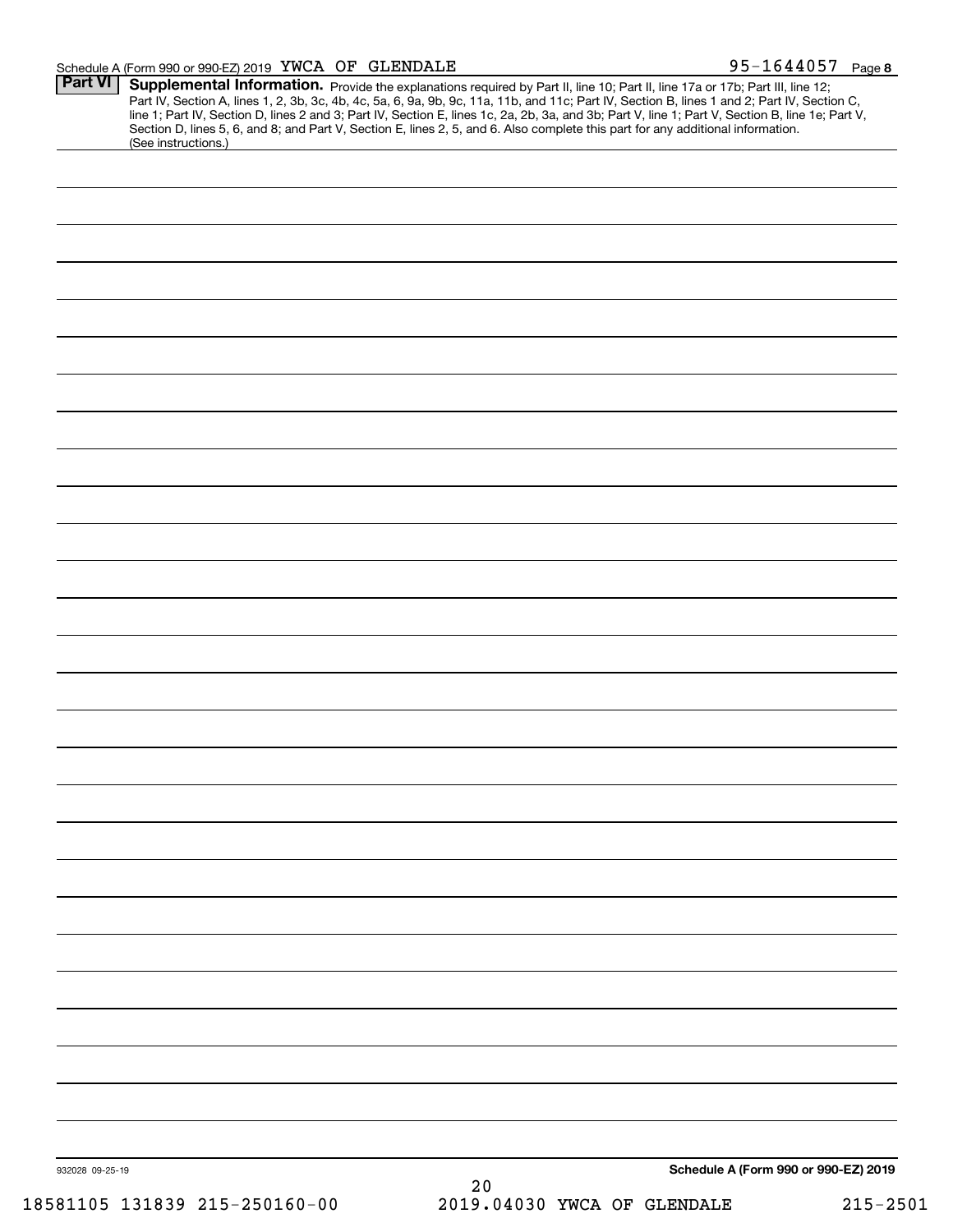## **Identification of Excess Contributions Included on Part II, Line 5 Schedule A 2019**

## **\*\* Do Not File \*\* \*\*\* Not Open to Public Inspection \*\*\***

|                                                           | <b>Contributor's Name</b>                                                                                                 |  |  |  | <b>Total</b><br><b>Contributions</b> | <b>Excess</b><br><b>Contributions</b> |
|-----------------------------------------------------------|---------------------------------------------------------------------------------------------------------------------------|--|--|--|--------------------------------------|---------------------------------------|
|                                                           | CALIFORNIA COMMUNITY FOUNDATION - JB & EMILY CHARITIES<br>CALIFORNIA COMMUNITY FOUNDATION - JB & EMILY CHARITIES 225,000. |  |  |  |                                      | 23,885.                               |
|                                                           |                                                                                                                           |  |  |  |                                      |                                       |
|                                                           |                                                                                                                           |  |  |  |                                      |                                       |
|                                                           |                                                                                                                           |  |  |  |                                      |                                       |
|                                                           |                                                                                                                           |  |  |  |                                      |                                       |
|                                                           |                                                                                                                           |  |  |  |                                      |                                       |
|                                                           |                                                                                                                           |  |  |  |                                      |                                       |
|                                                           |                                                                                                                           |  |  |  |                                      |                                       |
|                                                           |                                                                                                                           |  |  |  |                                      |                                       |
|                                                           |                                                                                                                           |  |  |  |                                      |                                       |
|                                                           |                                                                                                                           |  |  |  |                                      |                                       |
|                                                           |                                                                                                                           |  |  |  |                                      |                                       |
|                                                           |                                                                                                                           |  |  |  |                                      |                                       |
|                                                           |                                                                                                                           |  |  |  |                                      |                                       |
|                                                           |                                                                                                                           |  |  |  |                                      |                                       |
|                                                           |                                                                                                                           |  |  |  |                                      |                                       |
|                                                           |                                                                                                                           |  |  |  |                                      |                                       |
|                                                           |                                                                                                                           |  |  |  |                                      |                                       |
|                                                           |                                                                                                                           |  |  |  |                                      |                                       |
|                                                           |                                                                                                                           |  |  |  |                                      |                                       |
|                                                           |                                                                                                                           |  |  |  |                                      |                                       |
|                                                           |                                                                                                                           |  |  |  |                                      |                                       |
|                                                           |                                                                                                                           |  |  |  |                                      |                                       |
|                                                           |                                                                                                                           |  |  |  |                                      |                                       |
|                                                           |                                                                                                                           |  |  |  |                                      |                                       |
|                                                           |                                                                                                                           |  |  |  |                                      |                                       |
|                                                           |                                                                                                                           |  |  |  |                                      |                                       |
| Total Excess Contributions to Schedule A, Part II, Line 5 |                                                                                                                           |  |  |  |                                      | 23,885.                               |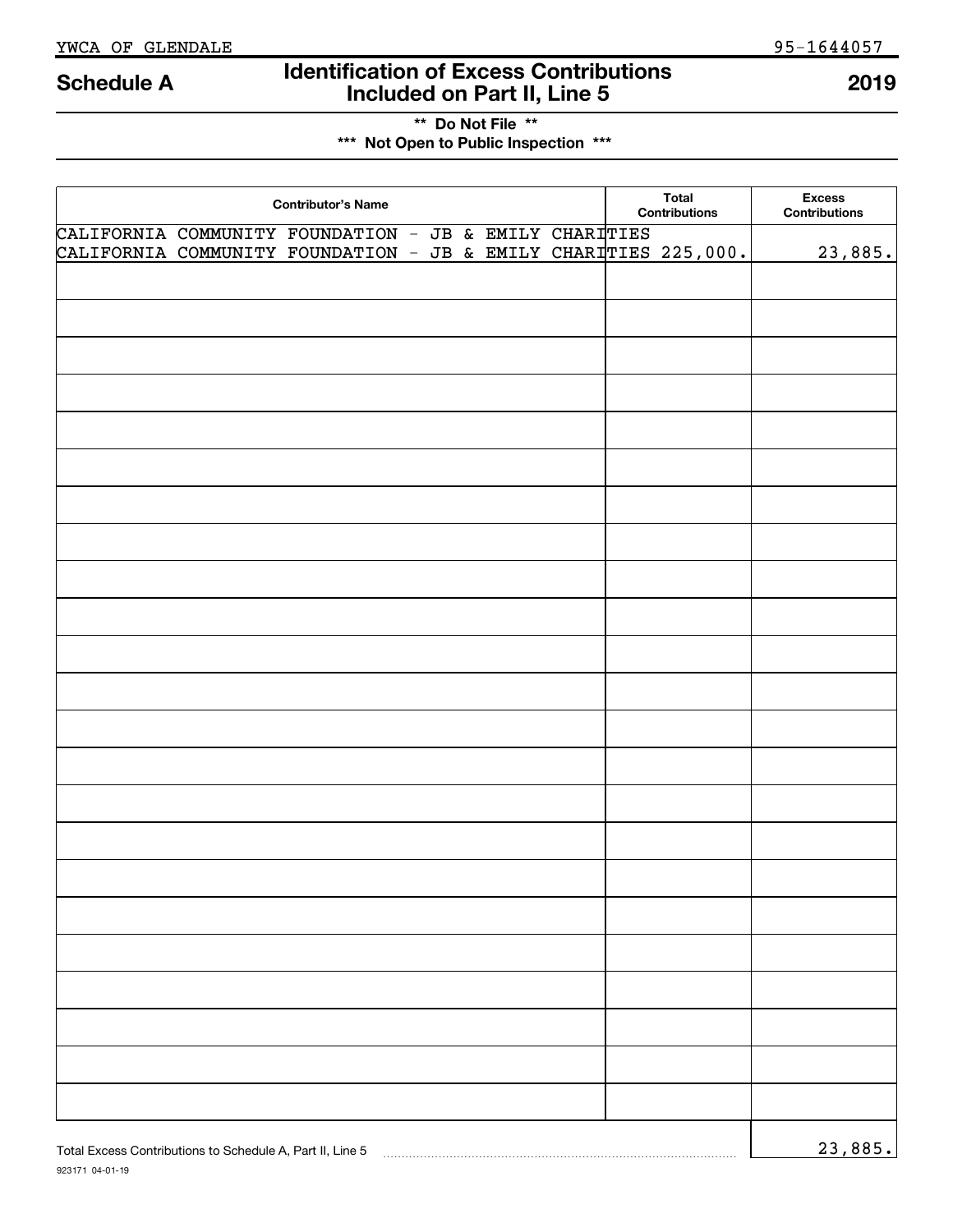| (Form 990 or 990-EZ)                                                                                                                                   |  | For Organizations Exempt From Income Tax Under section 501(c) and section 527                                                                                                                                                                                                                 |           |                                               |                                                       |
|--------------------------------------------------------------------------------------------------------------------------------------------------------|--|-----------------------------------------------------------------------------------------------------------------------------------------------------------------------------------------------------------------------------------------------------------------------------------------------|-----------|-----------------------------------------------|-------------------------------------------------------|
|                                                                                                                                                        |  | ▶ Complete if the organization is described below. ▶ Attach to Form 990 or Form 990-EZ.                                                                                                                                                                                                       |           |                                               | <b>Open to Public</b>                                 |
| Department of the Treasury<br>$\blacktriangleright$ Go to www.irs.gov/Form990 for instructions and the latest information.<br>Internal Revenue Service |  |                                                                                                                                                                                                                                                                                               |           |                                               | <b>Inspection</b>                                     |
|                                                                                                                                                        |  | If the organization answered "Yes," on Form 990, Part IV, line 3, or Form 990-EZ, Part V, line 46 (Political Campaign Activities), then                                                                                                                                                       |           |                                               |                                                       |
|                                                                                                                                                        |  | • Section 501(c)(3) organizations: Complete Parts I-A and B. Do not complete Part I-C.                                                                                                                                                                                                        |           |                                               |                                                       |
|                                                                                                                                                        |  | ● Section 501(c) (other than section 501(c)(3)) organizations: Complete Parts I-A and C below. Do not complete Part I-B.                                                                                                                                                                      |           |                                               |                                                       |
| • Section 527 organizations: Complete Part I-A only.                                                                                                   |  |                                                                                                                                                                                                                                                                                               |           |                                               |                                                       |
|                                                                                                                                                        |  | If the organization answered "Yes," on Form 990, Part IV, line 4, or Form 990-EZ, Part VI, line 47 (Lobbying Activities), then                                                                                                                                                                |           |                                               |                                                       |
|                                                                                                                                                        |  | • Section 501(c)(3) organizations that have filed Form 5768 (election under section 501(h)): Complete Part II-A. Do not complete Part II-B.                                                                                                                                                   |           |                                               |                                                       |
|                                                                                                                                                        |  | • Section 501(c)(3) organizations that have NOT filed Form 5768 (election under section 501(h)): Complete Part II-B. Do not complete Part II-A.                                                                                                                                               |           |                                               |                                                       |
|                                                                                                                                                        |  | If the organization answered "Yes," on Form 990, Part IV, line 5 (Proxy Tax) (see separate instructions) or Form 990-EZ, Part V, line 35c (Proxy                                                                                                                                              |           |                                               |                                                       |
| Tax) (see separate instructions), then                                                                                                                 |  |                                                                                                                                                                                                                                                                                               |           |                                               |                                                       |
|                                                                                                                                                        |  | • Section 501(c)(4), (5), or (6) organizations: Complete Part III.                                                                                                                                                                                                                            |           |                                               |                                                       |
| Name of organization                                                                                                                                   |  |                                                                                                                                                                                                                                                                                               |           |                                               | <b>Employer identification number</b>                 |
| Part I-A                                                                                                                                               |  | YWCA OF GLENDALE<br>Complete if the organization is exempt under section 501(c) or is a section 527 organization.                                                                                                                                                                             |           |                                               | 95-1644057                                            |
|                                                                                                                                                        |  |                                                                                                                                                                                                                                                                                               |           |                                               |                                                       |
|                                                                                                                                                        |  |                                                                                                                                                                                                                                                                                               |           |                                               |                                                       |
|                                                                                                                                                        |  | 1 Provide a description of the organization's direct and indirect political campaign activities in Part IV.                                                                                                                                                                                   |           |                                               |                                                       |
| Political campaign activity expenditures                                                                                                               |  |                                                                                                                                                                                                                                                                                               |           |                                               | $\blacktriangleright$ \$                              |
|                                                                                                                                                        |  |                                                                                                                                                                                                                                                                                               |           |                                               |                                                       |
| Part I-B                                                                                                                                               |  | Complete if the organization is exempt under section 501(c)(3).                                                                                                                                                                                                                               |           |                                               |                                                       |
|                                                                                                                                                        |  | 1 Enter the amount of any excise tax incurred by the organization under section 4955                                                                                                                                                                                                          |           | $\overline{\phantom{a}}$                      |                                                       |
|                                                                                                                                                        |  |                                                                                                                                                                                                                                                                                               |           |                                               |                                                       |
|                                                                                                                                                        |  |                                                                                                                                                                                                                                                                                               |           |                                               | <b>Yes</b><br>No                                      |
| 4a Was a correction made?                                                                                                                              |  |                                                                                                                                                                                                                                                                                               |           |                                               | <b>No</b><br>Yes                                      |
| <b>b</b> If "Yes," describe in Part IV.                                                                                                                |  |                                                                                                                                                                                                                                                                                               |           |                                               |                                                       |
|                                                                                                                                                        |  | Part I-C   Complete if the organization is exempt under section 501(c), except section 501(c)(3).                                                                                                                                                                                             |           |                                               |                                                       |
|                                                                                                                                                        |  | 1 Enter the amount directly expended by the filing organization for section 527 exempt function activities                                                                                                                                                                                    |           | $\blacktriangleright$ \$                      |                                                       |
|                                                                                                                                                        |  | 2 Enter the amount of the filing organization's funds contributed to other organizations for section 527                                                                                                                                                                                      |           |                                               |                                                       |
| exempt function activities                                                                                                                             |  |                                                                                                                                                                                                                                                                                               |           | $\blacktriangleright$ \$                      |                                                       |
|                                                                                                                                                        |  | 3 Total exempt function expenditures. Add lines 1 and 2. Enter here and on Form 1120-POL,                                                                                                                                                                                                     |           |                                               |                                                       |
|                                                                                                                                                        |  |                                                                                                                                                                                                                                                                                               |           | $\triangleright$ \$                           |                                                       |
|                                                                                                                                                        |  |                                                                                                                                                                                                                                                                                               |           |                                               | <b>No</b><br>Yes                                      |
|                                                                                                                                                        |  | Enter the names, addresses and employer identification number (EIN) of all section 527 political organizations to which the filing organization                                                                                                                                               |           |                                               |                                                       |
|                                                                                                                                                        |  | made payments. For each organization listed, enter the amount paid from the filing organization's funds. Also enter the amount of political<br>contributions received that were promptly and directly delivered to a separate political organization, such as a separate segregated fund or a |           |                                               |                                                       |
|                                                                                                                                                        |  | political action committee (PAC). If additional space is needed, provide information in Part IV.                                                                                                                                                                                              |           |                                               |                                                       |
|                                                                                                                                                        |  |                                                                                                                                                                                                                                                                                               |           |                                               |                                                       |
| (a) Name                                                                                                                                               |  | (b) Address                                                                                                                                                                                                                                                                                   | $(c)$ EIN | (d) Amount paid from<br>filing organization's | (e) Amount of political<br>contributions received and |
|                                                                                                                                                        |  |                                                                                                                                                                                                                                                                                               |           | funds. If none, enter -0-.                    | promptly and directly                                 |
|                                                                                                                                                        |  |                                                                                                                                                                                                                                                                                               |           |                                               | delivered to a separate                               |
|                                                                                                                                                        |  |                                                                                                                                                                                                                                                                                               |           |                                               | political organization.<br>If none, enter -0-.        |
|                                                                                                                                                        |  |                                                                                                                                                                                                                                                                                               |           |                                               |                                                       |
|                                                                                                                                                        |  |                                                                                                                                                                                                                                                                                               |           |                                               |                                                       |
|                                                                                                                                                        |  |                                                                                                                                                                                                                                                                                               |           |                                               |                                                       |
|                                                                                                                                                        |  |                                                                                                                                                                                                                                                                                               |           |                                               |                                                       |
|                                                                                                                                                        |  |                                                                                                                                                                                                                                                                                               |           |                                               |                                                       |
|                                                                                                                                                        |  |                                                                                                                                                                                                                                                                                               |           |                                               |                                                       |

# **Political Campaign and Lobbying Activities**

932041 11-26-19 **For Paperwork Reduction Act Notice, see the Instructions for Form 990 or 990-EZ. Schedule C (Form 990 or 990-EZ) 2019** LHA

**SCHEDULE C**

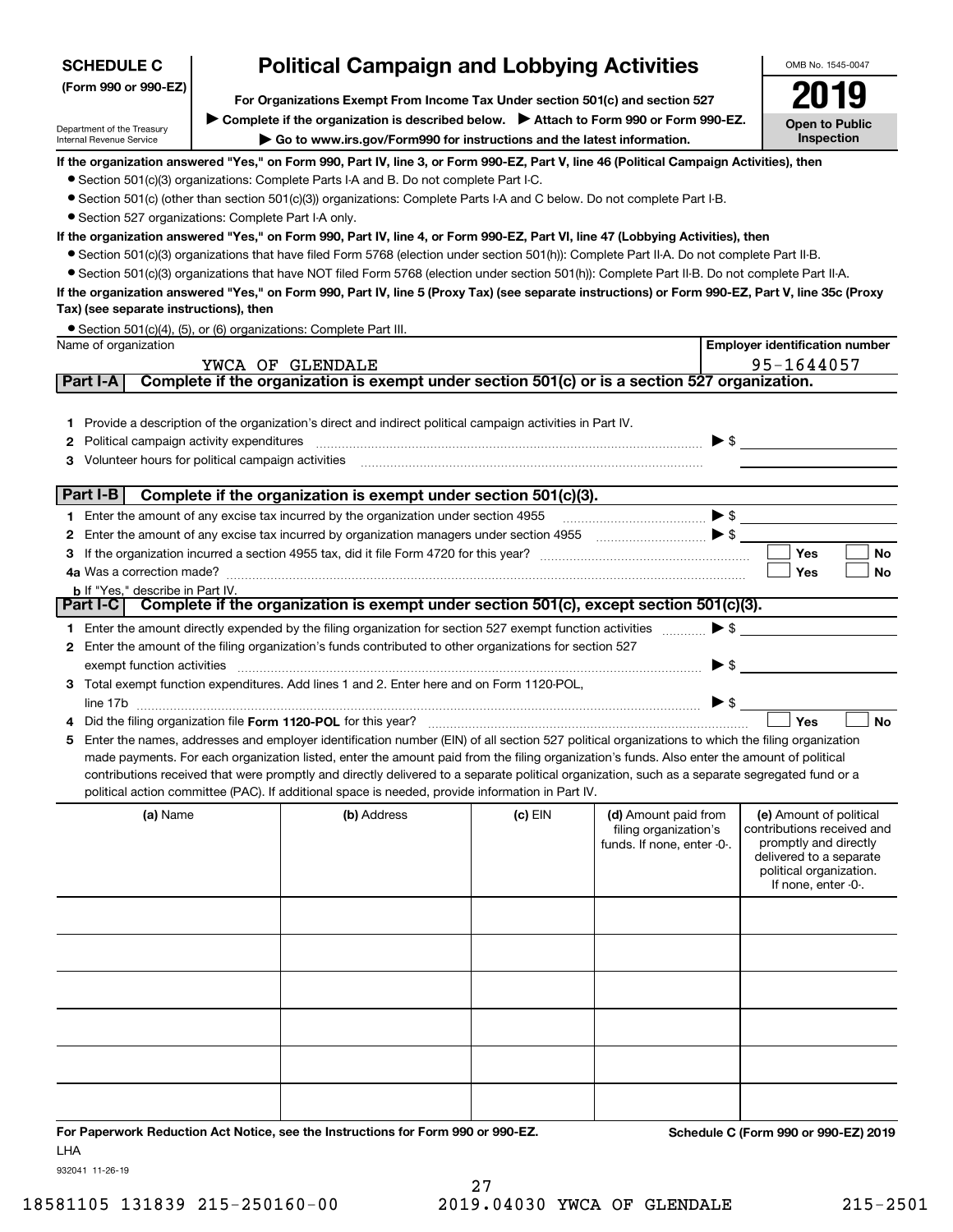| Schedule C (Form 990 or 990-EZ) 2019 YWCA OF GLENDALE |  | $95 - 1644057$ Page 2 |  |
|-------------------------------------------------------|--|-----------------------|--|
|-------------------------------------------------------|--|-----------------------|--|

| Part II-A<br>Complete if the organization is exempt under section 501(c)(3) and filed Form 5768 (election under<br>section 501(h)).                                                    |                                        |              |                                                                                                         |                                                                                                                                   |                                        |                                |
|----------------------------------------------------------------------------------------------------------------------------------------------------------------------------------------|----------------------------------------|--------------|---------------------------------------------------------------------------------------------------------|-----------------------------------------------------------------------------------------------------------------------------------|----------------------------------------|--------------------------------|
| A Check $\blacktriangleright$                                                                                                                                                          |                                        |              |                                                                                                         | if the filing organization belongs to an affiliated group (and list in Part IV each affiliated group member's name, address, EIN, |                                        |                                |
| expenses, and share of excess lobbying expenditures).                                                                                                                                  |                                        |              |                                                                                                         |                                                                                                                                   |                                        |                                |
| <b>B</b> Check <b>D</b>                                                                                                                                                                |                                        |              | if the filing organization checked box A and "limited control" provisions apply.                        |                                                                                                                                   |                                        |                                |
|                                                                                                                                                                                        | <b>Limits on Lobbying Expenditures</b> |              | (The term "expenditures" means amounts paid or incurred.)                                               |                                                                                                                                   | (a) Filing<br>organization's<br>totals | (b) Affiliated group<br>totals |
| 1a Total lobbying expenditures to influence public opinion (grassroots lobbying)                                                                                                       |                                        |              |                                                                                                         |                                                                                                                                   |                                        |                                |
| <b>b</b> Total lobbying expenditures to influence a legislative body (direct lobbying)                                                                                                 |                                        |              |                                                                                                         |                                                                                                                                   |                                        |                                |
|                                                                                                                                                                                        |                                        |              |                                                                                                         |                                                                                                                                   | О.                                     |                                |
| d Other exempt purpose expenditures                                                                                                                                                    |                                        |              |                                                                                                         |                                                                                                                                   |                                        |                                |
| Total exempt purpose expenditures (add lines 1c and 1d)                                                                                                                                |                                        |              |                                                                                                         |                                                                                                                                   | 0.                                     |                                |
| f Lobbying nontaxable amount. Enter the amount from the following table in both columns.                                                                                               |                                        |              |                                                                                                         |                                                                                                                                   | $\mathbf 0$ .                          |                                |
| If the amount on line 1e, column (a) or (b) is:                                                                                                                                        |                                        |              | The lobbying nontaxable amount is:                                                                      |                                                                                                                                   |                                        |                                |
| Not over \$500,000                                                                                                                                                                     |                                        |              | 20% of the amount on line 1e.                                                                           |                                                                                                                                   |                                        |                                |
| Over \$500,000 but not over \$1,000,000                                                                                                                                                |                                        |              | \$100,000 plus 15% of the excess over \$500,000.                                                        |                                                                                                                                   |                                        |                                |
| Over \$1,000,000 but not over \$1,500,000                                                                                                                                              |                                        |              | \$175,000 plus 10% of the excess over \$1,000,000.                                                      |                                                                                                                                   |                                        |                                |
| Over \$1,500,000 but not over \$17,000,000                                                                                                                                             |                                        |              | \$225,000 plus 5% of the excess over \$1,500,000.                                                       |                                                                                                                                   |                                        |                                |
| Over \$17,000,000                                                                                                                                                                      |                                        | \$1,000,000. |                                                                                                         |                                                                                                                                   |                                        |                                |
| g Grassroots nontaxable amount (enter 25% of line 1f)<br><b>h</b> Subtract line 1g from line 1a. If zero or less, enter -0-<br>Subtract line 1f from line 1c. If zero or less, enter 0 |                                        |              |                                                                                                         |                                                                                                                                   | Ο.                                     |                                |
| If there is an amount other than zero on either line 1h or line 1i, did the organization file Form 4720<br>reporting section 4911 tax for this year?                                   |                                        |              |                                                                                                         |                                                                                                                                   |                                        | Yes<br>No                      |
| (Some organizations that made a section 501(h) election do not have to complete all of the five columns below.                                                                         |                                        |              | 4-Year Averaging Period Under Section 501(h)<br>See the separate instructions for lines 2a through 2f.) |                                                                                                                                   |                                        |                                |
|                                                                                                                                                                                        |                                        |              | Lobbying Expenditures During 4-Year Averaging Period                                                    |                                                                                                                                   |                                        |                                |
| Calendar year<br>(or fiscal year beginning in)                                                                                                                                         | (a) 2016                               |              | (b) 2017                                                                                                | $(c)$ 2018                                                                                                                        | $(d)$ 2019                             | (e) Total                      |
| 2a Lobbying nontaxable amount                                                                                                                                                          |                                        |              |                                                                                                         |                                                                                                                                   |                                        |                                |
| <b>b</b> Lobbying ceiling amount<br>(150% of line 2a, column(e))                                                                                                                       |                                        |              |                                                                                                         |                                                                                                                                   |                                        |                                |
| c Total lobbying expenditures                                                                                                                                                          |                                        |              |                                                                                                         |                                                                                                                                   |                                        |                                |
| d Grassroots nontaxable amount                                                                                                                                                         |                                        |              |                                                                                                         |                                                                                                                                   |                                        |                                |
| e Grassroots ceiling amount<br>(150% of line 2d, column (e))                                                                                                                           |                                        |              |                                                                                                         |                                                                                                                                   |                                        |                                |
|                                                                                                                                                                                        |                                        |              |                                                                                                         |                                                                                                                                   |                                        |                                |

**Schedule C (Form 990 or 990-EZ) 2019**

932042 11-26-19

**f** Grassroots lobbying expenditures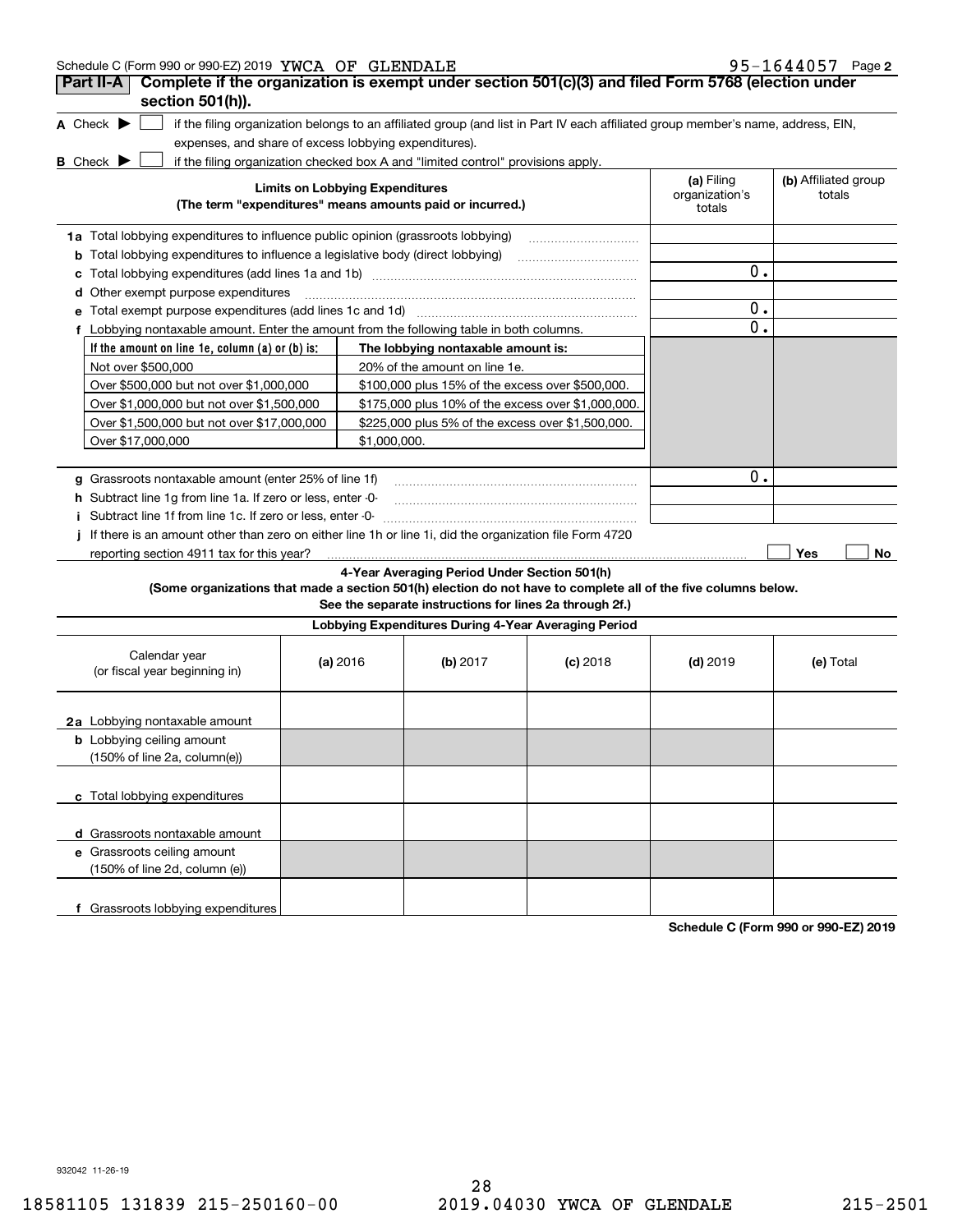### Schedule C (Form 990 or 990-EZ) 2019 Page YWCA OF GLENDALE 95-1644057

## **3**

## **Part II-B Complete if the organization is exempt under section 501(c)(3) and has NOT filed Form 5768 (election under section 501(h)).**

| For each "Yes" response on lines 1a through 1i below, provide in Part IV a detailed description |                                                                                                                                                                                                                                      | (a) |                | (b)    |    |
|-------------------------------------------------------------------------------------------------|--------------------------------------------------------------------------------------------------------------------------------------------------------------------------------------------------------------------------------------|-----|----------------|--------|----|
|                                                                                                 | of the lobbying activity.                                                                                                                                                                                                            | Yes | No             | Amount |    |
| 1                                                                                               | During the year, did the filing organization attempt to influence foreign, national, state, or<br>local legislation, including any attempt to influence public opinion on a legislative matter<br>or referendum, through the use of: |     |                |        |    |
|                                                                                                 | <b>b</b> Paid staff or management (include compensation in expenses reported on lines 1c through 1i)?                                                                                                                                |     |                |        |    |
|                                                                                                 |                                                                                                                                                                                                                                      |     |                |        |    |
|                                                                                                 | <b>e</b> Publications, or published or broadcast statements?                                                                                                                                                                         |     |                |        |    |
|                                                                                                 | f Grants to other organizations for lobbying purposes?                                                                                                                                                                               |     |                |        |    |
|                                                                                                 | g Direct contact with legislators, their staffs, government officials, or a legislative body?                                                                                                                                        |     |                |        |    |
|                                                                                                 | h Rallies, demonstrations, seminars, conventions, speeches, lectures, or any similar means?<br><i>i</i> Other activities?                                                                                                            |     |                |        |    |
|                                                                                                 |                                                                                                                                                                                                                                      |     |                |        |    |
|                                                                                                 | 2a Did the activities in line 1 cause the organization to be not described in section 501(c)(3)?                                                                                                                                     |     |                |        |    |
|                                                                                                 |                                                                                                                                                                                                                                      |     |                |        |    |
|                                                                                                 | c If "Yes," enter the amount of any tax incurred by organization managers under section 4912                                                                                                                                         |     |                |        |    |
|                                                                                                 | d If the filing organization incurred a section 4912 tax, did it file Form 4720 for this year?                                                                                                                                       |     |                |        |    |
|                                                                                                 | Complete if the organization is exempt under section $501(c)(4)$ , section $501(c)(5)$ , or section<br> Part III-A <br>$501(c)(6)$ .                                                                                                 |     |                |        |    |
|                                                                                                 |                                                                                                                                                                                                                                      |     |                | Yes    | No |
| 1                                                                                               |                                                                                                                                                                                                                                      |     | $\mathbf{1}$   |        |    |
| 2                                                                                               |                                                                                                                                                                                                                                      |     | $\overline{2}$ |        |    |
| 3                                                                                               | Did the organization agree to carry over lobbying and political campaign activity expenditures from the prior year?                                                                                                                  |     | 3              |        |    |
|                                                                                                 | Part III-B Complete if the organization is exempt under section $501(c)(4)$ , section $501(c)(5)$ , or section                                                                                                                       |     |                |        |    |
|                                                                                                 | 501(c)(6) and if either (a) BOTH Part III-A, lines 1 and 2, are answered "No" OR (b) Part III-A, line 3, is<br>answered "Yes."                                                                                                       |     |                |        |    |
| 1.                                                                                              | Dues, assessments and similar amounts from members [11] matter contracts and similar amounts from members [11] matter and similar amounts from members [11] matter and similar amounts from members [11] matter and similar am       |     | 1.             |        |    |
| 2                                                                                               | Section 162(e) nondeductible lobbying and political expenditures (do not include amounts of political                                                                                                                                |     |                |        |    |
|                                                                                                 | expenses for which the section 527(f) tax was paid).                                                                                                                                                                                 |     |                |        |    |
|                                                                                                 |                                                                                                                                                                                                                                      |     | 2a             |        |    |
|                                                                                                 | b Carryover from last year manufactured and contact the control of the control of the control of the control of the control of the control of the control of the control of the control of the control of the control of the c       |     | 2 <sub>b</sub> |        |    |
|                                                                                                 |                                                                                                                                                                                                                                      |     | 2c             |        |    |
| з                                                                                               | Aggregate amount reported in section $6033(e)(1)(A)$ notices of nondeductible section $162(e)$ dues                                                                                                                                  |     | 3              |        |    |
| 4                                                                                               | If notices were sent and the amount on line 2c exceeds the amount on line 3, what portion of the excess                                                                                                                              |     |                |        |    |
|                                                                                                 | does the organization agree to carryover to the reasonable estimate of nondeductible lobbying and political                                                                                                                          |     |                |        |    |
|                                                                                                 |                                                                                                                                                                                                                                      |     | 4              |        |    |
| 5                                                                                               |                                                                                                                                                                                                                                      |     | 5              |        |    |
|                                                                                                 | <b>Part IV</b><br><b>Supplemental Information</b>                                                                                                                                                                                    |     |                |        |    |
|                                                                                                 | Provide the descriptions required for Part I-A, line 1; Part I-B, line 4; Part I-C, line 5; Part II-A (affiliated group list); Part II-A, lines 1 and 2 (see                                                                         |     |                |        |    |
|                                                                                                 | instructions); and Part II-B, line 1. Also, complete this part for any additional information.                                                                                                                                       |     |                |        |    |

**Schedule C (Form 990 or 990-EZ) 2019**

932043 11-26-19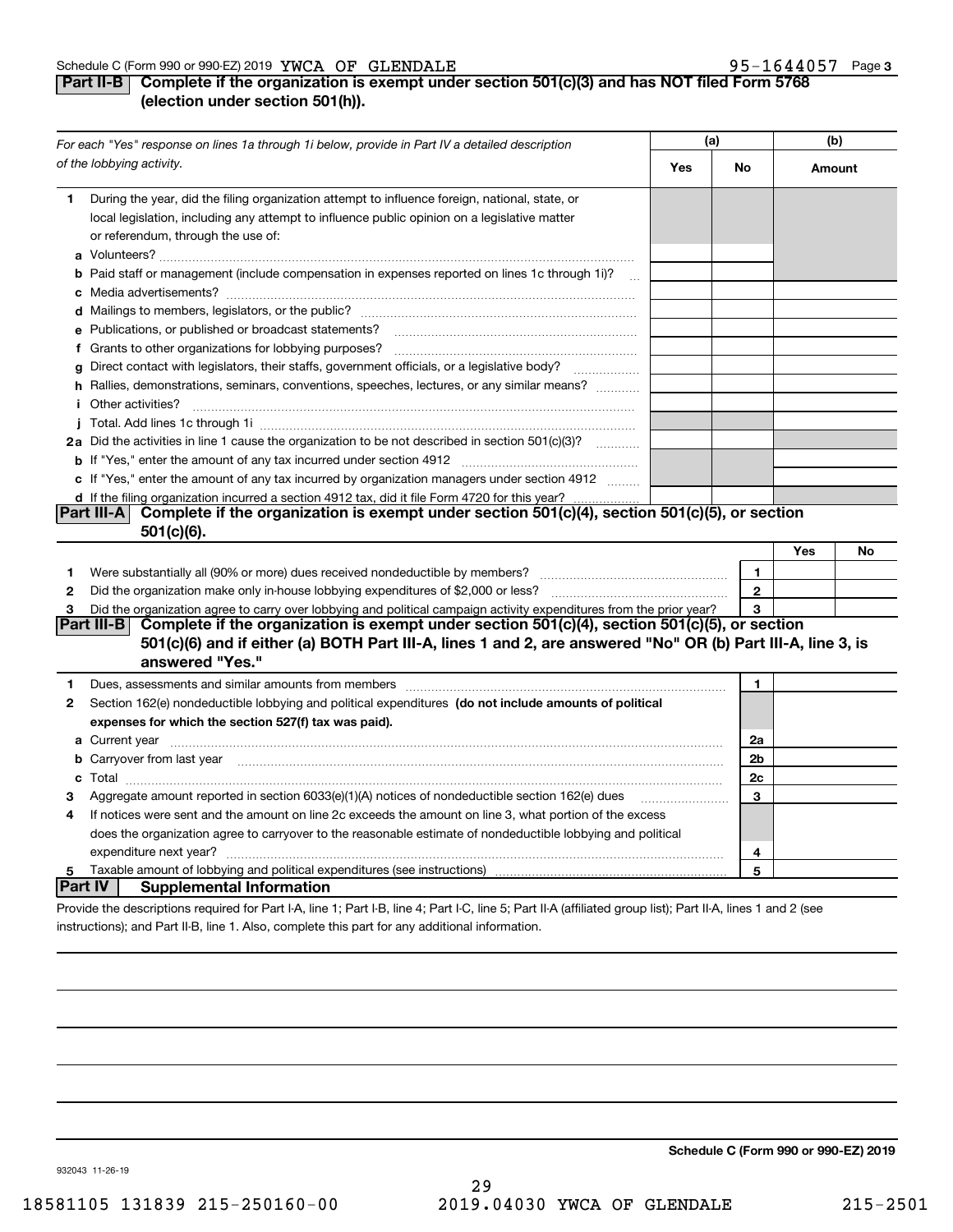|         | <b>SCHEDULE D</b><br>Supplemental Financial Statements<br>Complete if the organization answered "Yes" on Form 990, |                                                                                                        |                                                                                                                                                |                                                    |                                                     |
|---------|--------------------------------------------------------------------------------------------------------------------|--------------------------------------------------------------------------------------------------------|------------------------------------------------------------------------------------------------------------------------------------------------|----------------------------------------------------|-----------------------------------------------------|
|         | (Form 990)                                                                                                         |                                                                                                        |                                                                                                                                                |                                                    |                                                     |
|         | Department of the Treasury                                                                                         |                                                                                                        | Part IV, line 6, 7, 8, 9, 10, 11a, 11b, 11c, 11d, 11e, 11f, 12a, or 12b.<br>Attach to Form 990.                                                |                                                    | <b>Open to Public</b><br>Inspection                 |
|         | Internal Revenue Service                                                                                           |                                                                                                        | Go to www.irs.gov/Form990 for instructions and the latest information.                                                                         |                                                    |                                                     |
|         | Name of the organization                                                                                           | YWCA OF GLENDALE                                                                                       |                                                                                                                                                |                                                    | <b>Employer identification number</b><br>95-1644057 |
| Part I  |                                                                                                                    |                                                                                                        | Organizations Maintaining Donor Advised Funds or Other Similar Funds or Accounts. Complete if the                                              |                                                    |                                                     |
|         |                                                                                                                    | organization answered "Yes" on Form 990, Part IV, line 6.                                              |                                                                                                                                                |                                                    |                                                     |
|         |                                                                                                                    |                                                                                                        | (a) Donor advised funds                                                                                                                        |                                                    | (b) Funds and other accounts                        |
| 1.      |                                                                                                                    |                                                                                                        |                                                                                                                                                |                                                    |                                                     |
| 2       |                                                                                                                    | Aggregate value of contributions to (during year)                                                      |                                                                                                                                                |                                                    |                                                     |
| 3       |                                                                                                                    |                                                                                                        |                                                                                                                                                |                                                    |                                                     |
| 4       |                                                                                                                    |                                                                                                        |                                                                                                                                                |                                                    |                                                     |
| 5       |                                                                                                                    |                                                                                                        | Did the organization inform all donors and donor advisors in writing that the assets held in donor advised funds                               |                                                    |                                                     |
|         |                                                                                                                    |                                                                                                        |                                                                                                                                                |                                                    | Yes<br><b>No</b>                                    |
| 6       |                                                                                                                    |                                                                                                        | Did the organization inform all grantees, donors, and donor advisors in writing that grant funds can be used only                              |                                                    |                                                     |
|         |                                                                                                                    |                                                                                                        | for charitable purposes and not for the benefit of the donor or donor advisor, or for any other purpose conferring                             |                                                    |                                                     |
|         |                                                                                                                    |                                                                                                        |                                                                                                                                                |                                                    | Yes<br>No                                           |
| Part II |                                                                                                                    |                                                                                                        | Conservation Easements. Complete if the organization answered "Yes" on Form 990, Part IV, line 7.                                              |                                                    |                                                     |
| 1.      |                                                                                                                    | Purpose(s) of conservation easements held by the organization (check all that apply).                  |                                                                                                                                                |                                                    |                                                     |
|         |                                                                                                                    | Preservation of land for public use (for example, recreation or education)                             |                                                                                                                                                | Preservation of a historically important land area |                                                     |
|         |                                                                                                                    | Protection of natural habitat                                                                          |                                                                                                                                                | Preservation of a certified historic structure     |                                                     |
|         |                                                                                                                    | Preservation of open space                                                                             |                                                                                                                                                |                                                    |                                                     |
| 2       | day of the tax year.                                                                                               |                                                                                                        | Complete lines 2a through 2d if the organization held a qualified conservation contribution in the form of a conservation easement on the last |                                                    | Held at the End of the Tax Year                     |
|         |                                                                                                                    |                                                                                                        |                                                                                                                                                | 2a                                                 |                                                     |
|         |                                                                                                                    | <b>b</b> Total acreage restricted by conservation easements                                            |                                                                                                                                                | 2b                                                 |                                                     |
|         |                                                                                                                    |                                                                                                        | c Number of conservation easements on a certified historic structure included in (a) manufacture included in (a)                               | 2c                                                 |                                                     |
|         |                                                                                                                    |                                                                                                        | d Number of conservation easements included in (c) acquired after 7/25/06, and not on a historic structure                                     |                                                    |                                                     |
|         |                                                                                                                    |                                                                                                        |                                                                                                                                                | 2d                                                 |                                                     |
| 3       |                                                                                                                    |                                                                                                        | Number of conservation easements modified, transferred, released, extinguished, or terminated by the organization during the tax               |                                                    |                                                     |
|         | $\gamma$ ear $\blacktriangleright$                                                                                 |                                                                                                        |                                                                                                                                                |                                                    |                                                     |
| 4       |                                                                                                                    | Number of states where property subject to conservation easement is located $\blacktriangleright$      |                                                                                                                                                |                                                    |                                                     |
| 5       |                                                                                                                    | Does the organization have a written policy regarding the periodic monitoring, inspection, handling of |                                                                                                                                                |                                                    |                                                     |
|         |                                                                                                                    | violations, and enforcement of the conservation easements it holds?                                    |                                                                                                                                                |                                                    | Yes<br><b>No</b>                                    |
| 6       |                                                                                                                    |                                                                                                        | Staff and volunteer hours devoted to monitoring, inspecting, handling of violations, and enforcing conservation easements during the year      |                                                    |                                                     |
|         |                                                                                                                    |                                                                                                        |                                                                                                                                                |                                                    |                                                     |
|         |                                                                                                                    |                                                                                                        | Amount of expenses incurred in monitoring, inspecting, handling of violations, and enforcing conservation easements during the year            |                                                    |                                                     |
|         | $\blacktriangleright$ \$                                                                                           |                                                                                                        |                                                                                                                                                |                                                    |                                                     |
| 8       |                                                                                                                    |                                                                                                        | Does each conservation easement reported on line 2(d) above satisfy the requirements of section 170(h)(4)(B)(i)                                |                                                    |                                                     |
|         |                                                                                                                    |                                                                                                        |                                                                                                                                                |                                                    | Yes<br>No                                           |
| 9       |                                                                                                                    |                                                                                                        | In Part XIII, describe how the organization reports conservation easements in its revenue and expense statement and                            |                                                    |                                                     |
|         |                                                                                                                    | organization's accounting for conservation easements.                                                  | balance sheet, and include, if applicable, the text of the footnote to the organization's financial statements that describes the              |                                                    |                                                     |
|         | Part III                                                                                                           |                                                                                                        | Organizations Maintaining Collections of Art, Historical Treasures, or Other Similar Assets.                                                   |                                                    |                                                     |
|         |                                                                                                                    | Complete if the organization answered "Yes" on Form 990, Part IV, line 8.                              |                                                                                                                                                |                                                    |                                                     |
|         |                                                                                                                    |                                                                                                        | 1a If the organization elected, as permitted under FASB ASC 958, not to report in its revenue statement and balance sheet works                |                                                    |                                                     |
|         |                                                                                                                    |                                                                                                        | of art, historical treasures, or other similar assets held for public exhibition, education, or research in furtherance of public              |                                                    |                                                     |
|         |                                                                                                                    |                                                                                                        | service, provide in Part XIII the text of the footnote to its financial statements that describes these items.                                 |                                                    |                                                     |
|         |                                                                                                                    |                                                                                                        | <b>b</b> If the organization elected, as permitted under FASB ASC 958, to report in its revenue statement and balance sheet works of           |                                                    |                                                     |
|         |                                                                                                                    |                                                                                                        | art, historical treasures, or other similar assets held for public exhibition, education, or research in furtherance of public service,        |                                                    |                                                     |
|         |                                                                                                                    | provide the following amounts relating to these items:                                                 |                                                                                                                                                |                                                    |                                                     |
|         |                                                                                                                    |                                                                                                        |                                                                                                                                                | $\blacktriangleright$ s                            |                                                     |
|         |                                                                                                                    | (ii) Assets included in Form 990, Part X                                                               |                                                                                                                                                | $\blacktriangleright$ \$                           |                                                     |
| 2       |                                                                                                                    |                                                                                                        | If the organization received or held works of art, historical treasures, or other similar assets for financial gain, provide                   |                                                    |                                                     |
|         |                                                                                                                    | the following amounts required to be reported under FASB ASC 958 relating to these items:              |                                                                                                                                                |                                                    |                                                     |
|         |                                                                                                                    |                                                                                                        |                                                                                                                                                | $\blacktriangleright$ s                            |                                                     |
|         |                                                                                                                    |                                                                                                        | $\sim$ $\sim$ $\sim$<br>$\sim$                                                                                                                 | $\blacktriangleright$ \$                           |                                                     |

932051 10-02-19 **For Paperwork Reduction Act Notice, see the Instructions for Form 990. Schedule D (Form 990) 2019** LHA

18581105 131839 215-250160-00 2019.04030 YWCA OF GLENDALE 215-2501

30

| <b>CHEDULE D</b> | <b>Supplemental Financial Statements</b> |
|------------------|------------------------------------------|
|                  |                                          |

OMB No. 1545-0047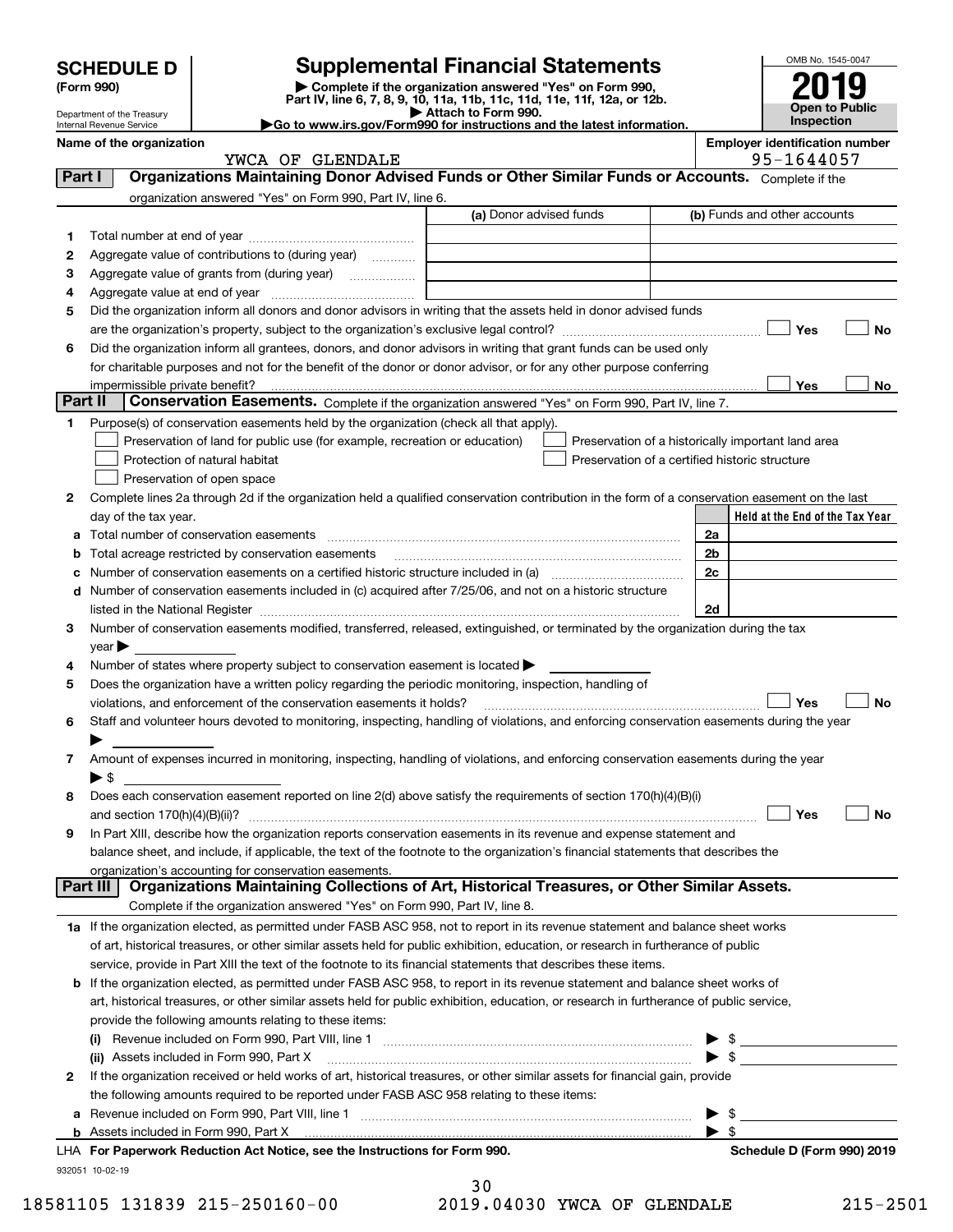|        | Schedule D (Form 990) 2019                                                                                                                                                                                                     | YWCA OF GLENDALE   |                |                                                                                                                                                                                                                               |                         | 95-1644057     | Page 2              |
|--------|--------------------------------------------------------------------------------------------------------------------------------------------------------------------------------------------------------------------------------|--------------------|----------------|-------------------------------------------------------------------------------------------------------------------------------------------------------------------------------------------------------------------------------|-------------------------|----------------|---------------------|
|        | Organizations Maintaining Collections of Art, Historical Treasures, or Other Similar Assets (continued)<br>Part III                                                                                                            |                    |                |                                                                                                                                                                                                                               |                         |                |                     |
| 3      | Using the organization's acquisition, accession, and other records, check any of the following that make significant use of its                                                                                                |                    |                |                                                                                                                                                                                                                               |                         |                |                     |
|        | collection items (check all that apply):                                                                                                                                                                                       |                    |                |                                                                                                                                                                                                                               |                         |                |                     |
| a      | Public exhibition                                                                                                                                                                                                              |                    |                | Loan or exchange program                                                                                                                                                                                                      |                         |                |                     |
| b      | Scholarly research                                                                                                                                                                                                             | е                  |                | Other and the contract of the contract of the contract of the contract of the contract of the contract of the contract of the contract of the contract of the contract of the contract of the contract of the contract of the |                         |                |                     |
| c      | Preservation for future generations                                                                                                                                                                                            |                    |                |                                                                                                                                                                                                                               |                         |                |                     |
| 4      | Provide a description of the organization's collections and explain how they further the organization's exempt purpose in Part XIII.                                                                                           |                    |                |                                                                                                                                                                                                                               |                         |                |                     |
| 5      | During the year, did the organization solicit or receive donations of art, historical treasures, or other similar assets                                                                                                       |                    |                |                                                                                                                                                                                                                               |                         |                |                     |
|        | to be sold to raise funds rather than to be maintained as part of the organization's collection?                                                                                                                               |                    |                |                                                                                                                                                                                                                               |                         | Yes            | No                  |
|        | <b>Part IV</b><br>Escrow and Custodial Arrangements. Complete if the organization answered "Yes" on Form 990, Part IV, line 9, or                                                                                              |                    |                |                                                                                                                                                                                                                               |                         |                |                     |
|        | reported an amount on Form 990, Part X, line 21.                                                                                                                                                                               |                    |                |                                                                                                                                                                                                                               |                         |                |                     |
|        | 1a Is the organization an agent, trustee, custodian or other intermediary for contributions or other assets not included                                                                                                       |                    |                |                                                                                                                                                                                                                               |                         |                |                     |
|        |                                                                                                                                                                                                                                |                    |                |                                                                                                                                                                                                                               |                         | Yes            | No                  |
|        | b If "Yes," explain the arrangement in Part XIII and complete the following table:                                                                                                                                             |                    |                |                                                                                                                                                                                                                               |                         |                |                     |
|        |                                                                                                                                                                                                                                |                    |                |                                                                                                                                                                                                                               |                         | Amount         |                     |
|        | Beginning balance                                                                                                                                                                                                              |                    |                |                                                                                                                                                                                                                               | 1c                      |                |                     |
|        | Additions during the year manufactured and an annual contract of the year manufactured and a set of the year manufactured and a set of the year manufactured and a set of the year manufactured and a set of the year manufact |                    |                |                                                                                                                                                                                                                               | 1d                      |                |                     |
|        | Distributions during the year manufactured and continuum and contained and the year manufactured and contained                                                                                                                 |                    |                |                                                                                                                                                                                                                               | 1e                      |                |                     |
|        |                                                                                                                                                                                                                                |                    |                |                                                                                                                                                                                                                               | 1f                      |                |                     |
|        | 2a Did the organization include an amount on Form 990, Part X, line 21, for escrow or custodial account liability?                                                                                                             |                    |                |                                                                                                                                                                                                                               |                         | Yes            | No                  |
|        | <b>b</b> If "Yes," explain the arrangement in Part XIII. Check here if the explanation has been provided on Part XIII                                                                                                          |                    |                |                                                                                                                                                                                                                               |                         |                |                     |
| Part V | Endowment Funds. Complete if the organization answered "Yes" on Form 990, Part IV, line 10.                                                                                                                                    |                    |                |                                                                                                                                                                                                                               |                         |                |                     |
|        |                                                                                                                                                                                                                                | (a) Current year   | (b) Prior year | (c) Two years back                                                                                                                                                                                                            | (d) Three years back    |                | (e) Four years back |
| 1a     | Beginning of year balance                                                                                                                                                                                                      |                    |                |                                                                                                                                                                                                                               |                         |                |                     |
|        |                                                                                                                                                                                                                                |                    |                |                                                                                                                                                                                                                               |                         |                |                     |
|        | Net investment earnings, gains, and losses                                                                                                                                                                                     |                    |                |                                                                                                                                                                                                                               |                         |                |                     |
|        |                                                                                                                                                                                                                                |                    |                |                                                                                                                                                                                                                               |                         |                |                     |
| е      | Other expenditures for facilities                                                                                                                                                                                              |                    |                |                                                                                                                                                                                                                               |                         |                |                     |
|        | and programs                                                                                                                                                                                                                   |                    |                |                                                                                                                                                                                                                               |                         |                |                     |
|        |                                                                                                                                                                                                                                |                    |                |                                                                                                                                                                                                                               |                         |                |                     |
| g      | End of year balance                                                                                                                                                                                                            |                    |                |                                                                                                                                                                                                                               |                         |                |                     |
| 2      | Provide the estimated percentage of the current year end balance (line 1g, column (a)) held as:                                                                                                                                |                    |                |                                                                                                                                                                                                                               |                         |                |                     |
|        | Board designated or quasi-endowment<br>Permanent endowment                                                                                                                                                                     |                    | %              |                                                                                                                                                                                                                               |                         |                |                     |
|        |                                                                                                                                                                                                                                | %<br>%             |                |                                                                                                                                                                                                                               |                         |                |                     |
| с      | Term endowment ><br>The percentages on lines 2a, 2b, and 2c should equal 100%.                                                                                                                                                 |                    |                |                                                                                                                                                                                                                               |                         |                |                     |
|        |                                                                                                                                                                                                                                |                    |                |                                                                                                                                                                                                                               |                         |                |                     |
|        | 3a Are there endowment funds not in the possession of the organization that are held and administered for the organization<br>by:                                                                                              |                    |                |                                                                                                                                                                                                                               |                         |                | Yes<br>No           |
|        | (i)                                                                                                                                                                                                                            |                    |                |                                                                                                                                                                                                                               |                         | 3a(i)          |                     |
|        |                                                                                                                                                                                                                                |                    |                |                                                                                                                                                                                                                               |                         | 3a(ii)         |                     |
|        |                                                                                                                                                                                                                                |                    |                |                                                                                                                                                                                                                               |                         | 3b             |                     |
|        | Describe in Part XIII the intended uses of the organization's endowment funds.                                                                                                                                                 |                    |                |                                                                                                                                                                                                                               |                         |                |                     |
|        | Land, Buildings, and Equipment.<br>Part VI                                                                                                                                                                                     |                    |                |                                                                                                                                                                                                                               |                         |                |                     |
|        | Complete if the organization answered "Yes" on Form 990, Part IV, line 11a. See Form 990, Part X, line 10.                                                                                                                     |                    |                |                                                                                                                                                                                                                               |                         |                |                     |
|        | Description of property                                                                                                                                                                                                        | (a) Cost or other  |                | (b) Cost or other                                                                                                                                                                                                             | (c) Accumulated         | (d) Book value |                     |
|        |                                                                                                                                                                                                                                | basis (investment) |                | basis (other)                                                                                                                                                                                                                 | depreciation            |                |                     |
|        |                                                                                                                                                                                                                                |                    | 78,549.        |                                                                                                                                                                                                                               |                         |                | 78,549.             |
| b      |                                                                                                                                                                                                                                | 553,323.           |                |                                                                                                                                                                                                                               | 472,910.                |                | 80,413.             |
|        |                                                                                                                                                                                                                                | 2,293,242.         |                |                                                                                                                                                                                                                               | 1,469,432.              |                | 823,810.            |
| d      |                                                                                                                                                                                                                                | 222,198.           |                |                                                                                                                                                                                                                               | $\overline{208}$ , 394. |                | 13,804.             |
|        |                                                                                                                                                                                                                                |                    | 53,795.        |                                                                                                                                                                                                                               | 35,323.                 |                | 18,472.             |
|        |                                                                                                                                                                                                                                |                    |                |                                                                                                                                                                                                                               |                         |                | 1,015,048.          |

**Schedule D (Form 990) 2019**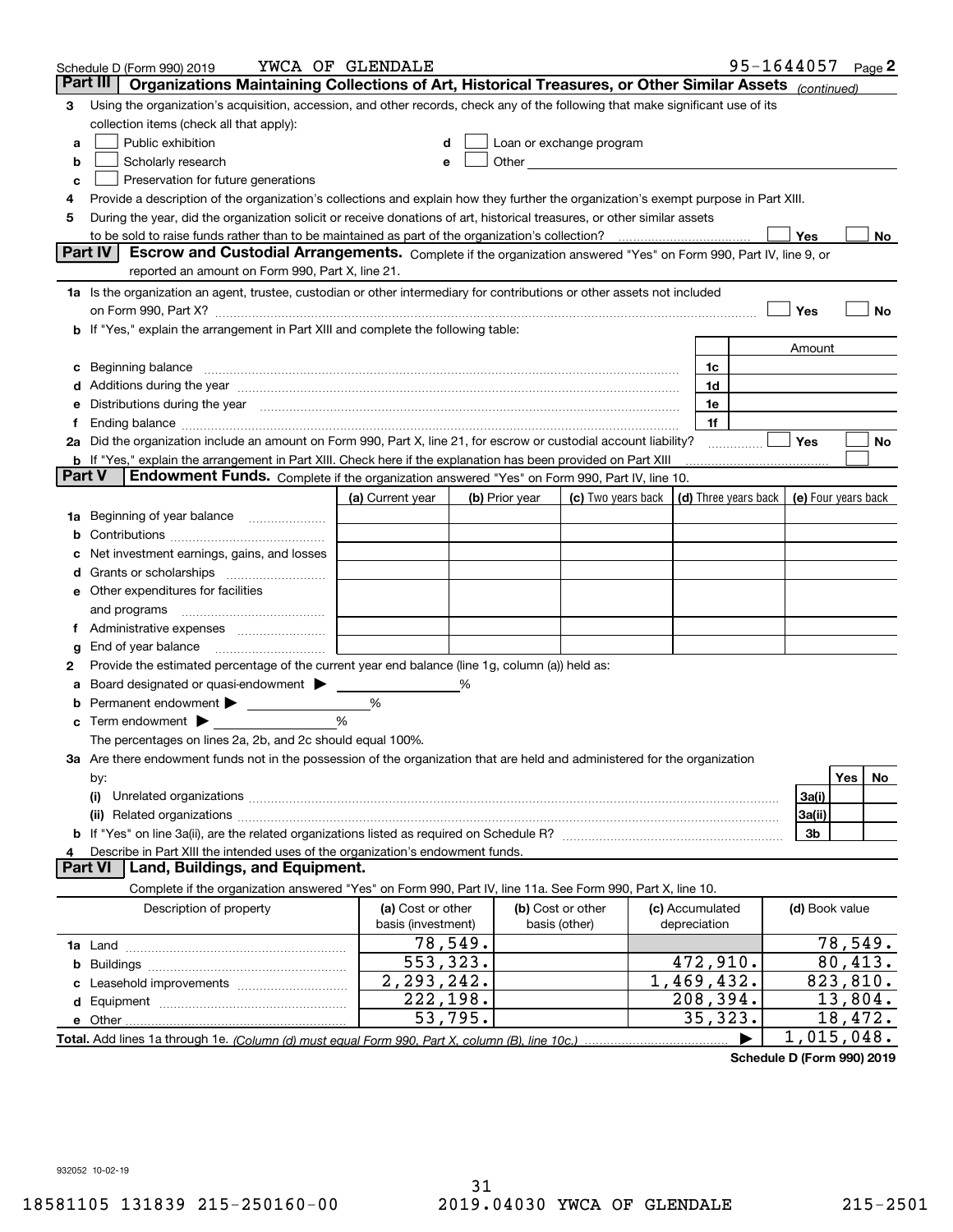| Complete if the organization answered "Yes" on Form 990, Part IV, line 11b. See Form 990, Part X, line 12.        |                 |                                                           |                |
|-------------------------------------------------------------------------------------------------------------------|-----------------|-----------------------------------------------------------|----------------|
| (a) Description of security or category (including name of security)                                              | (b) Book value  | (c) Method of valuation: Cost or end-of-year market value |                |
| (1) Financial derivatives                                                                                         |                 |                                                           |                |
| (2) Closely held equity interests                                                                                 |                 |                                                           |                |
| (3) Other                                                                                                         |                 |                                                           |                |
| MUTUAL FUNDS<br>(A)                                                                                               | 177,621.        | END-OF-YEAR MARKET VALUE                                  |                |
| (B)                                                                                                               |                 |                                                           |                |
| (C)                                                                                                               |                 |                                                           |                |
| (D)                                                                                                               |                 |                                                           |                |
|                                                                                                                   |                 |                                                           |                |
| (E)                                                                                                               |                 |                                                           |                |
| (F)                                                                                                               |                 |                                                           |                |
| (G)                                                                                                               |                 |                                                           |                |
| (H)                                                                                                               |                 |                                                           |                |
| Total. (Col. (b) must equal Form 990, Part X, col. (B) line 12.)                                                  | 177,621.        |                                                           |                |
| Part VIII Investments - Program Related.                                                                          |                 |                                                           |                |
| Complete if the organization answered "Yes" on Form 990, Part IV, line 11c. See Form 990, Part X, line 13.        |                 |                                                           |                |
| (a) Description of investment                                                                                     | (b) Book value  | (c) Method of valuation: Cost or end-of-year market value |                |
| (1)                                                                                                               |                 |                                                           |                |
| (2)                                                                                                               |                 |                                                           |                |
| (3)                                                                                                               |                 |                                                           |                |
| (4)                                                                                                               |                 |                                                           |                |
| (5)                                                                                                               |                 |                                                           |                |
| (6)                                                                                                               |                 |                                                           |                |
| (7)                                                                                                               |                 |                                                           |                |
| (8)                                                                                                               |                 |                                                           |                |
| (9)                                                                                                               |                 |                                                           |                |
| Total. (Col. (b) must equal Form 990, Part X, col. (B) line 13.) $\blacktriangleright$                            |                 |                                                           |                |
| Part IX<br><b>Other Assets.</b>                                                                                   |                 |                                                           |                |
| Complete if the organization answered "Yes" on Form 990, Part IV, line 11d. See Form 990, Part X, line 15.        |                 |                                                           |                |
|                                                                                                                   | (a) Description |                                                           | (b) Book value |
|                                                                                                                   |                 |                                                           |                |
| (1)                                                                                                               |                 |                                                           |                |
| (2)                                                                                                               |                 |                                                           |                |
| (3)                                                                                                               |                 |                                                           |                |
| (4)                                                                                                               |                 |                                                           |                |
| (5)                                                                                                               |                 |                                                           |                |
| (6)                                                                                                               |                 |                                                           |                |
| (7)                                                                                                               |                 |                                                           |                |
| (8)                                                                                                               |                 |                                                           |                |
| (9)                                                                                                               |                 |                                                           |                |
| Total. (Column (b) must equal Form 990. Part X. col. (B) line 15.)<br><b>Other Liabilities.</b><br>Part X         |                 |                                                           |                |
| Complete if the organization answered "Yes" on Form 990, Part IV, line 11e or 11f. See Form 990, Part X, line 25. |                 |                                                           |                |
| (a) Description of liability<br>1.                                                                                |                 |                                                           | (b) Book value |
| (1)<br>Federal income taxes                                                                                       |                 |                                                           |                |
| PPP LOAN<br>(2)                                                                                                   |                 |                                                           | 310, 810.      |
| (3)                                                                                                               |                 |                                                           |                |
| (4)                                                                                                               |                 |                                                           |                |
| (5)                                                                                                               |                 |                                                           |                |
|                                                                                                                   |                 |                                                           |                |
| (6)                                                                                                               |                 |                                                           |                |
| (7)                                                                                                               |                 |                                                           |                |
| (8)                                                                                                               |                 |                                                           |                |
| (9)                                                                                                               |                 |                                                           |                |
| Total. (Column (b) must equal Form 990, Part X, col. (B) line 25.)                                                |                 |                                                           | 310,810.       |

**2.** Liability for uncertain tax positions. In Part XIII, provide the text of the footnote to the organization's financial statements that reports the organization's liability for uncertain tax positions under FASB ASC 740. Check here if the text of the footnote has been provided in Part XIII  $\boxed{\text{X}}$ 

**Schedule D (Form 990) 2019**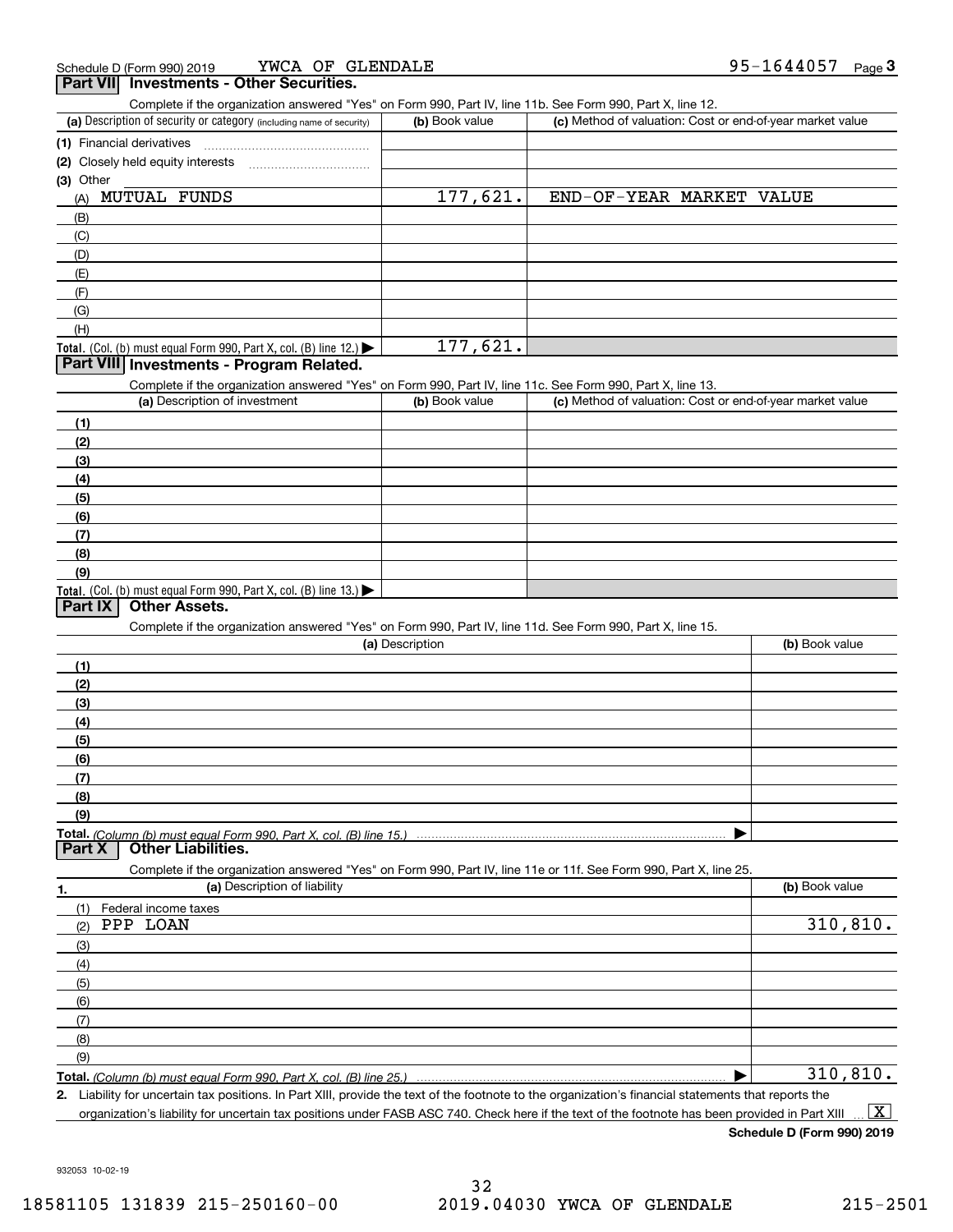|    | YWCA OF GLENDALE<br>Schedule D (Form 990) 2019                                                                                                                                                                                |                |         |                 | 95-1644057 Page 4       |          |
|----|-------------------------------------------------------------------------------------------------------------------------------------------------------------------------------------------------------------------------------|----------------|---------|-----------------|-------------------------|----------|
|    | Reconciliation of Revenue per Audited Financial Statements With Revenue per Return.<br>Part XI                                                                                                                                |                |         |                 |                         |          |
|    | Complete if the organization answered "Yes" on Form 990, Part IV, line 12a.                                                                                                                                                   |                |         |                 |                         |          |
| 1. | Total revenue, gains, and other support per audited financial statements                                                                                                                                                      |                |         | $\blacksquare$  | 2,589,788.              |          |
| 2  | Amounts included on line 1 but not on Form 990, Part VIII, line 12:                                                                                                                                                           |                |         |                 |                         |          |
| a  |                                                                                                                                                                                                                               | 2a             | 5,347.  |                 |                         |          |
|    |                                                                                                                                                                                                                               | 2 <sub>b</sub> | 61,738. |                 |                         |          |
| c  |                                                                                                                                                                                                                               | 2 <sub>c</sub> |         |                 |                         |          |
| d  | Other (Describe in Part XIII.)                                                                                                                                                                                                | 2d             | 28,620. |                 |                         |          |
| е  | Add lines 2a through 2d                                                                                                                                                                                                       |                |         | 2e              |                         | 95,705.  |
| 3  |                                                                                                                                                                                                                               |                |         | $\mathbf{3}$    | $\overline{2,494,083.}$ |          |
| 4  | Amounts included on Form 990, Part VIII, line 12, but not on line 1:                                                                                                                                                          |                |         |                 |                         |          |
|    |                                                                                                                                                                                                                               | 4a             |         |                 |                         |          |
|    | <b>b</b> Other (Describe in Part XIII.)                                                                                                                                                                                       | 4 <sub>b</sub> |         |                 |                         |          |
|    | c Add lines 4a and 4b                                                                                                                                                                                                         |                |         | 4c              |                         |          |
|    |                                                                                                                                                                                                                               |                |         | $5\phantom{.0}$ | $\overline{2,494,083.}$ |          |
|    | Part XII   Reconciliation of Expenses per Audited Financial Statements With Expenses per Return.                                                                                                                              |                |         |                 |                         |          |
|    | Complete if the organization answered "Yes" on Form 990, Part IV, line 12a.                                                                                                                                                   |                |         |                 |                         |          |
| 1  |                                                                                                                                                                                                                               |                |         | $\mathbf{1}$    | 2,657,823.              |          |
| 2  | Amounts included on line 1 but not on Form 990, Part IX, line 25:                                                                                                                                                             |                |         |                 |                         |          |
| a  |                                                                                                                                                                                                                               | 2a             | 61,738. |                 |                         |          |
| b  | Prior year adjustments manufactured and contract and contract and contract and contract and contract and contract and contract and contract and contract and contract and contract and contract and contract and contract and | 2 <sub>b</sub> |         |                 |                         |          |
| C. | Other losses                                                                                                                                                                                                                  | 2 <sub>c</sub> |         |                 |                         |          |
| d  | Other (Describe in Part XIII.) <b>Construction Contract Construction</b>                                                                                                                                                      | 2d             |         |                 |                         |          |
| е  |                                                                                                                                                                                                                               |                |         | 2e              |                         | 61, 738. |
| 3  |                                                                                                                                                                                                                               |                |         | 3               | 2,596,085.              |          |
|    | Amounts included on Form 990, Part IX, line 25, but not on line 1:                                                                                                                                                            |                |         |                 |                         |          |
| a  |                                                                                                                                                                                                                               | 4a             |         |                 |                         |          |
|    | <b>b</b> Other (Describe in Part XIII.)                                                                                                                                                                                       | 4 <sub>b</sub> |         |                 |                         |          |
| c. | Add lines 4a and 4b                                                                                                                                                                                                           |                |         | 4c              |                         | $0$ .    |
| 5  |                                                                                                                                                                                                                               |                |         | 5               | 2,596,085.              |          |
|    | Part XIII Supplemental Information.                                                                                                                                                                                           |                |         |                 |                         |          |
|    | Draughs the descriptions required for Dart II, lines 2, 5, and 0; Dart III, lines 10, and 4; Dart IV, lines 1b, and 2b; Dart V, line 4; Dart V, line 2; Dart VI                                                               |                |         |                 |                         |          |

Provide the descriptions required for Part II, lines 3, 5, and 9; Part III, lines 1a and 4; Part IV, lines 1b and 2b; Part V, line 4; Part X, line 2; Part XI, lines 2d and 4b; and Part XII, lines 2d and 4b. Also complete this part to provide any additional information.

PART X, LINE 2:

YWCA OF GLENDALE FILES IRS FORM 990 AND STATE FORMS 199 AND RRF-1.

GENERALLY ACCEPTED ACCOUNTING PRINCIPLES PROVIDE ACCOUNTING AND DISCLOSURE

GUIDANCE ABOUT POSITIONS TAKEN BY AN ORGANIZATION IN ITS TAX RETURNS THAT

MIGHT BE UNCERTAIN. YWCA OF GLENDALE RECOGNIZES THE EFFECT OF INCOME TAX

POSITIONS ONLY IF THOSE POSITIONS ARE MORE LIKELY THAN NOT OF BEING

SUSTAINED. MANAGEMENT OF YWCA OF GLENDALE DOES NOT BELIEVE THE FINANCIAL

STATEMENTS INCLUDE ANY UNCERTAIN TAX POSITIONS.

## PART XI, LINE 2D - OTHER ADJUSTMENTS:

AMORTIZATION OF NOTE PAYABLE **28,620.**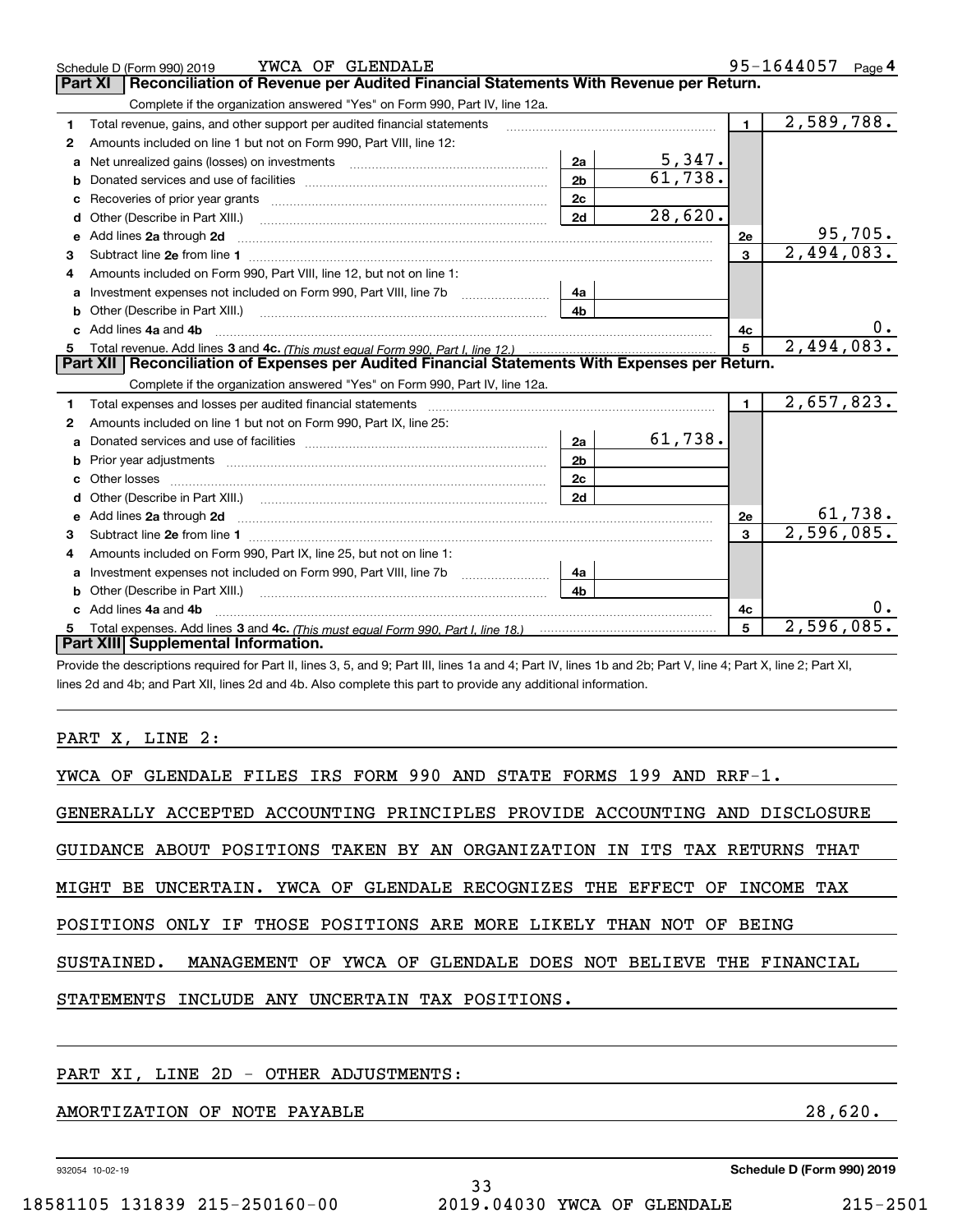| <b>Part XIII Supplemental Information</b> (continued) |                            |
|-------------------------------------------------------|----------------------------|
|                                                       |                            |
|                                                       |                            |
|                                                       |                            |
|                                                       |                            |
|                                                       |                            |
|                                                       |                            |
|                                                       |                            |
|                                                       |                            |
|                                                       |                            |
|                                                       |                            |
|                                                       |                            |
|                                                       |                            |
|                                                       |                            |
|                                                       |                            |
|                                                       |                            |
|                                                       |                            |
|                                                       |                            |
|                                                       |                            |
|                                                       |                            |
|                                                       |                            |
|                                                       |                            |
|                                                       |                            |
|                                                       |                            |
|                                                       |                            |
|                                                       |                            |
|                                                       |                            |
|                                                       |                            |
|                                                       |                            |
|                                                       |                            |
|                                                       |                            |
|                                                       |                            |
|                                                       |                            |
|                                                       |                            |
|                                                       |                            |
|                                                       |                            |
|                                                       |                            |
|                                                       |                            |
|                                                       |                            |
|                                                       |                            |
|                                                       | Schedule D (Form 990) 2019 |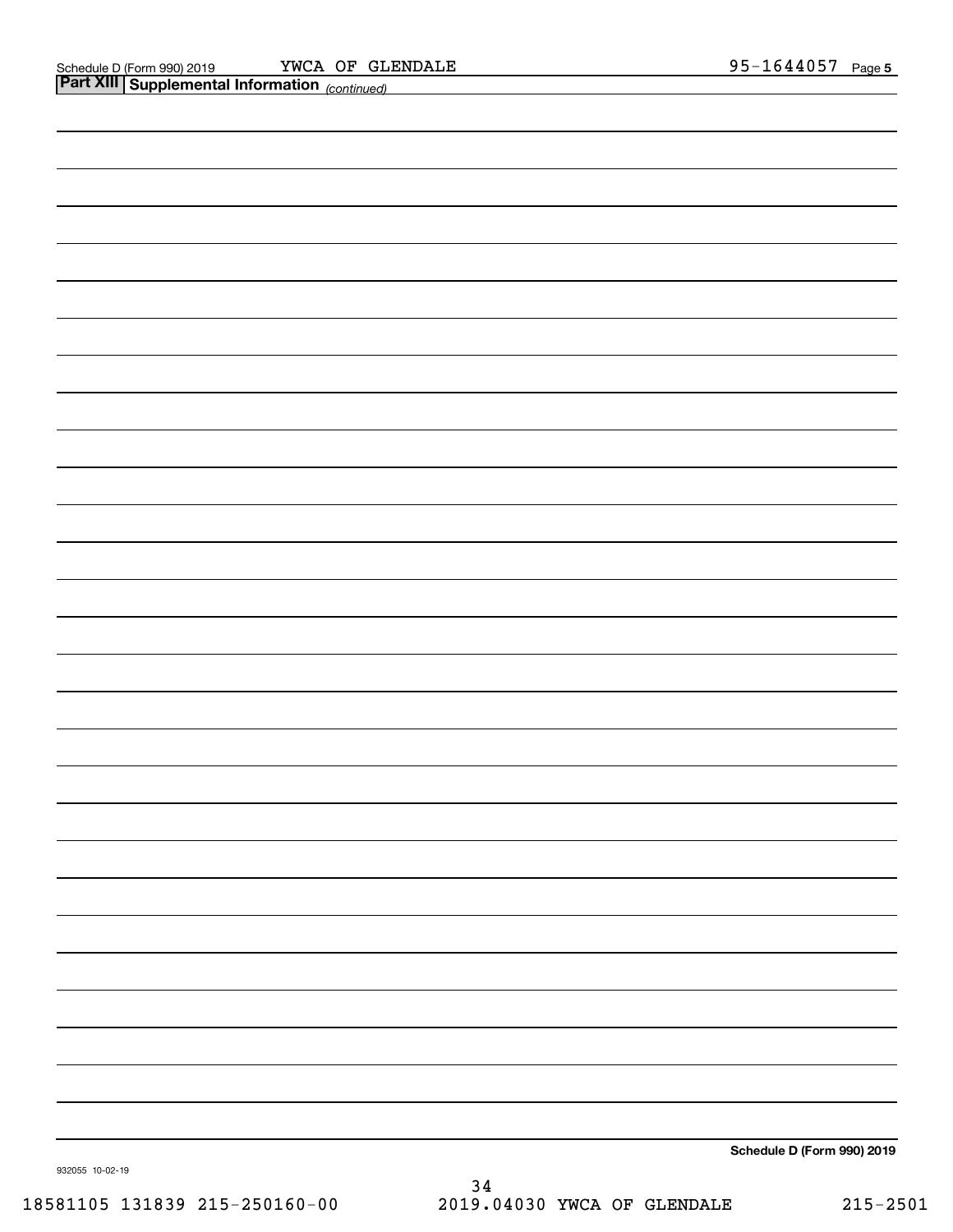| <b>SCHEDULE G</b>                                                                                                                                                                            |  | <b>Supplemental Information Regarding Fundraising or Gaming Activities</b>                                                                                                                                                                                                                                                                                                                                                                                                                                                                                                                                     |                                                                            |    |                                                                      |                                                                            |                                     | OMB No. 1545-0047                                       |
|----------------------------------------------------------------------------------------------------------------------------------------------------------------------------------------------|--|----------------------------------------------------------------------------------------------------------------------------------------------------------------------------------------------------------------------------------------------------------------------------------------------------------------------------------------------------------------------------------------------------------------------------------------------------------------------------------------------------------------------------------------------------------------------------------------------------------------|----------------------------------------------------------------------------|----|----------------------------------------------------------------------|----------------------------------------------------------------------------|-------------------------------------|---------------------------------------------------------|
| (Form 990 or 990-EZ)<br>Complete if the organization answered "Yes" on Form 990, Part IV, line 17, 18, or 19, or if the<br>organization entered more than \$15,000 on Form 990-EZ, line 6a.  |  |                                                                                                                                                                                                                                                                                                                                                                                                                                                                                                                                                                                                                |                                                                            |    |                                                                      | 2019                                                                       |                                     |                                                         |
| Attach to Form 990 or Form 990-EZ.<br>Department of the Treasury                                                                                                                             |  |                                                                                                                                                                                                                                                                                                                                                                                                                                                                                                                                                                                                                |                                                                            |    |                                                                      |                                                                            | <b>Open to Public</b><br>Inspection |                                                         |
| Internal Revenue Service<br>► Go to www.irs.gov/Form990 for instructions and the latest information.<br>Name of the organization                                                             |  |                                                                                                                                                                                                                                                                                                                                                                                                                                                                                                                                                                                                                |                                                                            |    |                                                                      | <b>Employer identification number</b>                                      |                                     |                                                         |
|                                                                                                                                                                                              |  | YWCA OF GLENDALE                                                                                                                                                                                                                                                                                                                                                                                                                                                                                                                                                                                               |                                                                            |    |                                                                      |                                                                            | 95-1644057                          |                                                         |
| Part I                                                                                                                                                                                       |  | Fundraising Activities. Complete if the organization answered "Yes" on Form 990, Part IV, line 17. Form 990-EZ filers are not                                                                                                                                                                                                                                                                                                                                                                                                                                                                                  |                                                                            |    |                                                                      |                                                                            |                                     |                                                         |
| required to complete this part.                                                                                                                                                              |  |                                                                                                                                                                                                                                                                                                                                                                                                                                                                                                                                                                                                                |                                                                            |    |                                                                      |                                                                            |                                     |                                                         |
| $\overline{X}$ Mail solicitations<br>a<br>$\mathbf{X}$ Internet and email solicitations<br>b<br>$\boxed{\textbf{X}}$ Phone solicitations<br>c<br>$\overline{X}$ In-person solicitations<br>d |  | 1 Indicate whether the organization raised funds through any of the following activities. Check all that apply.<br>$f\left[\frac{X}{X}\right]$ Solicitation of government grants<br>$g\mid X$ Special fundraising events<br>2 a Did the organization have a written or oral agreement with any individual (including officers, directors, trustees, or<br>key employees listed in Form 990, Part VII) or entity in connection with professional fundraising services?<br>b If "Yes," list the 10 highest paid individuals or entities (fundraisers) pursuant to agreements under which the fundraiser is to be |                                                                            |    | $\mathbf{e} \times \mathbf{X}$ Solicitation of non-government grants |                                                                            | $\overline{X}$ Yes                  | No                                                      |
| compensated at least \$5,000 by the organization.                                                                                                                                            |  |                                                                                                                                                                                                                                                                                                                                                                                                                                                                                                                                                                                                                |                                                                            |    |                                                                      |                                                                            |                                     |                                                         |
| (i) Name and address of individual<br>or entity (fundraiser)                                                                                                                                 |  | (ii) Activity                                                                                                                                                                                                                                                                                                                                                                                                                                                                                                                                                                                                  | (iii) Did<br>fundraiser<br>have custody<br>or control of<br>contributions? |    | (iv) Gross receipts<br>from activity                                 | (v) Amount paid<br>to (or retained by)<br>fundraiser<br>listed in col. (i) |                                     | (vi) Amount paid<br>to (or retained by)<br>organization |
| MICHELLE MATYI - 6022                                                                                                                                                                        |  |                                                                                                                                                                                                                                                                                                                                                                                                                                                                                                                                                                                                                | Yes                                                                        | No |                                                                      |                                                                            |                                     |                                                         |
| FARMDALE AVENUE, NORTH                                                                                                                                                                       |  | GRANTWRITER                                                                                                                                                                                                                                                                                                                                                                                                                                                                                                                                                                                                    |                                                                            | X  | 153,376.                                                             |                                                                            | 20,775.                             | 153,376.                                                |
|                                                                                                                                                                                              |  |                                                                                                                                                                                                                                                                                                                                                                                                                                                                                                                                                                                                                |                                                                            |    |                                                                      |                                                                            |                                     |                                                         |
|                                                                                                                                                                                              |  |                                                                                                                                                                                                                                                                                                                                                                                                                                                                                                                                                                                                                |                                                                            |    |                                                                      |                                                                            |                                     |                                                         |
|                                                                                                                                                                                              |  |                                                                                                                                                                                                                                                                                                                                                                                                                                                                                                                                                                                                                |                                                                            |    |                                                                      |                                                                            |                                     |                                                         |
|                                                                                                                                                                                              |  |                                                                                                                                                                                                                                                                                                                                                                                                                                                                                                                                                                                                                |                                                                            |    |                                                                      |                                                                            |                                     |                                                         |
|                                                                                                                                                                                              |  |                                                                                                                                                                                                                                                                                                                                                                                                                                                                                                                                                                                                                |                                                                            |    |                                                                      |                                                                            |                                     |                                                         |
|                                                                                                                                                                                              |  |                                                                                                                                                                                                                                                                                                                                                                                                                                                                                                                                                                                                                |                                                                            |    |                                                                      |                                                                            |                                     |                                                         |
|                                                                                                                                                                                              |  |                                                                                                                                                                                                                                                                                                                                                                                                                                                                                                                                                                                                                |                                                                            |    |                                                                      |                                                                            |                                     |                                                         |
|                                                                                                                                                                                              |  |                                                                                                                                                                                                                                                                                                                                                                                                                                                                                                                                                                                                                |                                                                            |    |                                                                      |                                                                            |                                     |                                                         |
|                                                                                                                                                                                              |  |                                                                                                                                                                                                                                                                                                                                                                                                                                                                                                                                                                                                                |                                                                            |    |                                                                      |                                                                            |                                     |                                                         |
|                                                                                                                                                                                              |  |                                                                                                                                                                                                                                                                                                                                                                                                                                                                                                                                                                                                                |                                                                            |    |                                                                      |                                                                            |                                     |                                                         |
|                                                                                                                                                                                              |  |                                                                                                                                                                                                                                                                                                                                                                                                                                                                                                                                                                                                                |                                                                            |    |                                                                      |                                                                            |                                     |                                                         |
|                                                                                                                                                                                              |  |                                                                                                                                                                                                                                                                                                                                                                                                                                                                                                                                                                                                                |                                                                            |    |                                                                      |                                                                            |                                     |                                                         |
|                                                                                                                                                                                              |  |                                                                                                                                                                                                                                                                                                                                                                                                                                                                                                                                                                                                                |                                                                            |    |                                                                      |                                                                            |                                     |                                                         |
|                                                                                                                                                                                              |  |                                                                                                                                                                                                                                                                                                                                                                                                                                                                                                                                                                                                                |                                                                            |    |                                                                      |                                                                            |                                     |                                                         |
|                                                                                                                                                                                              |  |                                                                                                                                                                                                                                                                                                                                                                                                                                                                                                                                                                                                                |                                                                            |    |                                                                      |                                                                            |                                     |                                                         |
| Total                                                                                                                                                                                        |  |                                                                                                                                                                                                                                                                                                                                                                                                                                                                                                                                                                                                                |                                                                            |    | 153,376.                                                             |                                                                            | 20,775.                             | 153,376.                                                |
| or licensing.                                                                                                                                                                                |  | 3 List all states in which the organization is registered or licensed to solicit contributions or has been notified it is exempt from registration                                                                                                                                                                                                                                                                                                                                                                                                                                                             |                                                                            |    |                                                                      |                                                                            |                                     |                                                         |
|                                                                                                                                                                                              |  |                                                                                                                                                                                                                                                                                                                                                                                                                                                                                                                                                                                                                |                                                                            |    |                                                                      |                                                                            |                                     |                                                         |
|                                                                                                                                                                                              |  |                                                                                                                                                                                                                                                                                                                                                                                                                                                                                                                                                                                                                |                                                                            |    |                                                                      |                                                                            |                                     |                                                         |
|                                                                                                                                                                                              |  |                                                                                                                                                                                                                                                                                                                                                                                                                                                                                                                                                                                                                |                                                                            |    |                                                                      |                                                                            |                                     |                                                         |
|                                                                                                                                                                                              |  |                                                                                                                                                                                                                                                                                                                                                                                                                                                                                                                                                                                                                |                                                                            |    |                                                                      |                                                                            |                                     |                                                         |
|                                                                                                                                                                                              |  |                                                                                                                                                                                                                                                                                                                                                                                                                                                                                                                                                                                                                |                                                                            |    |                                                                      |                                                                            |                                     |                                                         |
|                                                                                                                                                                                              |  |                                                                                                                                                                                                                                                                                                                                                                                                                                                                                                                                                                                                                |                                                                            |    |                                                                      |                                                                            |                                     |                                                         |

LHA For Paperwork Reduction Act Notice, see the Instructions for Form 990 or 990-EZ. Schedule G (Form 990 or 990-EZ) 2019 SEE PART IV FOR CONTINUATIONS

932081 09-11-19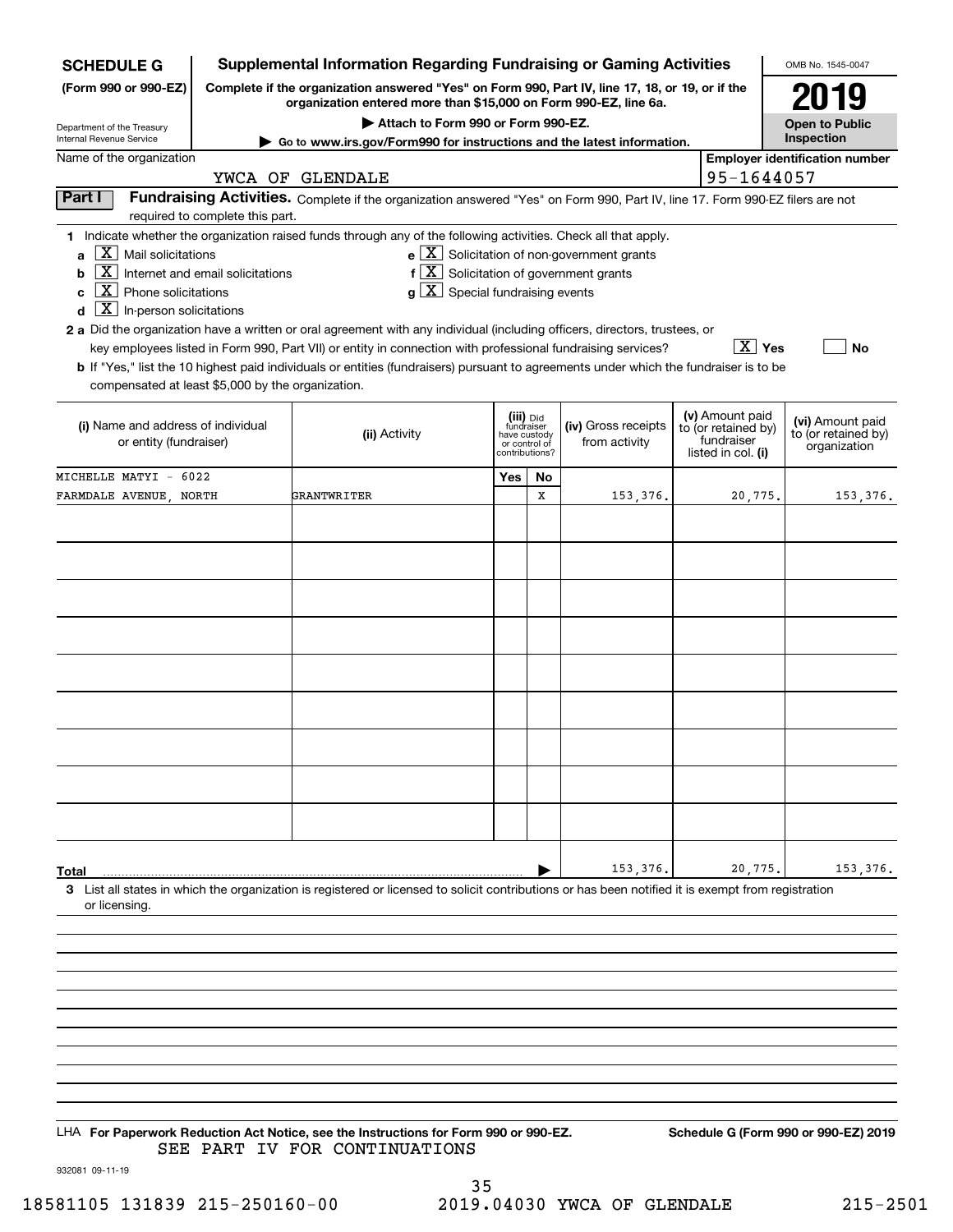### Schedule G (Form 990 or 990-EZ) 2019 Page YWCA OF GLENDALE 95-1644057

**2**

**Part II** | Fundraising Events. Complete if the organization answered "Yes" on Form 990, Part IV, line 18, or reported more than \$15,000 of fundraising event contributions and gross income on Form 990-EZ, lines 1 and 6b. List events with gross receipts greater than \$5,000.

|                            |           | 01 lungasing event contributions and gross income on Form 990-EZ, inles T and OD. Elst events with gross receipts greater than \$0,000. |                        |                         |                  |                            |  |
|----------------------------|-----------|-----------------------------------------------------------------------------------------------------------------------------------------|------------------------|-------------------------|------------------|----------------------------|--|
|                            |           |                                                                                                                                         | (a) Event $#1$         | $(b)$ Event #2          | (c) Other events | (d) Total events           |  |
|                            |           |                                                                                                                                         | LEGACY LUNCHEON        |                         | <b>NONE</b>      |                            |  |
|                            |           |                                                                                                                                         | <b>LEGACY LUNCHEON</b> |                         |                  | (add col. (a) through      |  |
|                            |           |                                                                                                                                         | (event type)           | (event type)            | (total number)   | col. (c)                   |  |
|                            |           |                                                                                                                                         |                        |                         |                  |                            |  |
| Revenue                    | 1.        |                                                                                                                                         | 28,952.                |                         |                  | 28,952.                    |  |
|                            |           |                                                                                                                                         |                        |                         |                  |                            |  |
|                            |           |                                                                                                                                         | 20,002.                |                         |                  | 20,002.                    |  |
|                            |           |                                                                                                                                         |                        |                         |                  |                            |  |
|                            |           |                                                                                                                                         | 8,950.                 |                         |                  |                            |  |
|                            | 3         | Gross income (line 1 minus line 2)                                                                                                      |                        |                         |                  | 8,950.                     |  |
|                            |           |                                                                                                                                         |                        |                         |                  |                            |  |
|                            |           | 4 Cash prizes                                                                                                                           |                        |                         |                  |                            |  |
|                            |           |                                                                                                                                         |                        |                         |                  |                            |  |
|                            | 5.        |                                                                                                                                         |                        |                         |                  |                            |  |
| Direct Expenses            |           |                                                                                                                                         |                        |                         |                  |                            |  |
|                            | 6         |                                                                                                                                         |                        |                         |                  |                            |  |
|                            |           |                                                                                                                                         |                        |                         |                  |                            |  |
|                            |           | 7 Food and beverages                                                                                                                    |                        |                         |                  |                            |  |
|                            |           |                                                                                                                                         |                        |                         |                  |                            |  |
|                            | 8         |                                                                                                                                         |                        |                         |                  |                            |  |
|                            | 9         |                                                                                                                                         | 2,075.                 |                         |                  | $\frac{2,075.}{2,075.}$    |  |
|                            |           | 10 Direct expense summary. Add lines 4 through 9 in column (d)                                                                          |                        |                         |                  |                            |  |
|                            |           | 11 Net income summary. Subtract line 10 from line 3, column (d)                                                                         |                        |                         |                  | 6,875.                     |  |
| Part III                   |           | Gaming. Complete if the organization answered "Yes" on Form 990, Part IV, line 19, or reported more than                                |                        |                         |                  |                            |  |
|                            |           | \$15,000 on Form 990-EZ, line 6a.                                                                                                       |                        |                         |                  |                            |  |
|                            |           |                                                                                                                                         | (a) Bingo              | (b) Pull tabs/instant   | (c) Other gaming | (d) Total gaming (add      |  |
|                            |           |                                                                                                                                         |                        | bingo/progressive bingo |                  | col. (a) through col. (c)) |  |
| Revenue                    |           |                                                                                                                                         |                        |                         |                  |                            |  |
|                            | 1         |                                                                                                                                         |                        |                         |                  |                            |  |
|                            |           |                                                                                                                                         |                        |                         |                  |                            |  |
|                            |           |                                                                                                                                         |                        |                         |                  |                            |  |
|                            |           |                                                                                                                                         |                        |                         |                  |                            |  |
|                            | 3         |                                                                                                                                         |                        |                         |                  |                            |  |
| Direct Expenses            |           |                                                                                                                                         |                        |                         |                  |                            |  |
|                            | 4         |                                                                                                                                         |                        |                         |                  |                            |  |
|                            |           |                                                                                                                                         |                        |                         |                  |                            |  |
|                            |           |                                                                                                                                         |                        |                         |                  |                            |  |
|                            |           |                                                                                                                                         |                        |                         |                  |                            |  |
|                            |           | 6 Volunteer labor                                                                                                                       | Yes<br>%               | Yes<br>$\%$             | Yes<br>%         |                            |  |
|                            |           |                                                                                                                                         | No                     | No                      | No               |                            |  |
|                            |           |                                                                                                                                         |                        |                         |                  |                            |  |
|                            | 7         | Direct expense summary. Add lines 2 through 5 in column (d)                                                                             |                        |                         |                  |                            |  |
|                            |           |                                                                                                                                         |                        |                         |                  |                            |  |
|                            | 8         |                                                                                                                                         |                        |                         |                  |                            |  |
|                            |           |                                                                                                                                         |                        |                         |                  |                            |  |
|                            |           | 9 Enter the state(s) in which the organization conducts gaming activities:                                                              |                        |                         |                  |                            |  |
|                            | Yes<br>No |                                                                                                                                         |                        |                         |                  |                            |  |
| <b>b</b> If "No," explain: |           |                                                                                                                                         |                        |                         |                  |                            |  |
|                            |           |                                                                                                                                         |                        |                         |                  |                            |  |
|                            |           |                                                                                                                                         |                        |                         |                  |                            |  |
|                            |           |                                                                                                                                         |                        |                         |                  | Yes<br><b>No</b>           |  |
|                            |           | <b>b</b> If "Yes," explain:                                                                                                             |                        |                         |                  |                            |  |
|                            |           |                                                                                                                                         |                        |                         |                  |                            |  |
|                            |           |                                                                                                                                         |                        |                         |                  |                            |  |
|                            |           |                                                                                                                                         |                        |                         |                  |                            |  |

**Schedule G (Form 990 or 990-EZ) 2019**

36 18581105 131839 215-250160-00 2019.04030 YWCA OF GLENDALE 215-2501

932082 09-11-19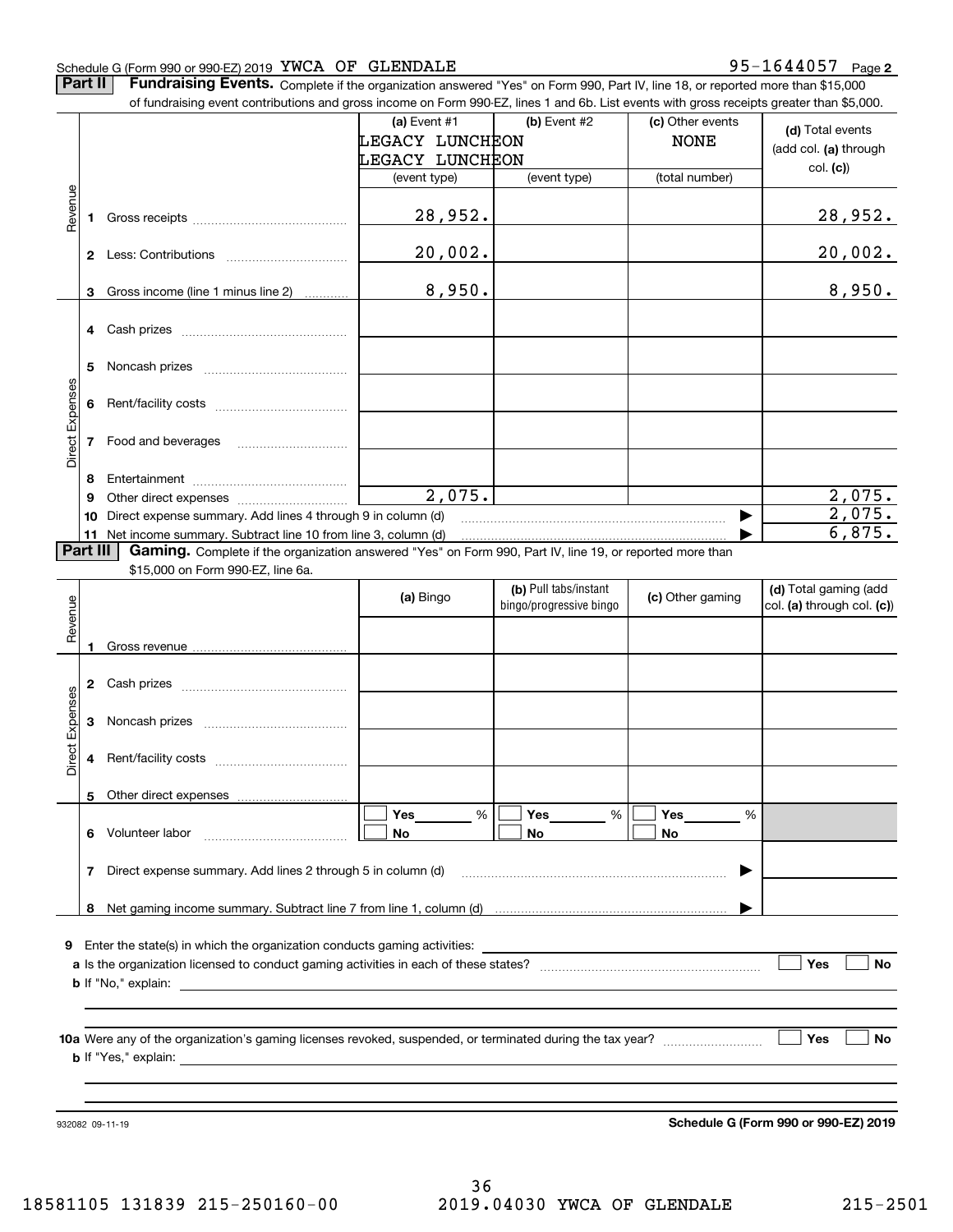|                 | Schedule G (Form 990 or 990-EZ) 2019 YWCA OF GLENDALE                                                                                                                                                                                                              | 95-1644057                           | Page 3 |
|-----------------|--------------------------------------------------------------------------------------------------------------------------------------------------------------------------------------------------------------------------------------------------------------------|--------------------------------------|--------|
|                 |                                                                                                                                                                                                                                                                    | Yes                                  | No.    |
|                 | 12 Is the organization a grantor, beneficiary or trustee of a trust, or a member of a partnership or other entity formed                                                                                                                                           |                                      |        |
|                 |                                                                                                                                                                                                                                                                    | Yes                                  | No     |
|                 | 13 Indicate the percentage of gaming activity conducted in:                                                                                                                                                                                                        |                                      |        |
|                 |                                                                                                                                                                                                                                                                    | 13а                                  | %      |
|                 | <b>b</b> An outside facility <i>www.communicality www.communicality.communicality www.communicality www.communicality.communicality www.communicality.com</i>                                                                                                      | 13 <sub>b</sub>                      | $\%$   |
|                 | 14 Enter the name and address of the person who prepares the organization's gaming/special events books and records:                                                                                                                                               |                                      |        |
|                 | Name $\blacktriangleright$<br><u>state and the state of the state of the state of the state of the state of the state of the state of the state of the state of the state of the state of the state of the state of the state of the state of the state of the</u> |                                      |        |
|                 |                                                                                                                                                                                                                                                                    |                                      |        |
|                 |                                                                                                                                                                                                                                                                    | Yes                                  | No     |
|                 |                                                                                                                                                                                                                                                                    |                                      |        |
|                 |                                                                                                                                                                                                                                                                    |                                      |        |
|                 |                                                                                                                                                                                                                                                                    |                                      |        |
|                 | c If "Yes," enter name and address of the third party:                                                                                                                                                                                                             |                                      |        |
|                 | Name $\blacktriangleright$                                                                                                                                                                                                                                         |                                      |        |
|                 |                                                                                                                                                                                                                                                                    |                                      |        |
|                 |                                                                                                                                                                                                                                                                    |                                      |        |
| 16              | Gaming manager information:                                                                                                                                                                                                                                        |                                      |        |
|                 | <u> 1989 - Andrea Stadt Britain, amerikansk politiker (</u><br>Name $\blacktriangleright$                                                                                                                                                                          |                                      |        |
|                 | Gaming manager compensation > \$                                                                                                                                                                                                                                   |                                      |        |
|                 |                                                                                                                                                                                                                                                                    |                                      |        |
|                 |                                                                                                                                                                                                                                                                    |                                      |        |
|                 |                                                                                                                                                                                                                                                                    |                                      |        |
|                 | Director/officer<br>Employee<br>Independent contractor                                                                                                                                                                                                             |                                      |        |
|                 |                                                                                                                                                                                                                                                                    |                                      |        |
|                 | <b>17</b> Mandatory distributions:                                                                                                                                                                                                                                 |                                      |        |
|                 | a Is the organization required under state law to make charitable distributions from the gaming proceeds to                                                                                                                                                        |                                      | No     |
|                 | <b>b</b> Enter the amount of distributions required under state law to be distributed to other exempt organizations or spent in the                                                                                                                                |                                      |        |
|                 | organization's own exempt activities during the tax year $\triangleright$ \$                                                                                                                                                                                       |                                      |        |
| <b>Part IV</b>  | Supplemental Information. Provide the explanations required by Part I, line 2b, columns (iii) and (v); and Part III, lines 9, 9b, 10b,<br>15b, 15c, 16, and 17b, as applicable. Also provide any additional information. See instructions.                         |                                      |        |
|                 |                                                                                                                                                                                                                                                                    |                                      |        |
|                 | SCHEDULE G, PART I, LINE 2B, LIST OF TEN HIGHEST PAID FUNDRAISERS:                                                                                                                                                                                                 |                                      |        |
|                 |                                                                                                                                                                                                                                                                    |                                      |        |
| ( L )           | NAME OF FUNDRAISER: MICHELLE MATYI                                                                                                                                                                                                                                 |                                      |        |
|                 |                                                                                                                                                                                                                                                                    |                                      |        |
| ( I )           | ADDRESS OF FUNDRAISER: 6022 FARMDALE AVENUE, NORTH HOLLYWOOD, CA                                                                                                                                                                                                   |                                      | 91606  |
|                 |                                                                                                                                                                                                                                                                    |                                      |        |
|                 |                                                                                                                                                                                                                                                                    |                                      |        |
|                 |                                                                                                                                                                                                                                                                    |                                      |        |
|                 |                                                                                                                                                                                                                                                                    |                                      |        |
|                 |                                                                                                                                                                                                                                                                    |                                      |        |
| 932083 09-11-19 |                                                                                                                                                                                                                                                                    | Schedule G (Form 990 or 990-EZ) 2019 |        |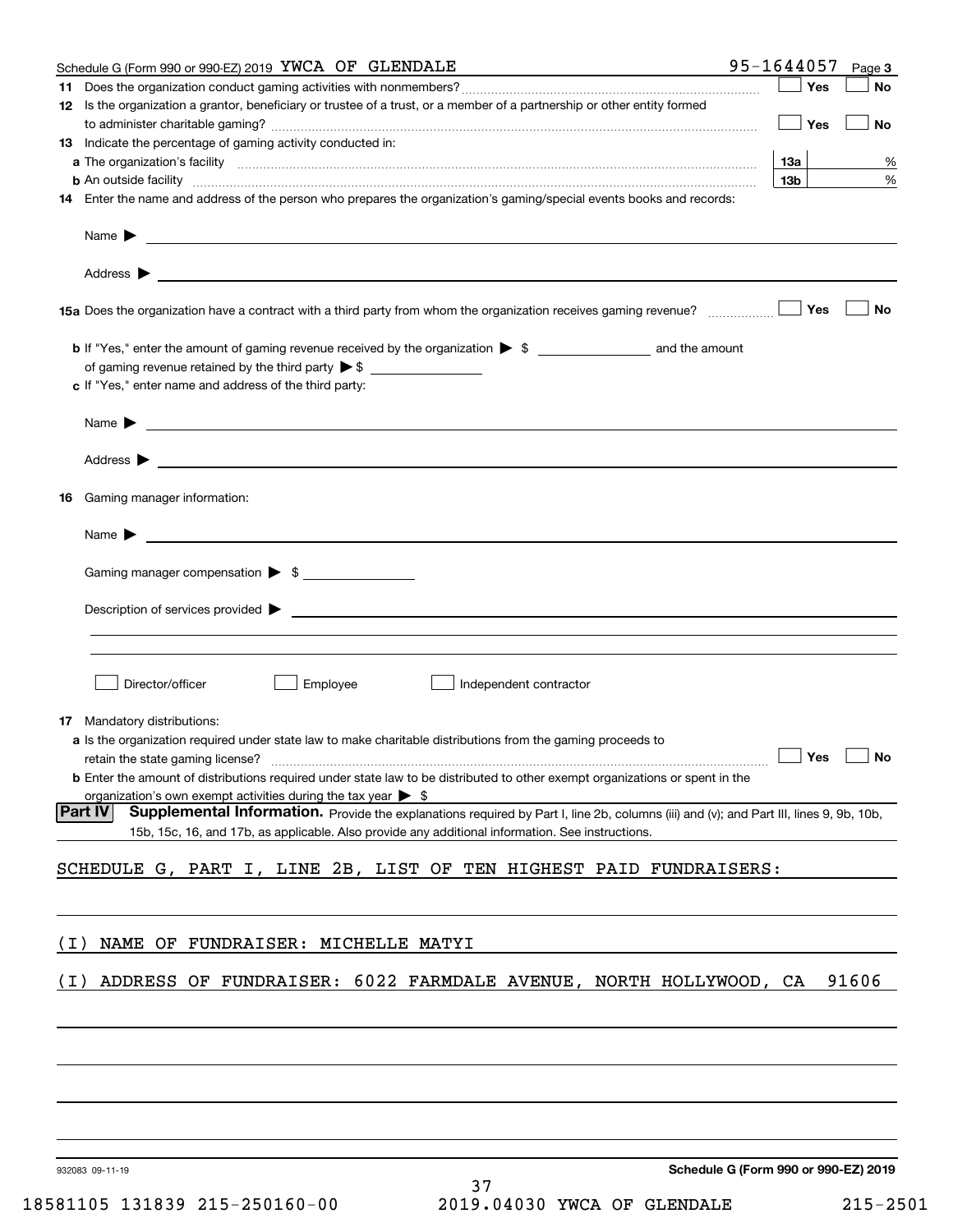| <b>Part IV Supplemental Information</b> (continued) |                                 |
|-----------------------------------------------------|---------------------------------|
|                                                     |                                 |
|                                                     |                                 |
|                                                     |                                 |
|                                                     |                                 |
|                                                     |                                 |
|                                                     |                                 |
|                                                     |                                 |
|                                                     |                                 |
|                                                     |                                 |
|                                                     |                                 |
|                                                     |                                 |
|                                                     |                                 |
|                                                     |                                 |
|                                                     |                                 |
|                                                     |                                 |
|                                                     |                                 |
|                                                     |                                 |
|                                                     |                                 |
|                                                     |                                 |
|                                                     |                                 |
|                                                     |                                 |
|                                                     |                                 |
|                                                     |                                 |
|                                                     |                                 |
|                                                     |                                 |
|                                                     |                                 |
|                                                     |                                 |
|                                                     |                                 |
|                                                     |                                 |
|                                                     |                                 |
|                                                     |                                 |
|                                                     | Schedule G (Form 990 or 990-EZ) |
|                                                     |                                 |

932084 04-01-19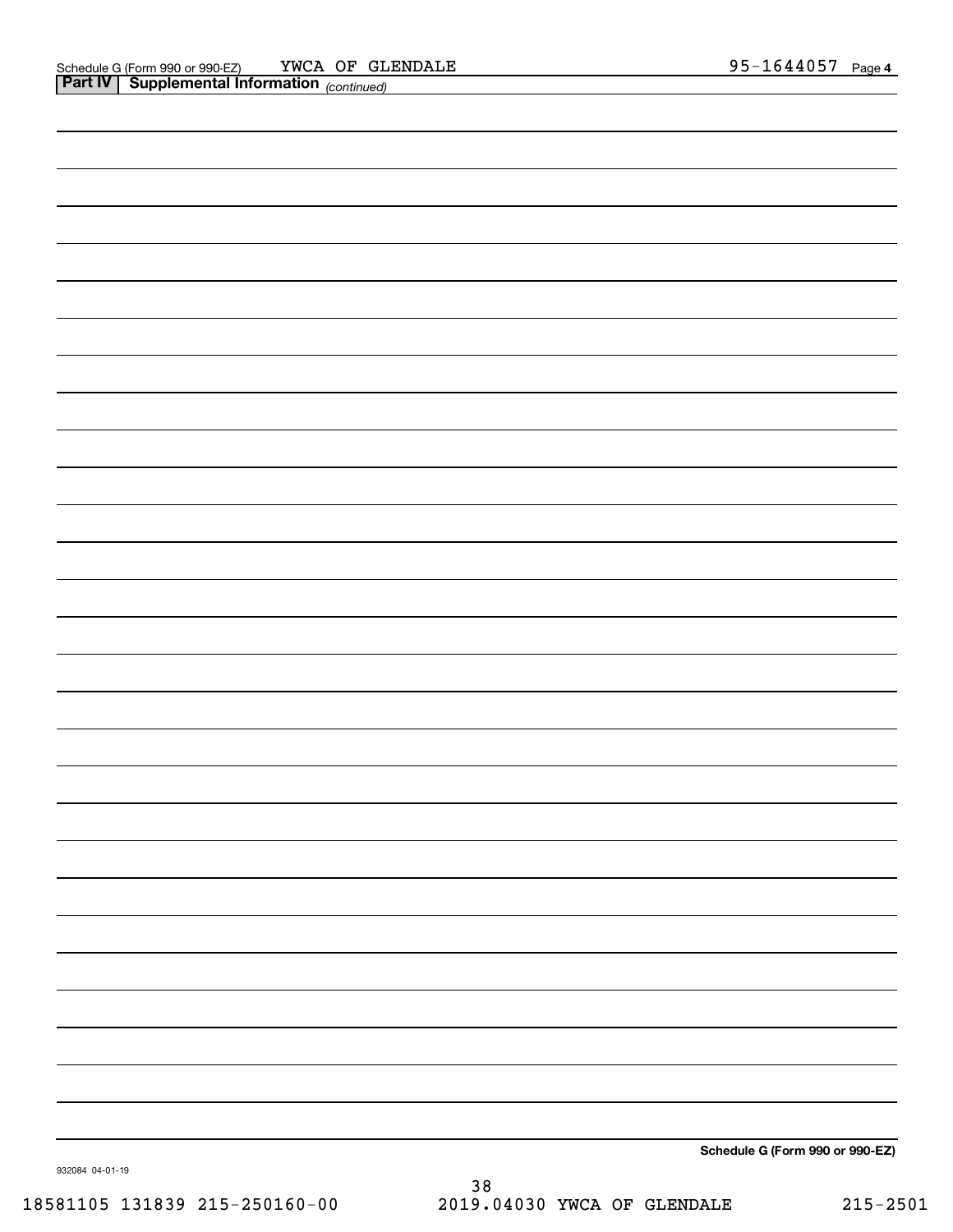**(Form 990 or 990-EZ)**

Department of the Treasury Internal Revenue Service Name of the organization

**Complete to provide information for responses to specific questions on Form 990 or 990-EZ or to provide any additional information. | Attach to Form 990 or 990-EZ. SCHEDULE O Supplemental Information to Form 990 or 990-EZ**

**| Go to www.irs.gov/Form990 for the latest information.**

**Open to Public InspectionEmployer identification number 2019**

OMB No. 1545-0047

YWCA OF GLENDALE 95-1644057

FORM 990, PART I, LINE 1, DESCRIPTION OF ORGANIZATION MISSION:

FREEDOM, AND DIGNITY FOR ALL.

FORM 990, PART III, LINE 1, DESCRIPTION OF ORGANIZATION MISSION:

BREAK THE CYCLE OF DOMESTIC VIOLENCE. WE DO THIS BY PROVIDING

ACCESSIBLE AND CULTURALLY RESPONSIVE RESOURCES AND SUPPORT TO SURVIVORS

OF DOMESTIC VIOLENCE AND THEIR CHILDREN, AND THROUGH OUR EDUCATION AND

PREVENTION EFFORTS WE EMPOWER WOMEN, GIRLS AND FAMILIES TO BUILD

HEALTHY RELATIONSHIPS, ACHIEVE SELF-SUFFICIENCY, AND LIVE FREE FROM

VIOLENCE. BY HARNESSING THE POTENTIAL OF EVERY WOMAN, YWCA GLENDALE

BRINGS REAL CHANGE TO THE FIGHT FOR GENDER EQUALITY AND RACIAL JUSTICE.

THESE ARE THE BUILDING BLOCKS FOR A WORLD WHERE SOCIAL JUSTICE EXISTS

FOR ALL.

FORM 990, PART VI, SECTION B, LINE 11B:

LINE 11 A - A COMPLETE COPY OF THE FINAL IRS FORM 990 IS PROVIDED TO ALL VOTING MEMBERS OF THE BOARD OF DIRECTORS PRIOR TO THE FILING OF THE RETURN. LINE 11 B - THE AUDIT COMMITTEE APPOINTED BY THE BOARD OF DIRECTORS REVIEWS FINANCIAL STATEMENTS AND TAX RETURNS (INCLUDING THE IRS FORM 990) FROM THE FIRST DRAFT PREPARED BY THE CPA AUDITOR UNTIL THE FINAL VERSION IS PREPARED. THE AUDIT COMMITTEE MAKES A RECOMMENDATION TO THE BOARD TO APPROVE THE FILING OF THE FINAL IRS FORM 990.

FORM 990, PART VI, SECTION B, LINE 12C:

THE POLICY REQUIRES DISCLOSURE BEFORE THE TRANSACTION IS ENTERED AND THEN

932211 09-06-19 LHA For Paperwork Reduction Act Notice, see the Instructions for Form 990 or 990-EZ. Schedule O (Form 990 or 990-EZ) (2019) GOES THROUGH A PROCESS FOR EITHER APPROVAL OR DISAPPROVAL BY THE BOARD OF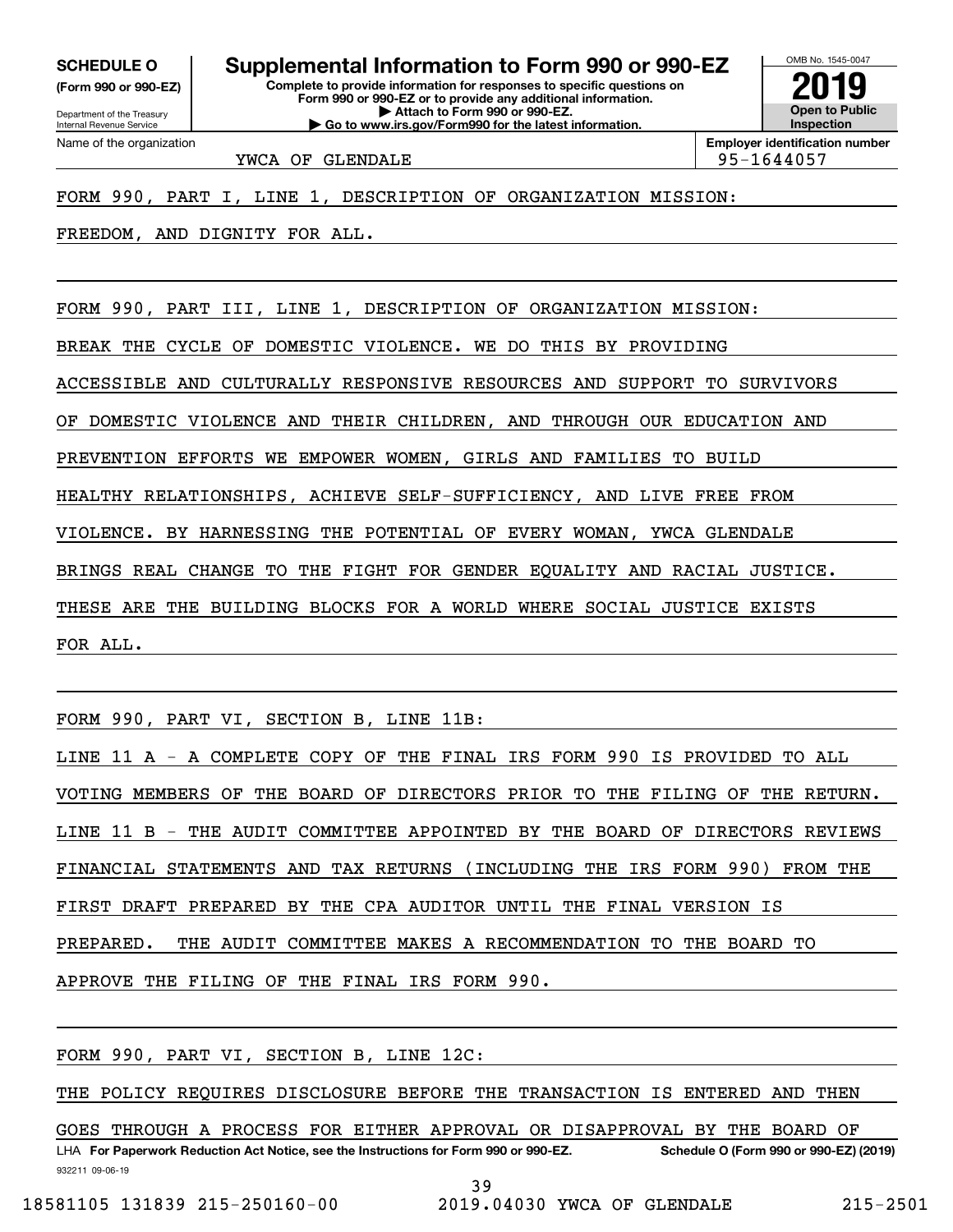| Schedule O (Form 990 or 990-EZ) (2019) | Page 2                                |
|----------------------------------------|---------------------------------------|
| Name of the organization               | <b>Employer identification number</b> |
| YWCA OF GLENDALE                       | 95-1644057                            |
|                                        |                                       |

DIRECTORS. THE POLICY IS MONITORED THROUGH VIGILANCE BY THE BOARD OF

DIRECTORS AND KEY EMPLOYEES. AN UPDATED CONFLICT OF INTEREST DISCLOSURE

POLICY FORM IS COMPLETED ANNUALLY BY EACH BOARD MEMBER.

FORM 990, PART VI, SECTION B, LINE 15A:

THE ANNUAL PROCESS FOR DETERMINING COMPENSATION IS AS FOLLOWS: THE YWCA GLENDALE EXECUTIVE COMMITTEE ANNUALLY EVALUATES THE EXECUTIVE DIRECTOR ON HIS/HER PERFORMANCE, AND ASK FOR HIS/HER INPUT ON MATTERS OF PERFORMANCE AND COMPENSATION.

BOARD APPROVAL. THE EXECUTIVE COMMITTEE WILL OBTAIN RESEARCH AND INFORMATION TO MAKE A RECOMMENDATION TO THE FULL BOARD FOR THE COMPENSATION (SALARY AND BENEFITS) OF THE EXECUTIVE DIRECTOR (AND OTHER HIGHLY COMPENSATED EMPLOYEES OR CONSULTANTS) BASED ON A REVIEW OF COMPARABILITY DATA.

CONCURRENT DOCUMENTATION. TO APPROVE THE COMPENSATION FOR THE EXECUTIVE DIRECTOR THE BOARD MUST DOCUMENT HOW IT REACHED ITS DECISIONS, INCLUDING THE DATA ON WHICH IT RELIED, IN MINUTES OF THE MEETING DURING WHICH THE COMPENSATION WAS APPROVED.

FORM 990, PART VI, SECTION C, LINE 18:

YWCA GLENDALE MAKES IRS FORMS 1023 AND 990 FORMS AVAILABLE TO THE PUBLIC BY UPLOADING DOCUMENTS ON CHARITY FINDER.

FORM 990, PART VI, SECTION C, LINE 19:

MEMBERS OF THE PUBLIC CAN REQUEST GOVERNING DOCUMENTS, CONFLICT OF INTEREST

40

POLICY AND FINANCIAL STATEMENTS THROUGH YWCA OF GLENDALE'S WEBSITE.

932212 09-06-19